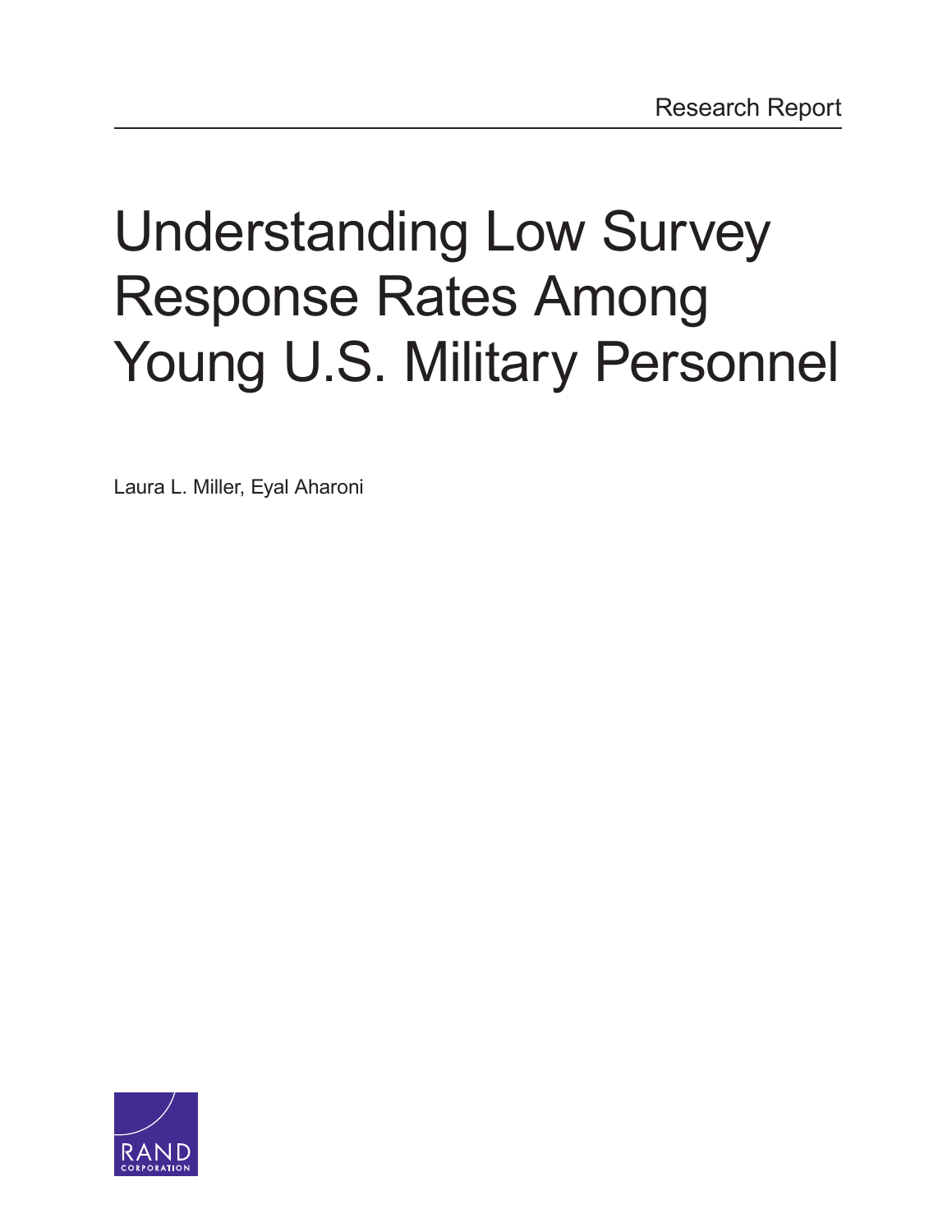For more information on this publication, visit [www.rand.org/t/RR881](http://www.rand.org/t/RR881)

Library of Congress Control Number: 2015944865

ISBN: 978-0-8330-9017-1

Published by the RAND Corporation, Santa Monica, Calif. © Copyright 2015 RAND Corporation RAND<sup>®</sup> is a registered trademark.

#### Limited Print and Electronic Distribution Rights

This document and trademark(s) contained herein are protected by law. This representation of RAND intellectual property is provided for noncommercial use only. Unauthorized posting of this publication online is prohibited. Permission is given to duplicate this document for personal use only, as long as it is unaltered and complete. Permission is required from RAND to reproduce, or reuse in another form, any of its research documents for commercial use. For information on reprint and linking permissions, please visit [www.rand.org/pubs/permissions.html.](http://www.rand.org/pubs/permissions.html)

The RAND Corporation is a research organization that develops solutions to public policy challenges to help make communities throughout the world safer and more secure, healthier and more prosperous. RAND is nonprofit, nonpartisan, and committed to the public interest.

RAND's publications do not necessarily reflect the opinions of its research clients and sponsors.

Support RAND Make a tax-deductible charitable contribution at [www.rand.org/giving/contribute](http://www.rand.org/giving/contribute)

[www.rand.org](http://www.rand.org)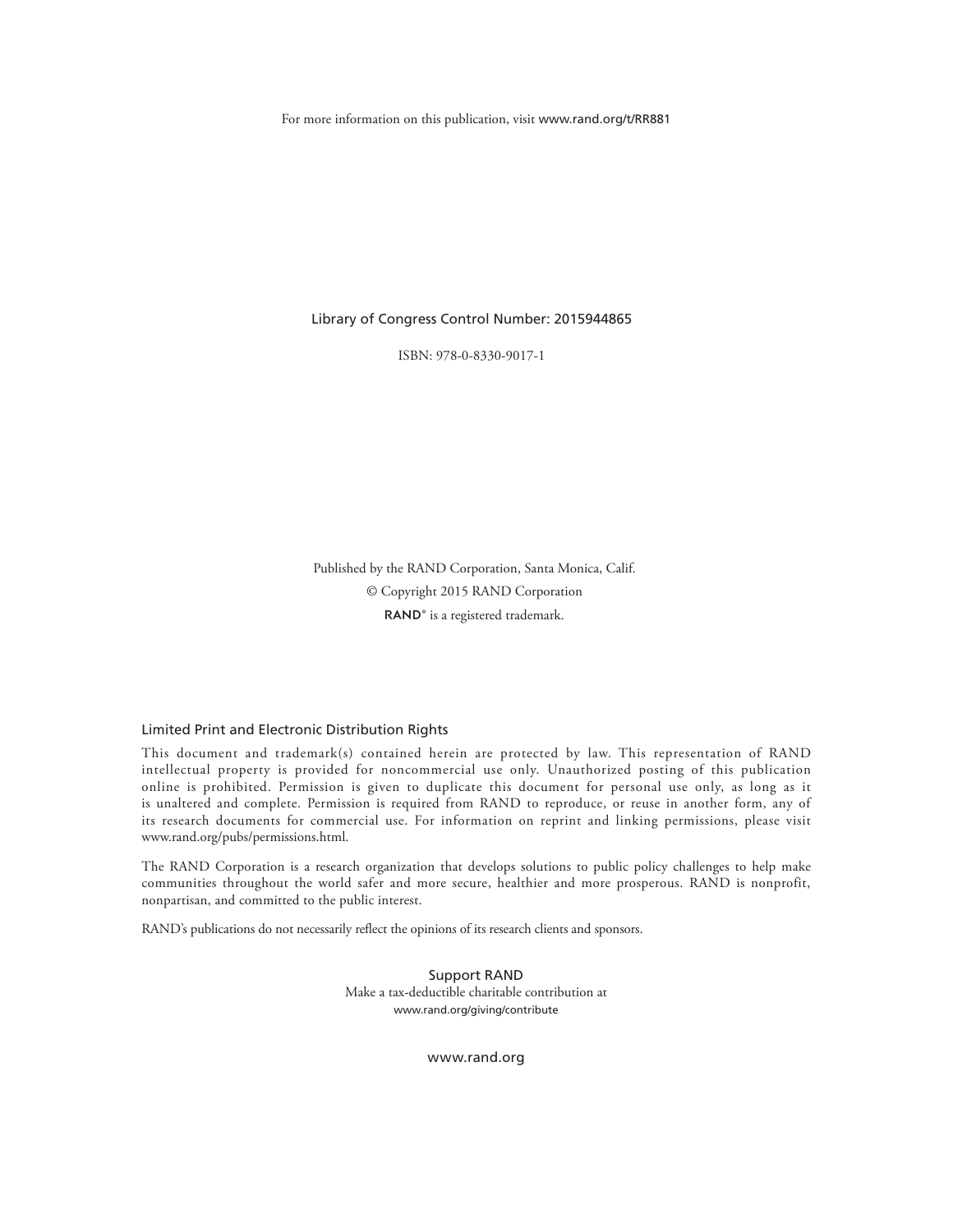## Preface

This report documents research on survey nonresponse in U.S. military populations and U.S. populations more broadly, with special attention paid to younger age groups. In a 2012 survey of airmen conducted by the RAND Corporation for the Air Force Office of the Surgeon General (AF/SG), airmen in the youngest age group, ages 18 to 24, were the least likely to respond. Before analyzing the survey results, RAND researchers weighted the survey responses so that this group was represented proportionately in the analytic sample. The AF/SG was interested in possible reasons younger airmen were less likely to participate. Further examination of the 2012 survey revealed that junior enlisted airmen were less likely to respond than noncommissioned officers and other officers—including junior officers.

We reviewed response rates from other recent military surveys and U.S. survey response patterns more broadly to determine whether this lower rate among younger populations is common or unique to the 2012 RAND survey. Shaped by the availability of information for these surveys, *response rate* was defined very simply as the number of completed surveys divided by the number of invited participants. Thus, the nonrespondent category combines those who were unaware of the survey, those unable to access it, and those unable or unwilling to complete it.

Because the response-rate differences were not unique to the 2012 RAND survey, we explored possible explanations for the observed differences across age groups in surveys in general and made recommendations to encourage or facilitate the participation of young airmen in future surveys. The primary intended audiences for this report are U.S. Department of Defense (DoD) organizations that sponsor survey research and consume the survey results. This report might also interest researchers who administer such surveys.

The research reported here was commissioned by the AF/SG and conducted within the Manpower, Personnel, and Training Program of RAND Project AIR FORCE as part of a fiscal year 2014 project "Understanding Problematic Internet Use, and Using Information and Communication Technologies to Enhance Mental Health Support and Treatment." The results of the survey that led to this research were published in 2014 in *Information and Communication Technologies to Promote Social and Psychological Well-Being in the Air Force: A 2012 Survey of Airmen* (Miller et al., 2014). Also produced under the FY 2014 project was *A Review of Research on Problematic Internet Use and Well-Being: With Recommendations for the U.S. Air Force* (Breslau et al., 2015).

## RAND Project AIR FORCE

RAND Project AIR FORCE (PAF), a division of the RAND Corporation, is the U.S. Air Force's federally funded research and development center for studies and analyses. PAF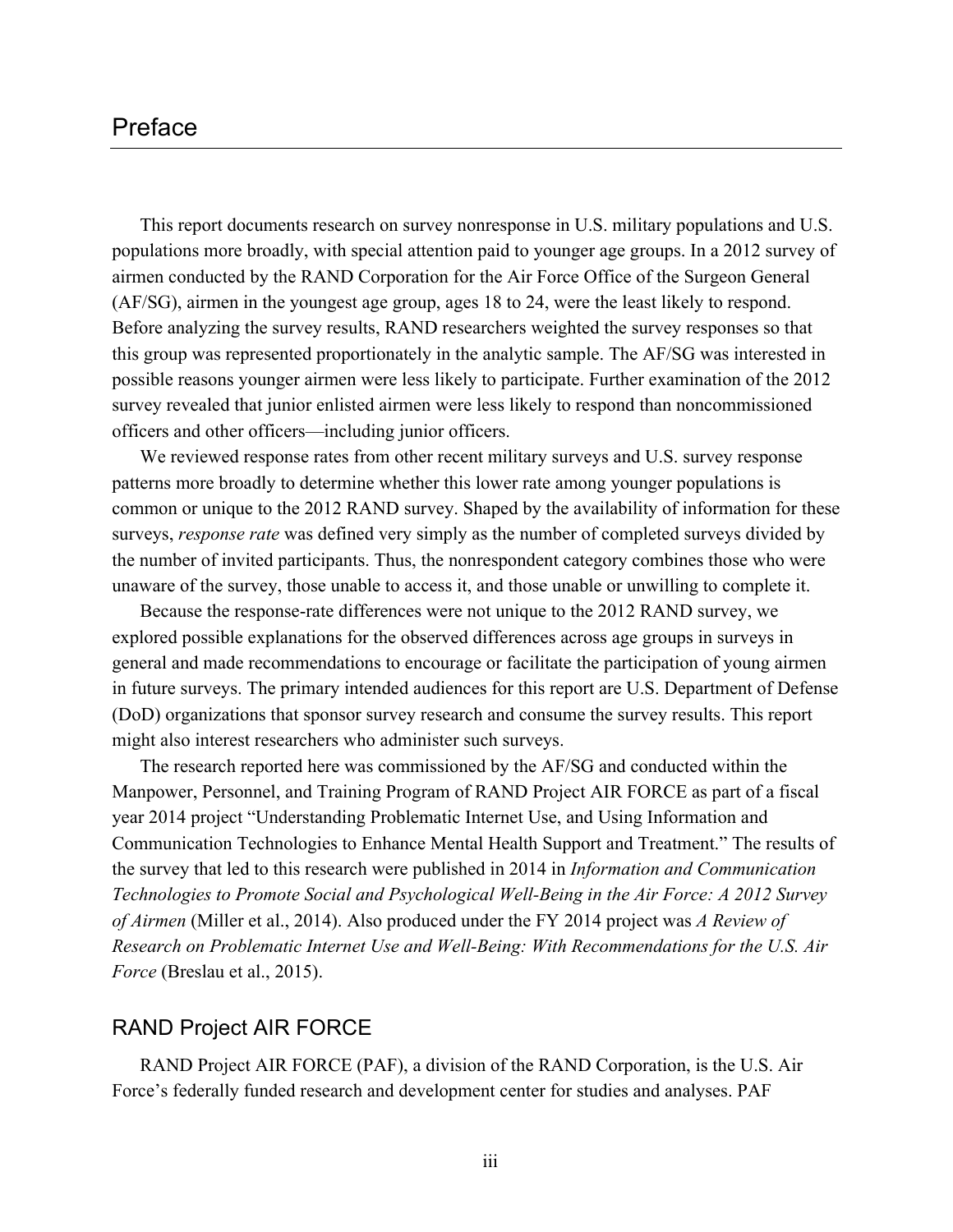provides the Air Force with independent analyses of policy alternatives affecting the development, employment, combat readiness, and support of current and future air, space, and cyber forces. Research is conducted in four programs: Force Modernization and Employment; Manpower, Personnel, and Training; Resource Management; and Strategy and Doctrine. The research reported here was prepared under contract FA7014-06-C-0001.

Additional information about PAF is available on our website:

<http://www.rand.org/paf>

The draft report, issued on July 29, 2014, was reviewed by formal peer reviewers and U.S. Air Force subject-matter experts.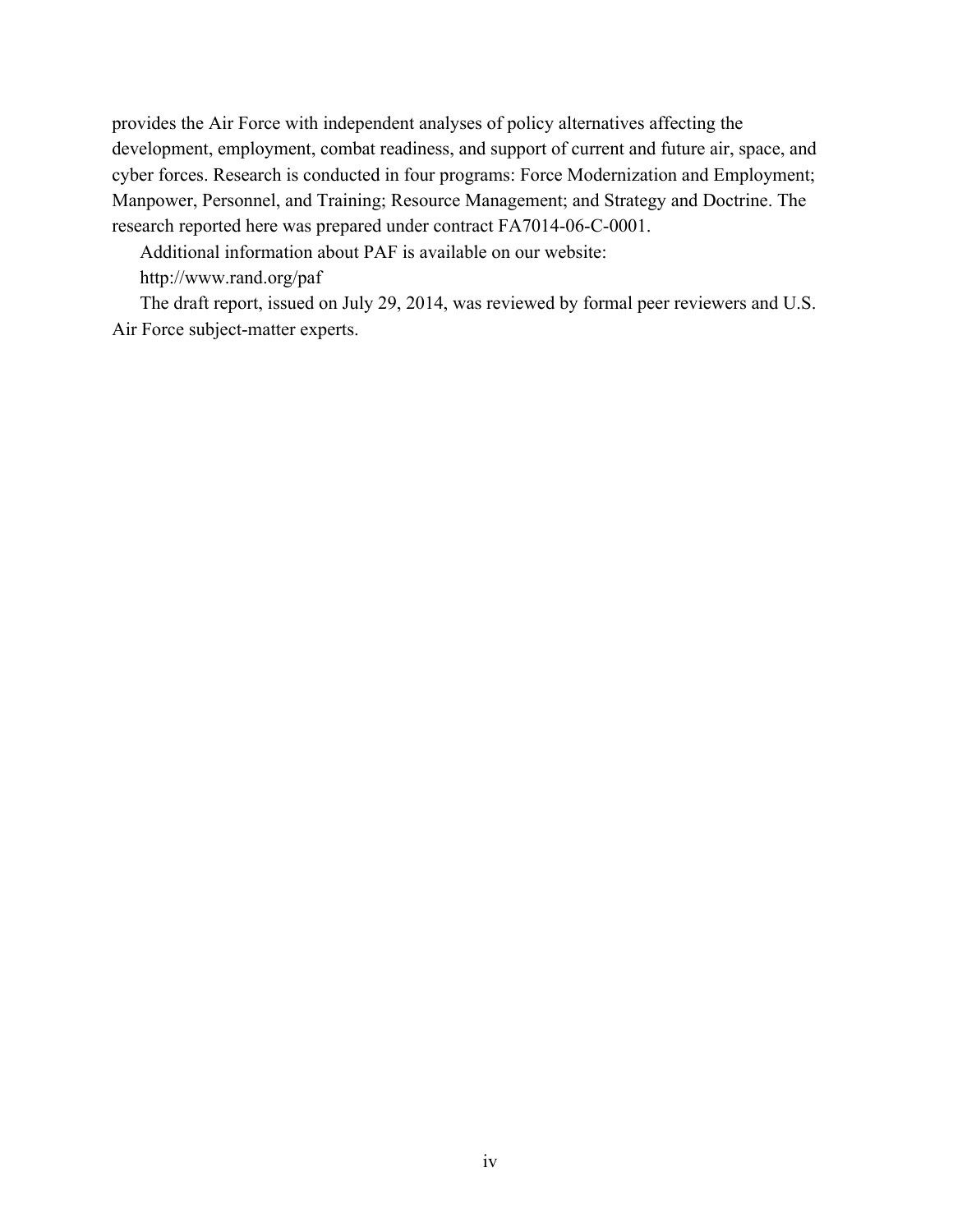# Contents

| Chapter One. Response Rates on the 2012 RAND Survey of Airmen on Information and     |  |
|--------------------------------------------------------------------------------------|--|
|                                                                                      |  |
|                                                                                      |  |
|                                                                                      |  |
|                                                                                      |  |
| Response Rates, Demographic Composition of the Survey Sample, and the 2012 Air Force |  |
|                                                                                      |  |
|                                                                                      |  |
|                                                                                      |  |
| Chapter Two. Response Patterns by Age or Rank Group in Other Large Recent Surveys of |  |
|                                                                                      |  |
| Comparison of Response Rates Across Large U.S. Department of Defense Surveys  9      |  |
|                                                                                      |  |
|                                                                                      |  |
|                                                                                      |  |
|                                                                                      |  |
|                                                                                      |  |
| U.S. Department of Defense 2012 Workplace and Gender Relations Surveys 15            |  |
|                                                                                      |  |
|                                                                                      |  |
|                                                                                      |  |
|                                                                                      |  |
| Chapter Three. Low Response Rates in Survey Research and Their Implications  23      |  |
|                                                                                      |  |
|                                                                                      |  |
|                                                                                      |  |
|                                                                                      |  |
|                                                                                      |  |
|                                                                                      |  |
| Strategies to Reduce Nonresponse in the 2012 RAND Information and Communication      |  |
|                                                                                      |  |
|                                                                                      |  |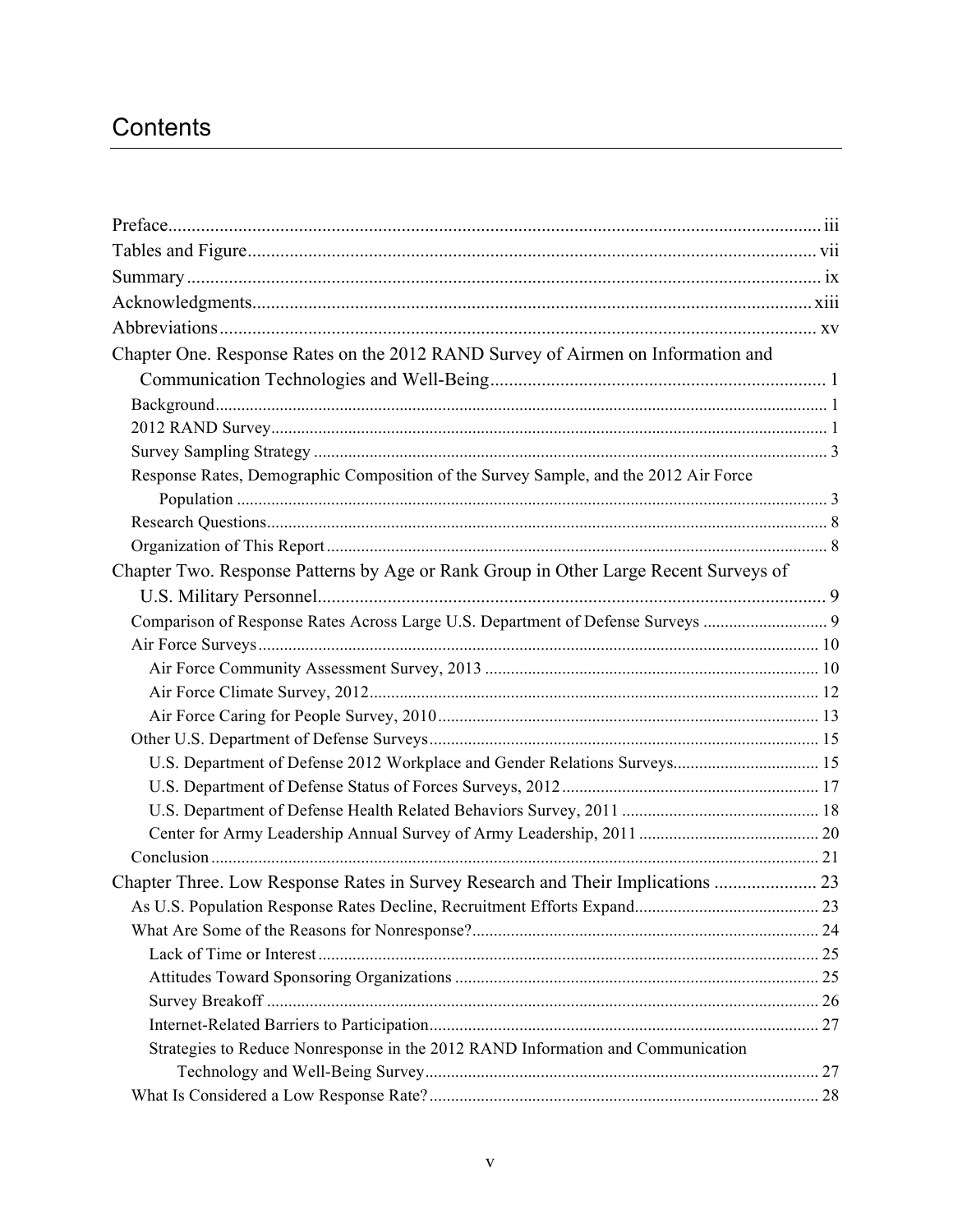| Compare Characteristics of Respondents and Nonrespondents and Correct for Differences 31      |  |
|-----------------------------------------------------------------------------------------------|--|
| Find Out More About the Views of Nonrespondents to Appropriately Caveat Survey Results 32     |  |
|                                                                                               |  |
|                                                                                               |  |
| Chapter Four. Conclusion and Recommendations for Future Air Force and Other Military          |  |
|                                                                                               |  |
|                                                                                               |  |
| The Low Response Pattern Appears Across U.S. Department of Defense Surveys  38                |  |
|                                                                                               |  |
|                                                                                               |  |
|                                                                                               |  |
| Examine Whether Nonresponse Among Younger Airmen Reflects Lower Rates of Beginning            |  |
|                                                                                               |  |
| Consider Additional Strategies to Increase Response Rates That Could Benefit the Air Force in |  |
|                                                                                               |  |
| Do Not Invest Significant Resources in Efforts Solely to Increase Response Rates Across Air   |  |
| Force Surveys Without First Testing Whether There Is Any Value in Doing So  40                |  |
|                                                                                               |  |
|                                                                                               |  |
|                                                                                               |  |
| Appendix A. Strategies Used to Promote Participation in the 2012 RAND Survey of Airmen        |  |
|                                                                                               |  |
| Appendix B. Survey Invitation for the 2012 RAND Survey of Airmen on Information and           |  |
|                                                                                               |  |
|                                                                                               |  |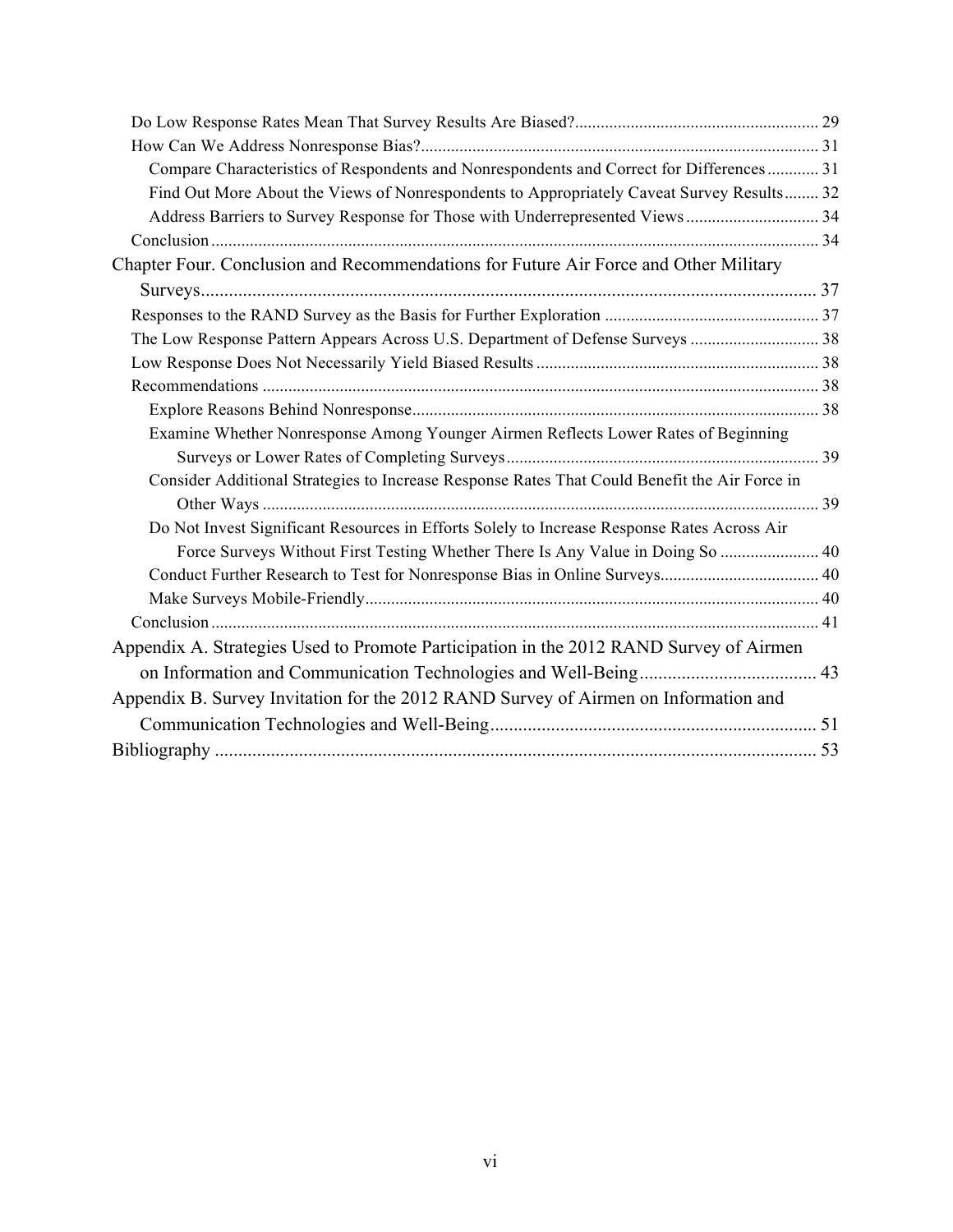# Tables and Figure

| Table 1.1 Response Rates, Percentage of Total Respondents, and 2012 Population Rates of      |  |
|----------------------------------------------------------------------------------------------|--|
|                                                                                              |  |
| Table 1.2 Response Rates, Percentage of Total Respondents, and 2012 Population Rates of      |  |
|                                                                                              |  |
| Table 2.1 Response Rates by Rank Group for the 2013 Air Force Community Assessment           |  |
|                                                                                              |  |
| Table 2.2 Response Rates by Rank Group for the 2013 Air Force Community Assessment           |  |
|                                                                                              |  |
| Table 2.3 Response Rates by Rank for the 2012 Air Force Climate Survey: Active Duty  13      |  |
| Table 2.4 Response Rates by Rank for the 2012 Air Force Climate Survey: Guard and            |  |
|                                                                                              |  |
| Table 2.5 Response Rates by Age Group for the 2010 Air Force Caring for People Survey 14     |  |
| Table 2.6 Response Rates by Rank for the 2012 Workplace and Gender Relations Survey of       |  |
|                                                                                              |  |
| Table 2.7 Response Rates by Rank for the 2012 Workplace and Gender Relations Survey of       |  |
|                                                                                              |  |
| Table 2.8 Response Rates by Rank for the 2012 Status of Forces Survey: Active Duty  17       |  |
| Table 2.9 Response Rates by Rank for the 2012 Status of Forces Survey: Guard and Reserve  18 |  |
| Table 2.10 Response Rates by Rank Group for the 2011 Health Related Behaviors Survey of      |  |
|                                                                                              |  |
| Table 2.11 Response Rates by Rank Group for the 2011 Health Related Behaviors Survey of      |  |
|                                                                                              |  |
| Table 2.12 Response Rates by Rank Group for the 2011 Center for Army Leadership Annual       |  |
|                                                                                              |  |
| Figure A.1 March 2015 Version of the Notice upon Entering the Air Force Military Website     |  |
|                                                                                              |  |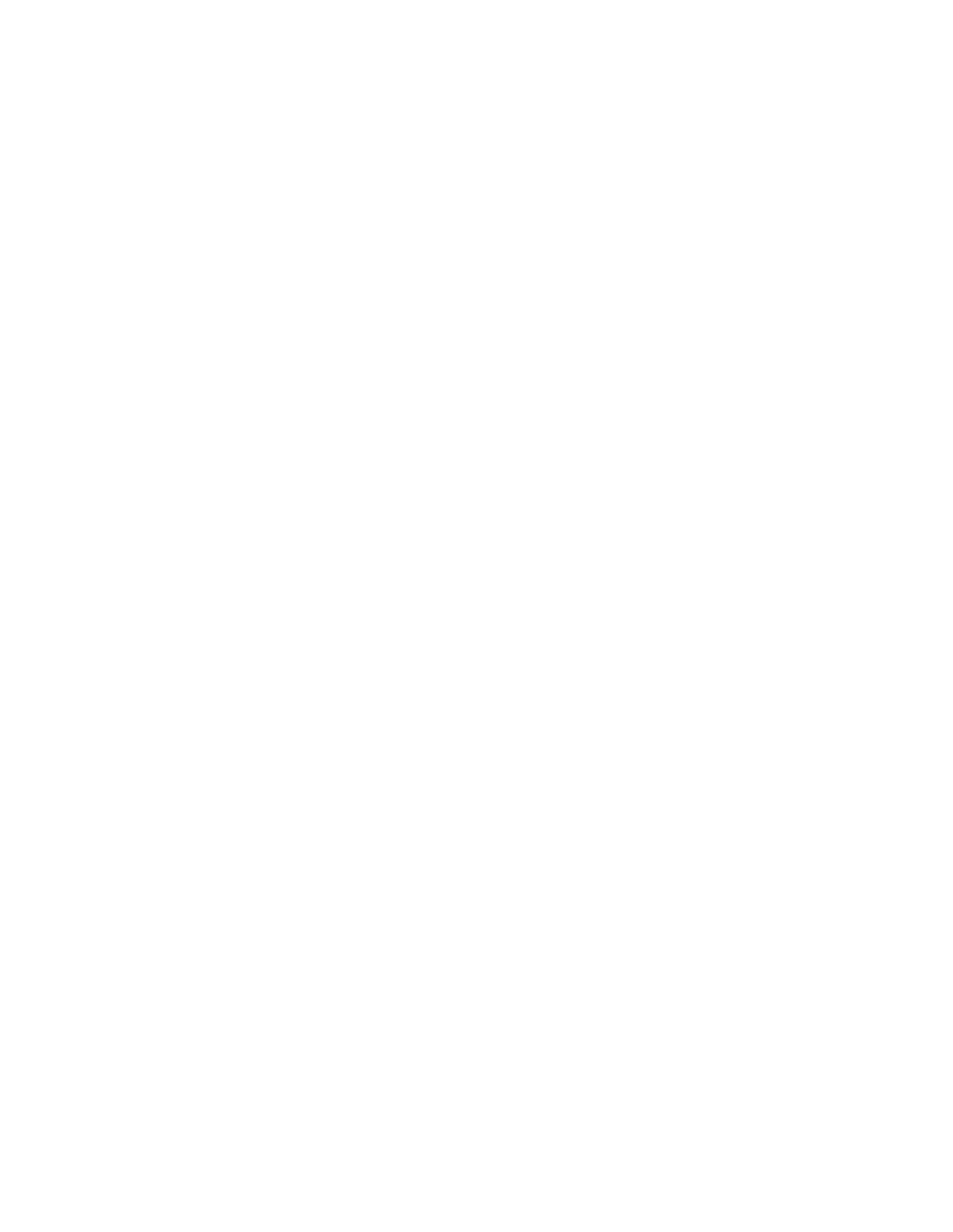## Summary

1

Survey researchers often seek to draw conclusions about a population based on responses from a smaller sample of people in the target population. Given this aim, it is important that survey participants accurately reflect the makeup of the population being studied. Survey researchers typically seek a high response rate among those invited to participate and hope to avoid a nonresponse bias, which occurs when the responses of those who participate in the survey differ in relevant and significant ways from how nonparticipants would have answered. This bias can limit the ability to generalize the findings to the entire population of study. High response rates, however, do not necessarily mean that the data are free from nonresponse bias, and low response rates do not mean that the data are biased. Many methodological strategies have been developed to assess, prevent, or mitigate nonresponse bias, but no strategy can guarantee that a sample will be entirely bias-free.

In 2012, the RAND Corporation conducted a survey on the role that information and communication technologies (ICTs), such as email, video chat, and the Internet, play in airmen's social and psychological well-being (Miller et al., 2014). Despite inviting a random sample of airmen to participate, and ICT use being the greatest among young adults, airmen ages 18 to 24 were underrepresented prior to weighting the results. This is a concern because this age range represents a large portion of the Air Force—namely, about one-third of the active-duty population.<sup>1</sup> Drilling down into the data revealed that this lack of participation was an issue among junior enlisted airmen but not junior officers. Underrepresentation was far less pronounced or absent among older, higher-ranking airmen. Partial surveys excluded from the analyses were more likely to come from active-duty airmen, junior enlisted personnel, and 18- to 24-year-olds than from other airmen.

This report was prepared for the Air Force Office of the Surgeon General in an effort to understand the lower response rates among younger airmen. Toward this effort, we examined the extent of age- or rank-related nonresponse in seven large military online survey studies. We found that younger service members, particularly younger enlisted personnel, tend to have the lowest response rates in recent military online survey research. Possible explanations include technological and situational barriers, as well as motivational factors, such as invitees' trust of the survey sponsor and interest in the topic.

<sup>&</sup>lt;sup>1</sup> *Active duty* can include guard and reserve members serving on active duty, but, in this report, as in many U.S. Department of Defense (DoD) surveys and survey reports, the term *active duty* refers only to personnel from the active component. Active-duty guard and reserve members are included in the *guard* and *reserve* categories.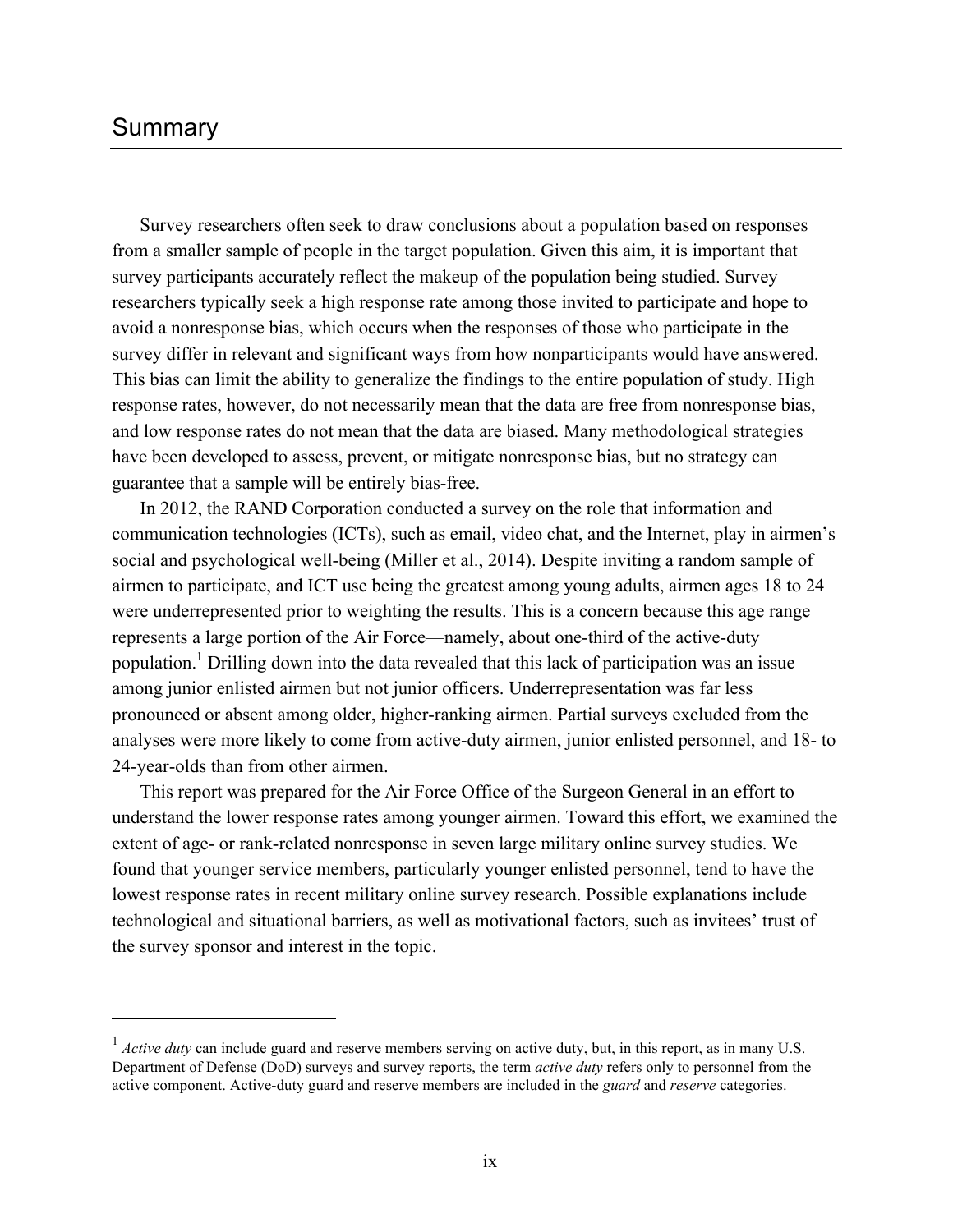## Recommendations

As survey response rates in the United States have been declining, surveyors have taken many steps to bolster response rates. However, it is unclear whether the focus on high response rates adds value, reduces nonresponse bias, and is worth the increase in survey costs. There is no set scientific standard for a minimal response rate for a survey to be valid. Scholars have demonstrated that high response rates can still contain bias, and some studies find the same survey results when low and high response rates are compared. For these reasons, this report does not focus simply on recommending strategies for increasing response rates: They might not necessarily fix any biases that exist and could actually exacerbate them. Instead, we conclude that the military should seek ways to better understand how well its surveys are capturing a representative sample of the chosen population. More specifically, we recommend additional efforts to identify factors potentially contributing to nonresponse bias so that survey sponsors invest only in strategies that would actually target the source of the problem rather than those that could just end up increasing participation among the types of people already well represented in the survey.

Air Force efforts to address the challenge and implications of lower response rates of military samples, and young members in particular, should consider the following recommendations. Our first recommendations for further research are in line with U.S. Government Accountability Office recommendations for DoD and with recommendations by the National Research Council for survey research more broadly, and thus could apply to other military surveys as well.

#### *Explore Reasons Behind Nonresponse*

Is nonresponse related to access, work overload, survey features, topic interest, attitudes toward the organization, attitudes toward surveys in general, privacy concerns, or other issues? Answers to this question could be explored both systematically and scientifically through research, but requests for feedback could also be conducted less formally through town-hall meetings, where senior leaders (such as major-command leaders) meet with junior enlisted and junior officer airmen without other members of their chains of command present.

## *Examine Whether Nonresponse Among Younger Airmen Reflects Lower Rates of Beginning a Survey or Lower Rates of Completing a Survey*

Survey breakoff (that is, starting but not finishing a survey) among younger or lower-ranking airmen could be due to the survey length, item complexity, subject matter, or judgment-intensive items rather than lesser access to the Internet or initial unwillingness to participate in a survey. If younger or enlisted airmen are more likely to drop out mid-survey, survey analysts could conduct sensitivity analyses to determine whether decisions about defining surveys as completed (e.g., 50 percent of items or more) and constructing the subsequent survey weights have an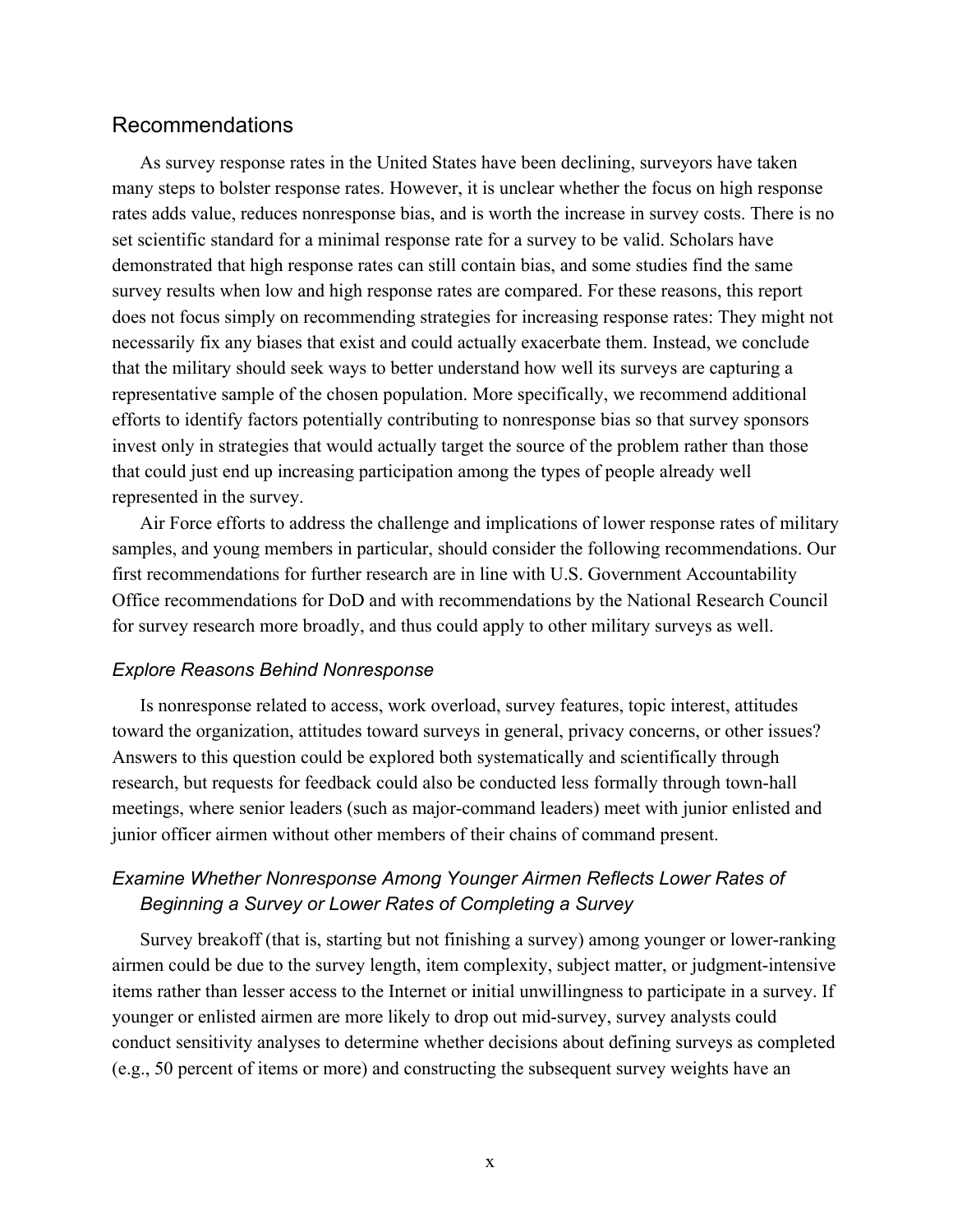impact on the outcomes of interest. Also, survey designers could consider placing items believed to be related to age and officer/enlisted status at the front of the survey.

## *Consider Additional Strategies to Increase Response Rates That Could Benefit the Air Force in Other Ways*

The Air Force is already attempting to reduce the number of surveys it administers and limit overlap. Additional strategies to increase response rates might be worth the investment if they would provide value in other ways as well. For example, ensuring that all airmen have routine access at work to their Air Force email accounts could not only increase their opportunities to participate in surveys; it could also increase their opportunities to access important information provided by Air Force leadership and health professionals. Also, efforts to fill in missing contact information or correct erroneous addresses for airmen in the Air Force personnel data files could have similar benefits beyond addressing survey response rates.

Relatively low-cost approaches to increasing response rates and reducing data missingness might be worthwhile as strategies that could be employed in the near term, but we caution leaders that an increase in response rates does not necessarily mean that the results are representative. The survey sponsors could tailor recruitment emails to send to a random sample of junior officers and junior enlisted personnel and have the survey analysts use scientific methods to detect whether targeted appeals increase response rates relative to those from junior officers and junior enlisted personnel who do not receive targeted appeals. Language along the following lines might be appropriate for an Air Force survey:

> In recent years, leadership has noticed lower participation rates among young officer and young enlisted Airmen. You represent the future of the Air Force, and Air Force senior leaders want to make sure they have some insight into your experiences and opinions. Although senior leaders interact with young Airmen face to face, confidential surveys like these help them place those views into context. This is a voluntary survey: As you make your decision, we ask you to consider contributing to your Air Force in this way and encouraging your peers to participate as well so that the voices of young Airmen can be counted along with those of NCOs and more-senior officers.

If young airmen are less likely than other airmen to receive these invitations or read them, this language might make no difference in response rates. Similarly, it might not influence those who are cynical about or alienated from the organization and who might not take the message as genuine. But it is a relatively low-cost approach to try.

## *Do Not Invest Significant Resources in Efforts Solely to Increase Response Rates Across Air Force Surveys Without First Testing Whether There Is Any Value in Doing So*

Response rates are not a sufficient metric for concluding whether survey results are representative of the views of the population. Demographic data can provide clues to the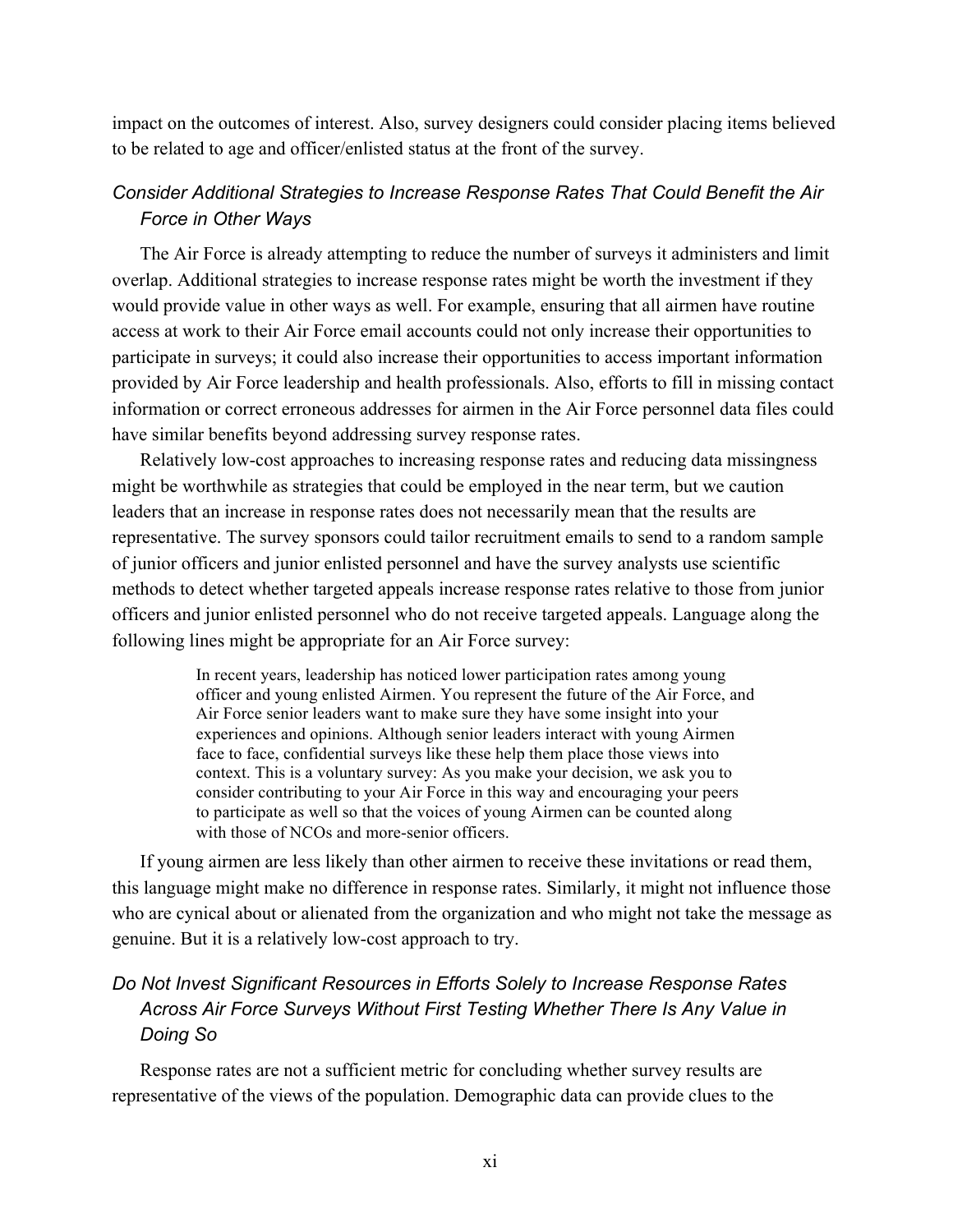potential for bias and help to correct for it, but other factors not recorded in personnel databases could influence the decision or ability to participate in a survey.

#### *Conduct Further Research to Test for Nonresponse Bias in Online Surveys*

With strategies developed by survey researchers, analysts should assess whether lower response rates among the younger, junior officer, and junior enlisted personnel on major Air Force surveys result in nonresponse bias or low representation of those subgroups, despite weighting responses to make them demographically proportionate to the Air Force.

Survey administrators should experiment with sending paper surveys as follow-ups to nonrespondents, then analyze whether the responses of those who reply by mail differ significantly from those who responded online. Questions added to the end of the paper survey could assess whether Internet access, privacy issues, or other reasons explain nonresponse, which could inform future efforts to reduce barriers to participation (e.g., increasing computer availability to certain populations during Air Force headquarters survey periods).

The Air Force should also examine whether those who are last to participate in a survey tend to respond differently from those who respond early on; late responders might offer views somewhat similar to those who do not participate at all.

#### *Make Surveys Mobile-Friendly*

Given the explosion of smartphone and computer tablet use particularly among younger adults, researchers conducting surveys on behalf of DoD should consider designing shorter surveys with those devices in mind. Surveys could focus on fewer, higher-priority topics, or surveys could become more frequent but each much less time-consuming. Redesigning surveys for mobile platforms would incur some expense, but these platforms might provide the best way to engage future generations in the survey feedback mechanisms for senior military leaders.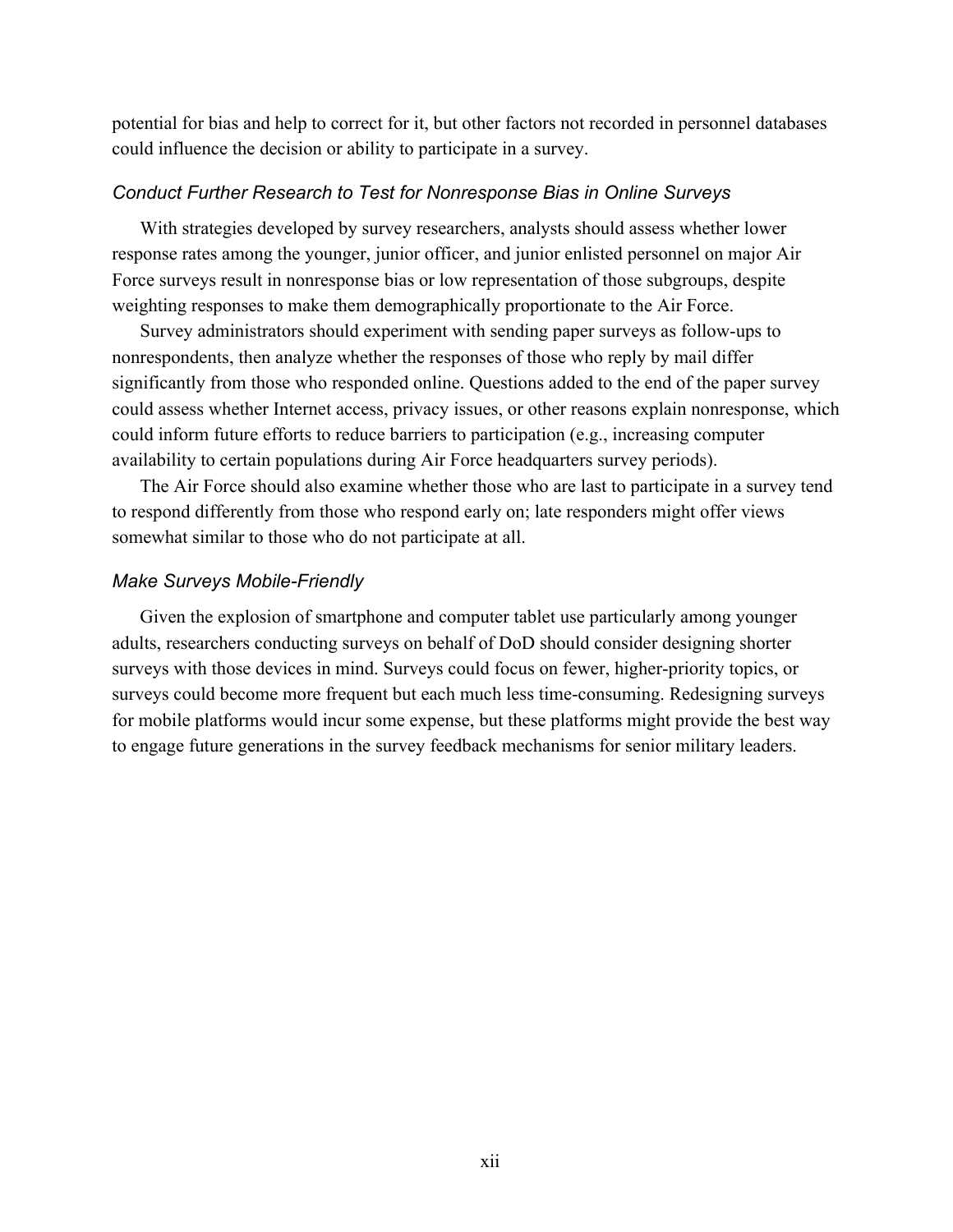## Acknowledgments

We would like to thank Nicole Gamez and James "Eddie" Thompson for providing responserate information from the Air Force Survey Office on the 2012 Air Force Climate Survey and reviewing for accuracy our initial description of that survey. Similar thanks are owed to Air Force Lt Col Wendy Travis, Maj Mark Oliver, and Jisuk Park for providing 2013 Air Force Community Assessment Survey information from the Air Force Medical Operations Agency. Lt Col Richard Roberts facilitated our request to Air Force Services for permission to include the response rates for the 2010 Air Force Caring for People Survey. We also thank our project action officer, Col Tracy A. Neal-Walden, for her review of an earlier draft of this report. We appreciated the constructive, detailed feedback from Paul Rosenfeld from the Defense Manpower Data Center.

We thank Chaitra M. Hardison for helpful input in the early stages of this study, Robert A. Guffey for advice on table formatting, and Jonathan Martens for assistance in formatting tables and references. Fabiola Lopez also provided support with the list of references. We are grateful for the editorial assistance of Melissa Bauman, which improved the first complete draft of this manuscript, and Lisa Bernard, who edited the final version of the report. Additionally, we thank Ray Conley and Kirsten Keller for their helpful feedback on an earlier report draft. We also benefited greatly from thorough peer reviews by Bonnie Ghosh-Dastidar and Jeremy N. V. Miles.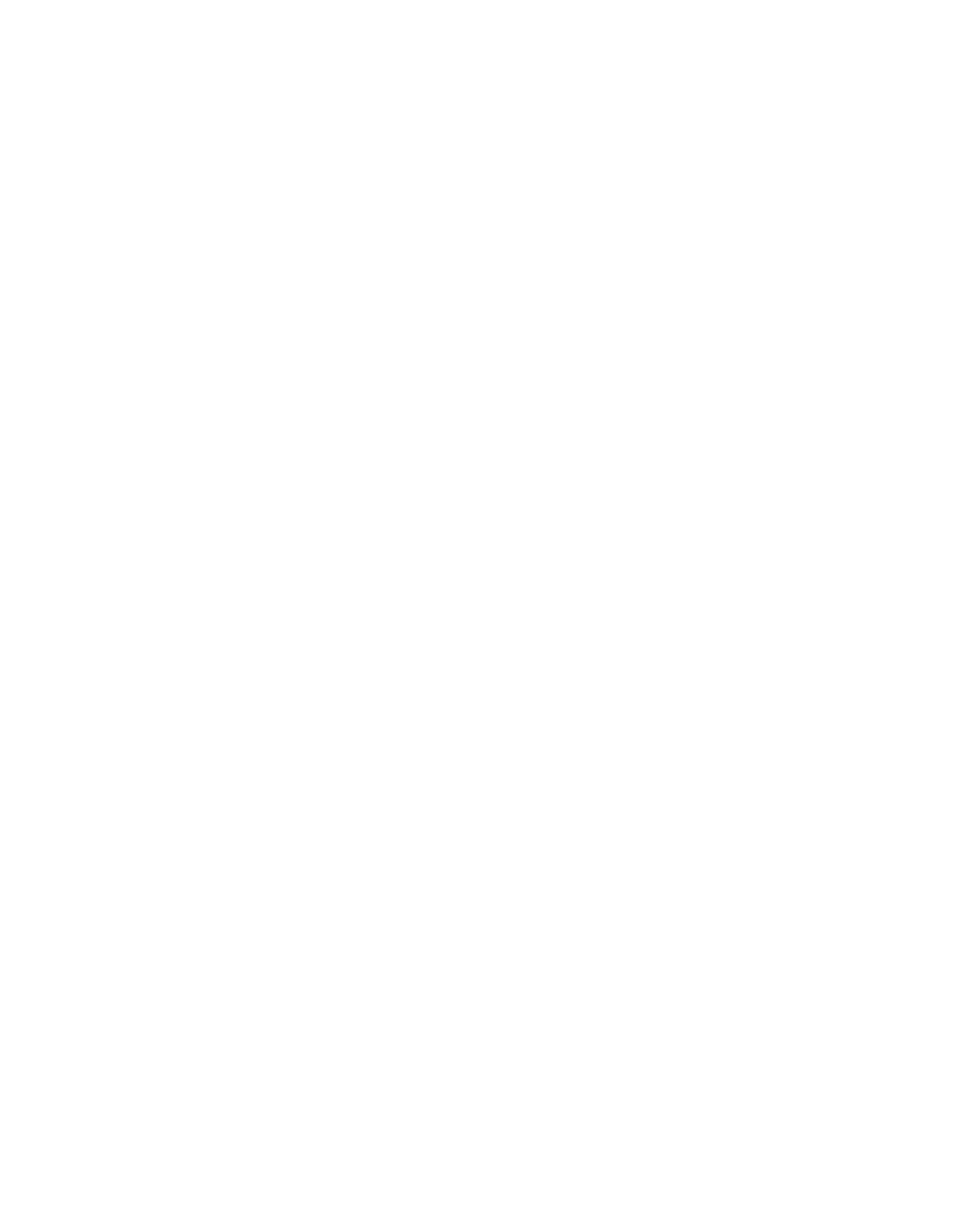# Abbreviations

| <b>AAPOR</b> | American Association for Public Opinion Research |
|--------------|--------------------------------------------------|
| <b>AFMOA</b> | Air Force Medical Operations Agency              |
| <b>AFPC</b>  | Air Force Personnel Center                       |
| AF/SG        | Air Force Office of the Surgeon General          |
| <b>CAC</b>   | Common Access Card                               |
| <b>DMDC</b>  | Defense Manpower Data Center                     |
| DoD          | U.S. Department of Defense                       |
| GAO          | U.S. Government Accountability Office            |
| <b>ICT</b>   | information and communication technology         |
| <b>IDEAS</b> | Interactive Demographic Analysis System          |
| <b>NCO</b>   | noncommissioned officer                          |
| <b>NRC</b>   | National Research Council                        |
| <b>OMB</b>   | Office of Management and Budget                  |
| <b>SOFS</b>  | <b>Status of Forces Survey</b>                   |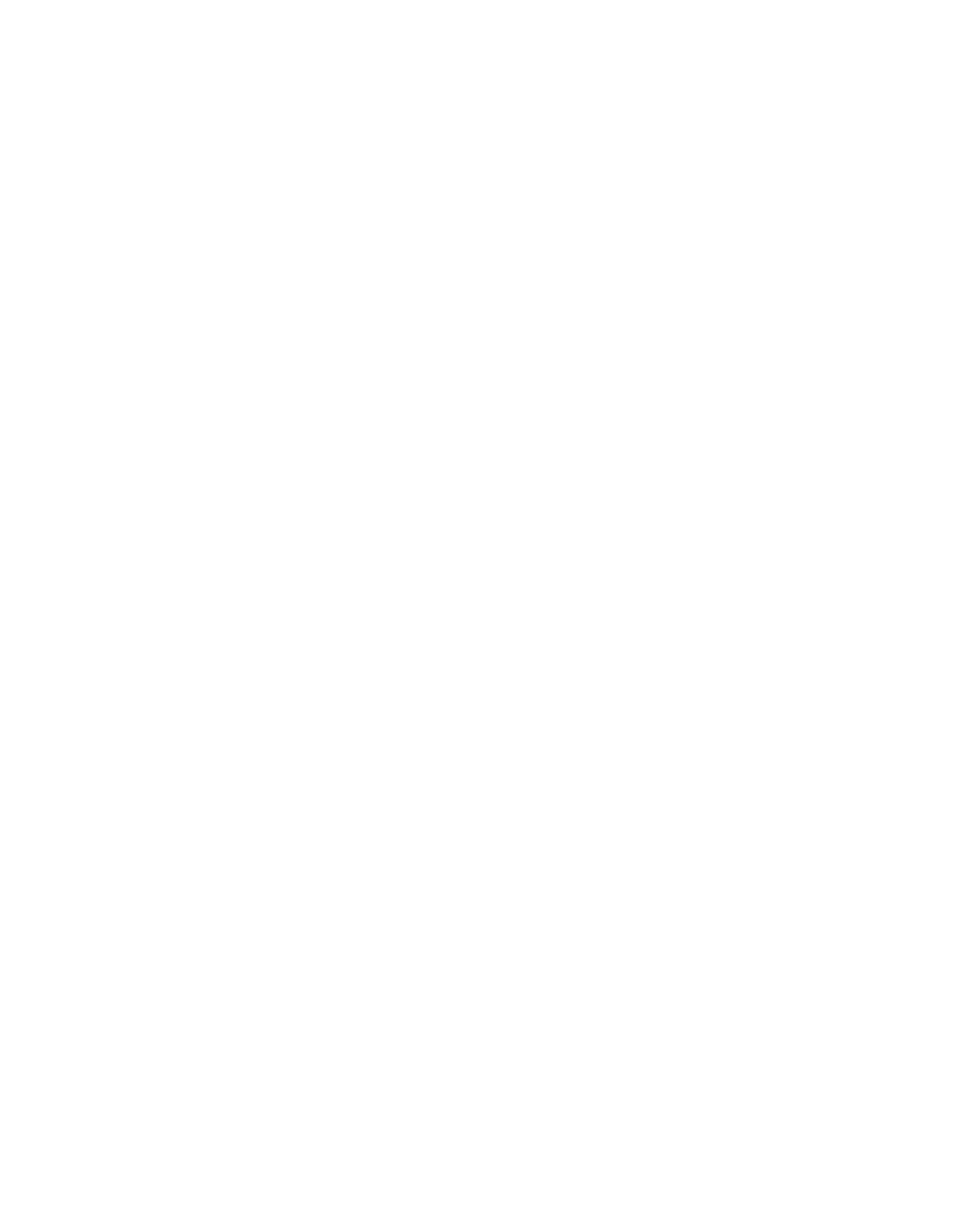# Chapter One. Response Rates on the 2012 RAND Survey of Airmen on Information and Communication Technologies and Well-Being

## **Background**

Representative sampling is an important component of survey studies that aim to generalize to a broader population. However, in practice, representative distributions can be difficult to achieve because the various populations in a sample are not equally reached through recruitment strategies or equally willing and able to participate. Differences in response rates raise questions about how meaningful those differences are to the survey results. That is, would people who were either unwilling or unable to participate have responded to the survey questions differently from those who did participate, creating a nonresponse bias in the results?

Differences between the characteristics of participants and nonparticipants are relevant for representation only if they are tied to a survey's topics. For example, if a military survey is assessing satisfaction with services on military installations, and officers and enlisted personnel are equally likely to be satisfied with those facilities, then it does not matter whether one of those groups is more likely than the other to participate in the survey. The survey respondents could be 100 percent enlisted personnel and the reported satisfaction levels would still be representative of the military population. If, however, officers are much more likely to participate in the survey and are much more likely to be satisfied with the services, then the survey results will not give an accurate picture of the attitudes of the military population as a whole.

Researchers can and typically do correct for these types of differences using observed characteristics, such as officer/enlisted status. However, some differences in response rates might result from factors that were never measured. For example, if airmen who are satisfied with their commanders are less likely than dissatisfied airmen to participate in the Air Force Climate Survey because they feel they have no complaints, then the survey might produce an overly negative picture of command climate across the Air Force. Unlike differences in response rates associated with officer/enlisted status, there is no known ratio of satisfied and unsatisfied airmen that researchers could use to weight the survey data so they could accurately represent the force. The potential for this type of hidden bias to distort leadership's understanding of its personnel is the primary concern of this report.

## 2012 RAND Survey

To help the Air Force understand the role that information and communication technologies (ICTs), such as email, video chat, and the Internet, play in airmen's social and psychological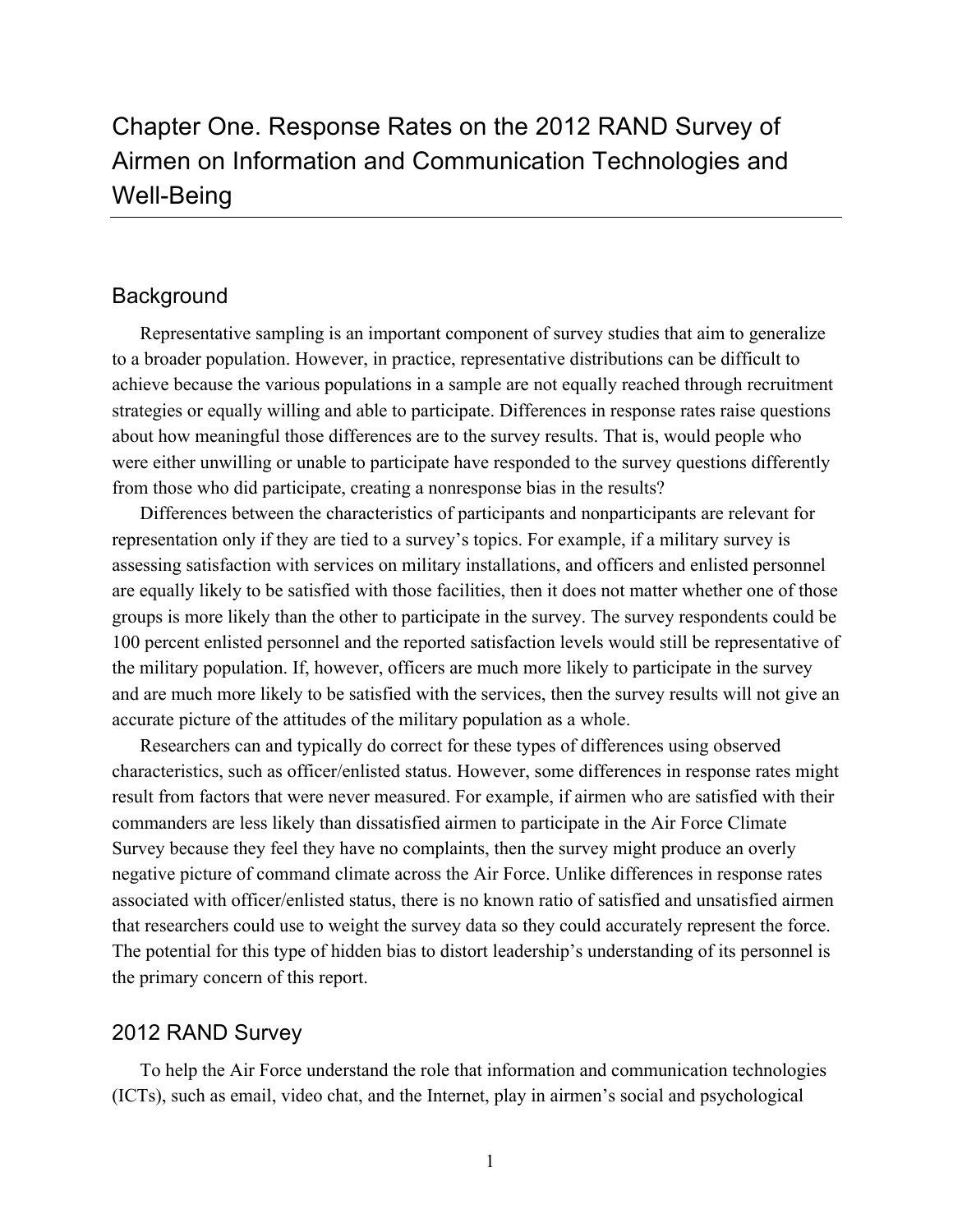well-being, in 2012, RAND researchers conducted a web-based survey of active-duty, guard, and reserve airmen.<sup>1</sup> The web-based survey is a relatively low-cost option that permits airmen to take the survey when and where it is convenient for them, and the data are immediately available in an electronic database. The RAND team and the research sponsor had hoped that the ICT portion of the research topic might interest airmen, in part because American adults younger than 50 are enthusiastic adopters of technology (see Fox and Rainie, 2014) and in part because it was an uncommon topic in major Air Force and U.S. Department of Defense (DoD) surveys. Research has shown that survey topic interest can influence survey participation decisions (Groves, Presser, and Dipko, 2004).

The RAND team found a substantial discrepancy in age between the airmen invited to participate in this survey and the airmen who actually completed it, defined as reaching the end of the survey.<sup>2</sup> Airmen ages 35 and older were overrepresented among survey respondents in our analytic sample compared with their proportion of the Air Force population, and airmen ages 18 to 34 were underrepresented. Although a sufficient sample size for the planned analyses was obtained and the analytic sample was weighted to match the age distribution in the Air Force before the survey results were analyzed, the Air Force Office of the Surgeon General (AF/SG) expressed concern about the willingness of the youngest airmen (ages 18 to 24) to participate. Our objective for this follow-on report is to identify possible age-related trends in online survey response rates to improve future web-based surveys aiming to sample military populations.

This chapter first provides an overview of the sampling strategy for the 2012 survey of airmen on ICT and well-being. It then presents the survey response rates for active-duty, guard, and reserve airmen by age group and by rank group. The chapter concludes with the research questions that shaped further consideration of the relevance of these response rates, and the organization for the remainder of this report.

 $\overline{a}$ 

<sup>&</sup>lt;sup>1</sup> RAND's institutional review board, the Human Subjects Protection Committee, approved the conduct of this research. RAND also received the required approvals from the Air Force Manpower Agency, which issues the Air Force survey control numbers; from the Air Force Research Oversight and Compliance Office, whose review functioned as a second board review; and from the Air Force Chief Information Office, which granted a waiver for us to host an Air Force survey on a nonmilitary (i.e., not .mil) website. We present the survey results in a separate report (Miller et al., 2014).

<sup>2</sup> Whereas the Defense Manpower Data Center's (DMDC's) response rates typically include the percentage of people who complete 50 percent or more of the survey, the RAND team considered anything less than reaching the end of the survey as having submitted only a partial survey. Because the survey was truly anonymous, if we had included partial surveys, we would have risked double-counting people who started the survey and then returned more than three days later to complete it and had to begin again. To meet the requirements of our human subjects protection review, responses were sealed after three days to protect against others being able to view them.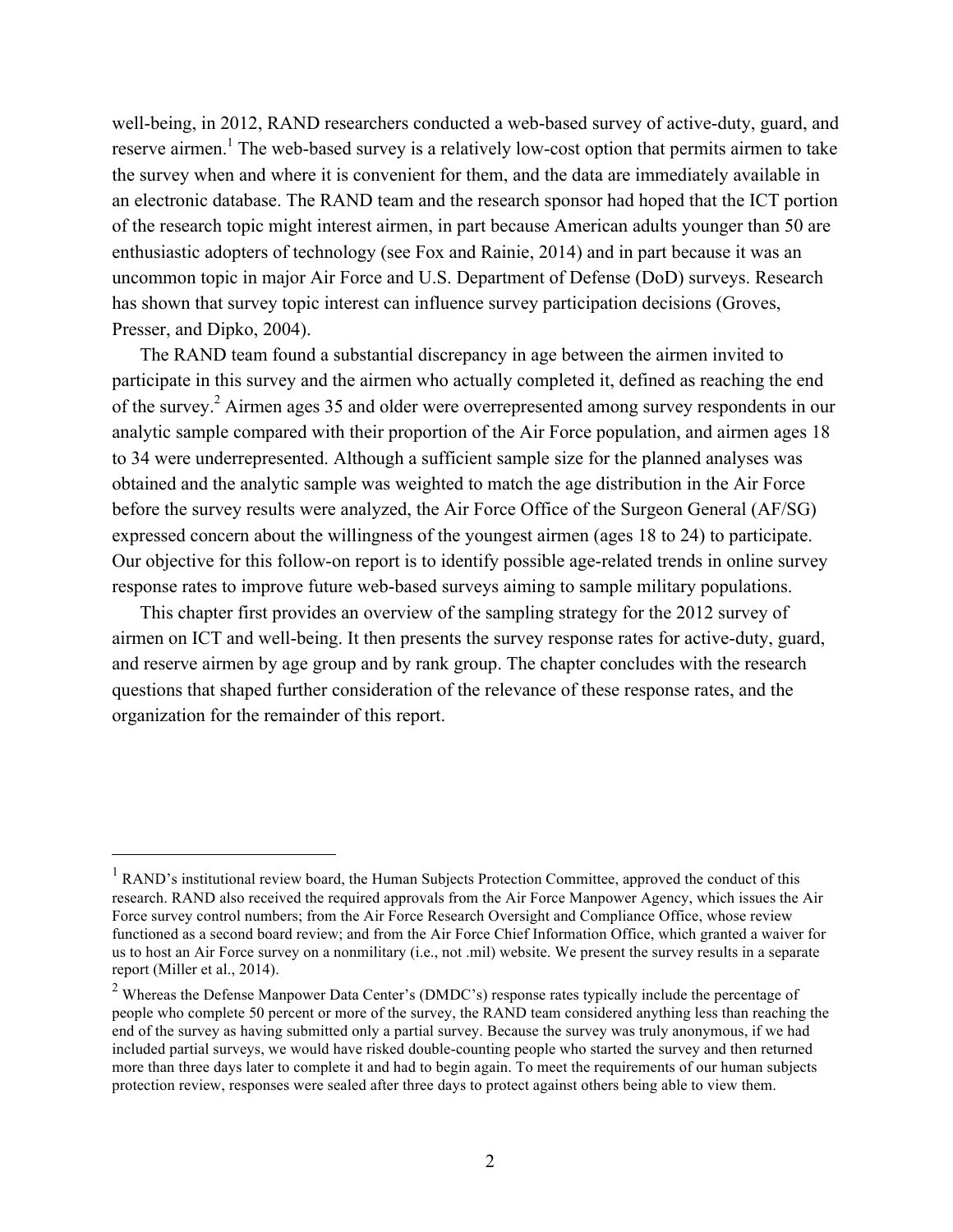## Survey Sampling Strategy

 $\overline{a}$ 

Concerned that airmen were becoming oversurveyed, the Air Force asked that survey researchers help reduce the burden on airmen. The RAND team sought to minimize the number of airmen invited to participate yet ensure enough respondents for the purposes of the study. Recognizing that survey response rates are a challenge in military populations, we calculated that one-third of invited airmen might participate. Because ICT usage patterns might vary by certain demographic characteristics, such as age, sex, and rank, and by whether airmen were active duty, guard, or reserve, we wanted to ensure that the analytic sample would include enough of the different subgroups to permit statistical analyses of differences.

Calculations first revealed that a simple random sample of airmen that was large enough to recruit the desired number of guard and reserve airmen in each of the gender, age-group, and rank-group categories would recruit far more active-duty airmen than necessary. So we drew an initial random sample of 4,500 airmen from each of the service-status populations (active duty, guard, and reserve), with the intention of weighting the survey responses to reflect their actual proportions in the Air Force (a population that, in 2012, contained 65 percent active-duty, 21 percent guard, and 14 percent reserve airmen).<sup>3</sup> This strategy would produce enough respondents for every subgroup but one: active-duty airmen ages 45 and older. Therefore, rather than greatly increase the number of invitations just to acquire enough airmen in that one subgroup, that population was strategically oversampled (we sent an additional 437 invitations to them). Oversampling also addressed the concern that this subgroup might be less likely to respond because it is disproportionately made up of senior officers who have remained beyond the 20-year retirement mark.<sup>4</sup> However, the opposite turned out to be true. This subgroup was actually more likely to respond than younger airmen and thus was not oversampled when we drew an additional random sample toward the end of the survey period to ensure sufficient sample sizes for the planned analyses. In total, we sent invitations to 9,437 active-duty airmen, 9,000 guard airmen, and 9,000 reserve airmen. Appendix A provides detailed information about strategies employed to promote participation in the 2012 RAND survey of airmen on ICT and well-being. Appendix B presents the template for the invitation for that survey.

## Response Rates, Demographic Composition of the Survey Sample, and the 2012 Air Force Population

Airmen across the different subgroups were not equally likely to participate in the survey. As mentioned, the AF/SG was particularly concerned about the especially low rate among airmen

<sup>&</sup>lt;sup>3</sup> For additional details on the sample and weighting methods, see Appendix C in Miller et al., 2014.

<sup>&</sup>lt;sup>4</sup> At the time of the sample design, officers made up 63 percent of active-duty airmen ages 45 or older but just 19 percent of active-duty airmen overall.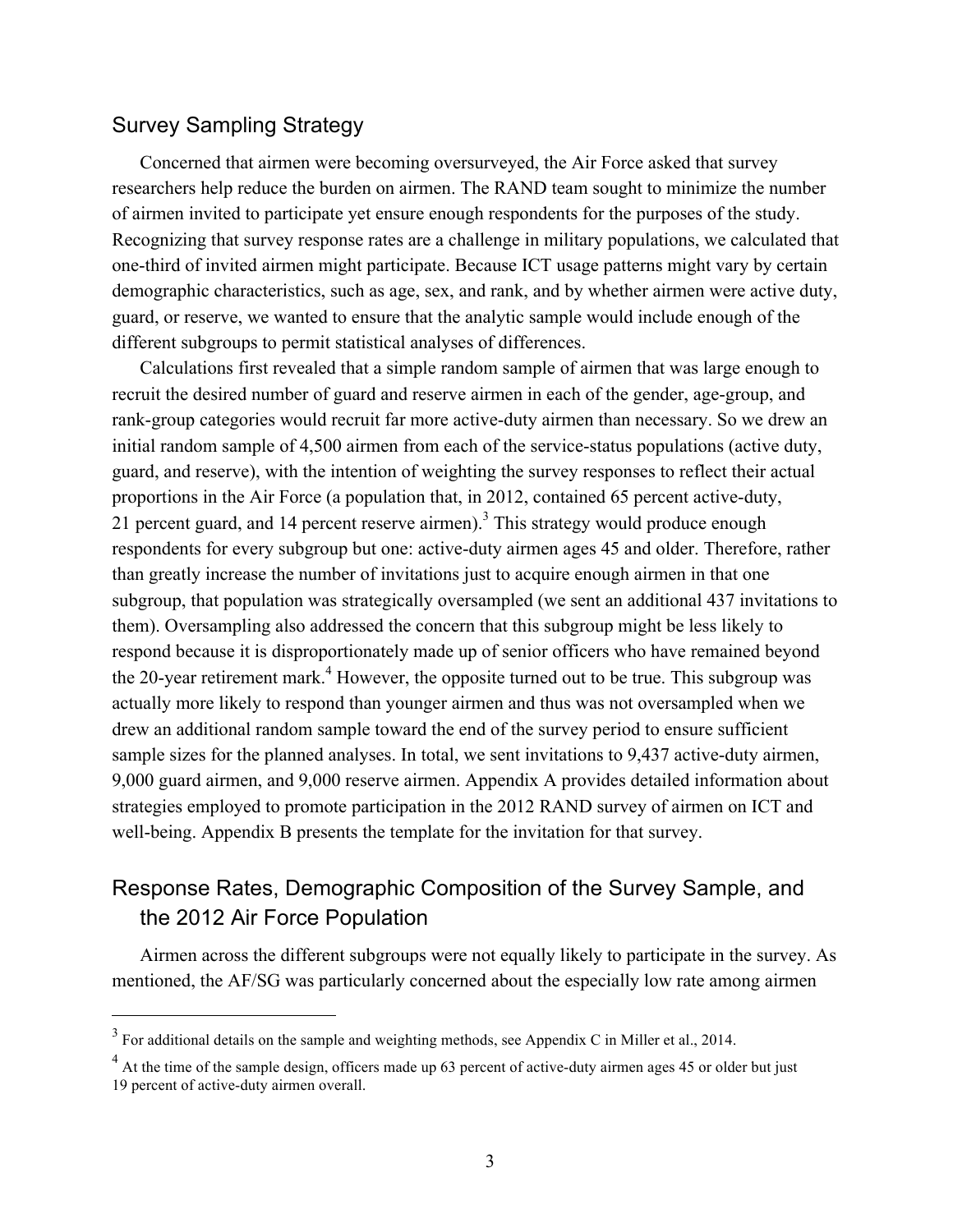ages 18 to 24 (see Table 1.1)—and not because of the impact on this one survey. The AF/SG wondered whether younger airmen—the future of the Air Force—were less likely to give Air Force leadership their perspectives through participation in official surveys. As seen in Table 1.1, in the active-duty, guard, and reserve populations, response rates increased with each step up in age group. Although 9 percent of invited active-duty airmen ages 18 to 24 completed surveys, 29 percent of active-duty airmen ages 45 and older did. This uneven response rate resulted in a final survey sample that did not reflect the age distribution of the Air Force (e.g., the youngest age group made up 32 percent of the active-duty population in 2012 but just 16 percent of the active-duty survey sample). Partial surveys excluded from both the analyses and the response rates reported in Table 1.1 were more likely to have come from active-duty airmen, junior enlisted personnel, and 18- to 24-year-olds than from their counterparts. Because we could not link responses to individuals, we do not know whether this population was more likely to drop out of the survey entirely or just more likely to have to restart the survey because of interruptions while taking it.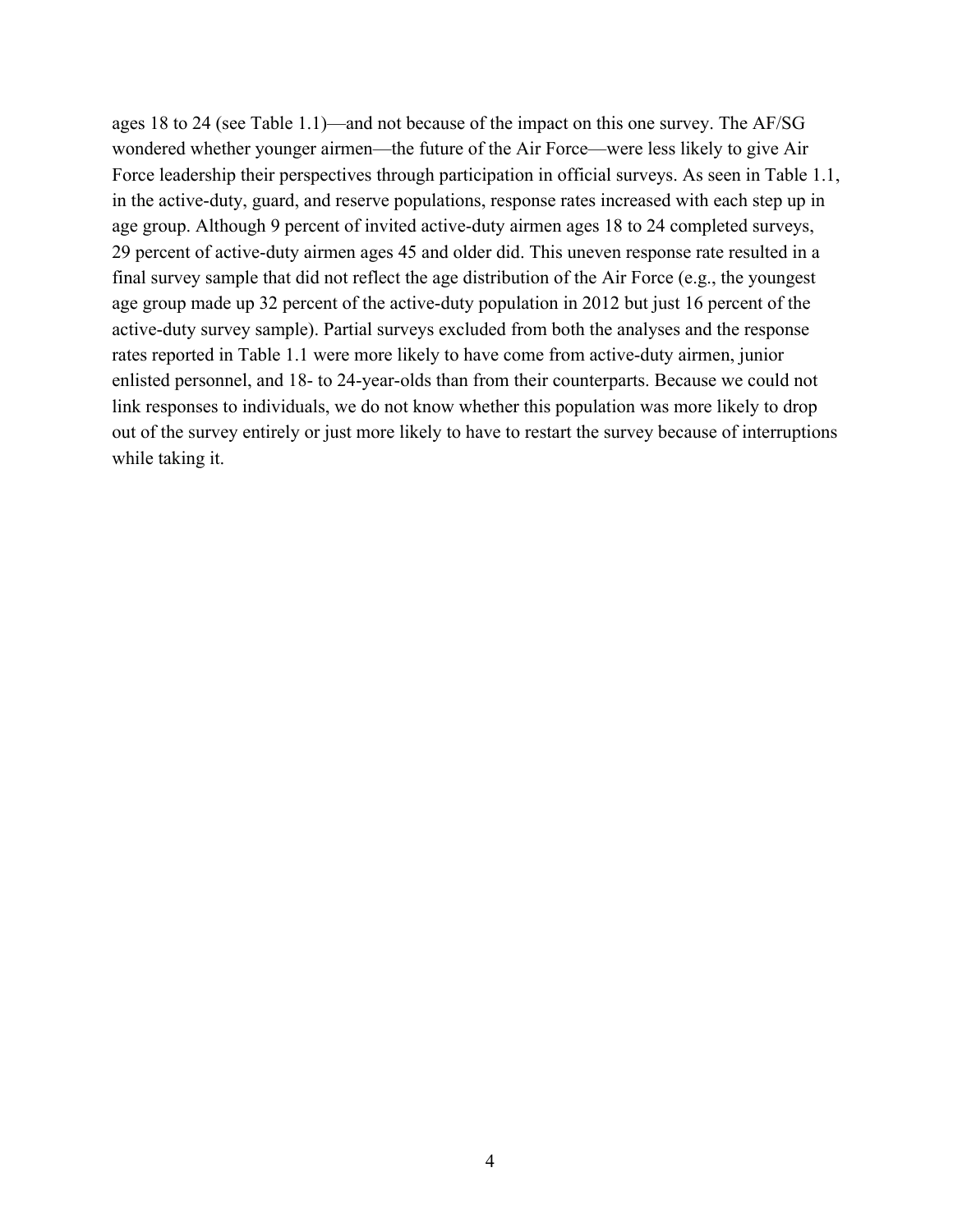|              | <b>Active Duty</b>             |                                                               |                                                     |                                | <b>Air National Guard</b>                                   |                                                     |                                | <b>Air Force Reserve</b>                                    |                                                              |  |
|--------------|--------------------------------|---------------------------------------------------------------|-----------------------------------------------------|--------------------------------|-------------------------------------------------------------|-----------------------------------------------------|--------------------------------|-------------------------------------------------------------|--------------------------------------------------------------|--|
| Age<br>Group | <b>Response</b><br>Rate $(\%)$ | Percentage of<br>Total<br><b>Respondents</b><br>$(N = 1,634)$ | Percentage of<br>2012 Population<br>$(N = 328,667)$ | <b>Response</b><br>Rate $(\%)$ | Percentage of<br>Total<br><b>Respondents</b><br>$(N = 977)$ | Percentage of<br>2012 Population<br>$(N = 104.751)$ | <b>Response</b><br>Rate $(\%)$ | Percentage of<br>Total<br><b>Respondents</b><br>$(N = 868)$ | Percentage of<br>2012<br><b>Population</b><br>$(N = 70,996)$ |  |
| $18 - 24^a$  | 9                              | 16                                                            | 32                                                  | 4                              | 6                                                           | 17                                                  | 3                              |                                                             | 15                                                           |  |
| $25 - 34$    | 17                             | 41                                                            | 44                                                  | 8                              | 25                                                          | 35                                                  | 6                              | 24                                                          | 35                                                           |  |
| $35 - 44$    | 25                             | 29                                                            | 21                                                  | 12                             | 32                                                          | 28                                                  | 11                             | 32                                                          | 27                                                           |  |
| $45+$        | 29                             | 14                                                            |                                                     | 19                             | 38                                                          | 21                                                  | 17                             | 41                                                          | 23                                                           |  |

**Table 1.1 Response Rates, Percentage of Total Respondents, and 2012 Population Rates of Airmen, by Age Group**

SOURCE: We obtained the population distribution from the Air Force Personnel Center's (AFPC's) Interactive Demographic Analysis System (IDEAS) in February 2012. It does not include general officers, which are less than 1 percent of the population.

NOTE: We sent approximately half the survey invitations more than one month into the survey administration period, which boosted the respondent pool but likely limited overall response rates because of the truncated response window. Blue shading indicates the youngest and generally least-likely-to-respond group.<br><sup>a</sup> Actual Air Force population subgroup is ages 17 to 24, but we ex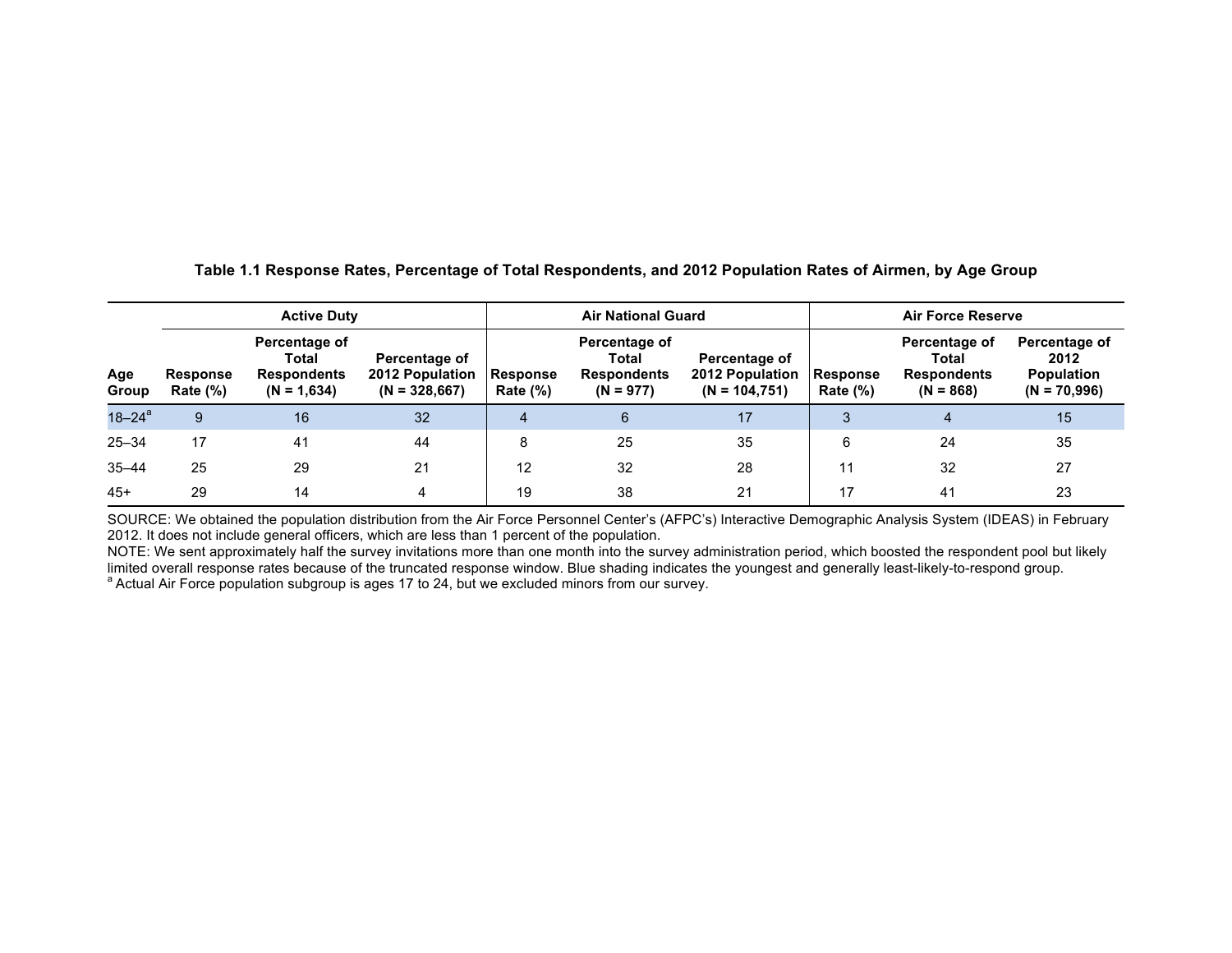The Air Force structure is hierarchical, and people typically enter the military at either the junior enlisted or the junior officer ranks and progress to the higher ranks through the years of service. There is no lateral entry into the highest ranks of the military from the civilian sector, and those who enter in the middle have accumulated education and possibly professional experience prior to joining. Given this design, age and rank in the military are closely, positively related. For this follow-on study, we examined the survey response rates by rank group as well. Table 1.2 shows that the lower response rate among young airmen is actually more concentrated among junior enlisted airmen (9 percent for active-duty E-1 to E-4s, and 4 percent for guard and reserves) than among young officers (17 percent for active-duty O-1 to O-3s, and 11 percent and 10 percent for guard and reserves, respectively). Consequently, although airmen in pay grades E-1 to E-4 made up 37 percent of the 2012 active-duty population, they made up 20 percent of our unweighted sample of active-duty respondents. Reflecting the increasing response rates by age group above was the increased likelihood that airmen who have made the military a career and reached the higher enlisted and officer ranks (E-7 to E-9 and O-4 to O-6) would respond to the survey over airmen early in their careers.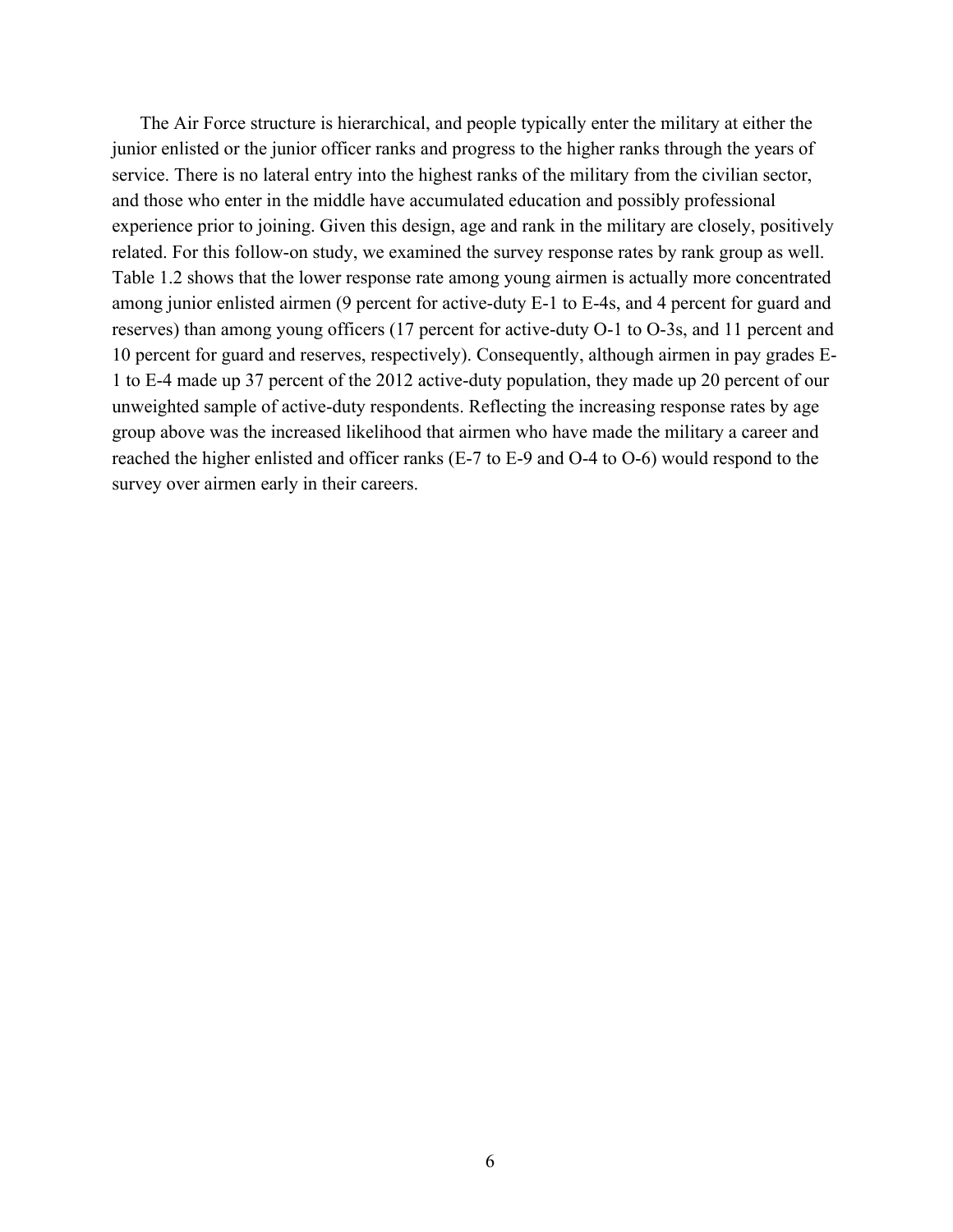|                     | <b>Active Duty</b>                 |                                                                      |                                                      |                             | <b>Air National Guard</b>                                          |                                                      |                             | <b>Air Force Reserve</b>                                           |                                                              |  |
|---------------------|------------------------------------|----------------------------------------------------------------------|------------------------------------------------------|-----------------------------|--------------------------------------------------------------------|------------------------------------------------------|-----------------------------|--------------------------------------------------------------------|--------------------------------------------------------------|--|
| Rank<br>Group       | <b>Response</b><br><b>Rate (%)</b> | Percentage of<br><b>Total</b><br><b>Respondents</b><br>$(N = 1,634)$ | Percentage of<br>2012 Population<br>$(N = 328, 812)$ | Response<br><b>Rate (%)</b> | Percentage of<br><b>Total</b><br><b>Respondents</b><br>$(N = 977)$ | Percentage of<br>2012 Population<br>$(N = 105, 389)$ | Response<br><b>Rate (%)</b> | Percentage of<br><b>Total</b><br><b>Respondents</b><br>$(N = 868)$ | Percentage of<br>2012<br><b>Population</b><br>$(N = 71,428)$ |  |
| $E-1$ to<br>$E-4$   | 9                                  | 20                                                                   | 37                                                   | $\overline{4}$              | 10                                                                 | 27                                                   | $\overline{4}$              | 11                                                                 | 29                                                           |  |
| $E-5$ to<br>E-6     | 17                                 | 32                                                                   | 33                                                   | 10                          | 36                                                                 | 38                                                   | 9                           | 31                                                                 | 33                                                           |  |
| $E - 7$ to<br>$E-9$ | 34                                 | 20                                                                   | 10                                                   | 19                          | 37                                                                 | 21                                                   | 16                          | 30                                                                 | 18                                                           |  |
| $O-1$ to<br>$O-3$   | 17                                 | 11                                                                   | 11                                                   | 11                          | 5                                                                  | 5                                                    | 10                          | 6                                                                  | 6                                                            |  |
| $O-4$ to<br>$O-6$   | 32                                 | 17                                                                   | 9                                                    | 14                          | 11                                                                 | 9                                                    | 15                          | 21                                                                 | 14                                                           |  |
| $O-7$ to<br>$O-10$  | 59 <sup>a</sup>                    | $<$ 1                                                                | $<$ 1                                                | 11 <sup>a</sup>             | $<$ 1                                                              | $<$ 1                                                | 67 <sup>a</sup>             | $<$ 1                                                              | $<$ 1                                                        |  |

**Table 1.2 Response Rates, Percentage of Total Respondents, and 2012 Population Rates of Airmen, by Rank Group**

SOURCE: Population distribution from Office of the Deputy Assistant Secretary of Defense for Military Community and Family Policy (2013, pp. 17, 62).

NOTE: We sent approximately half the survey invitations more than one month into the survey administration period, which boosted the respondent pool but likely limited overall response rates because of the truncated response window.

a Represents very small numbers, so one or two people can change these percentages dramatically.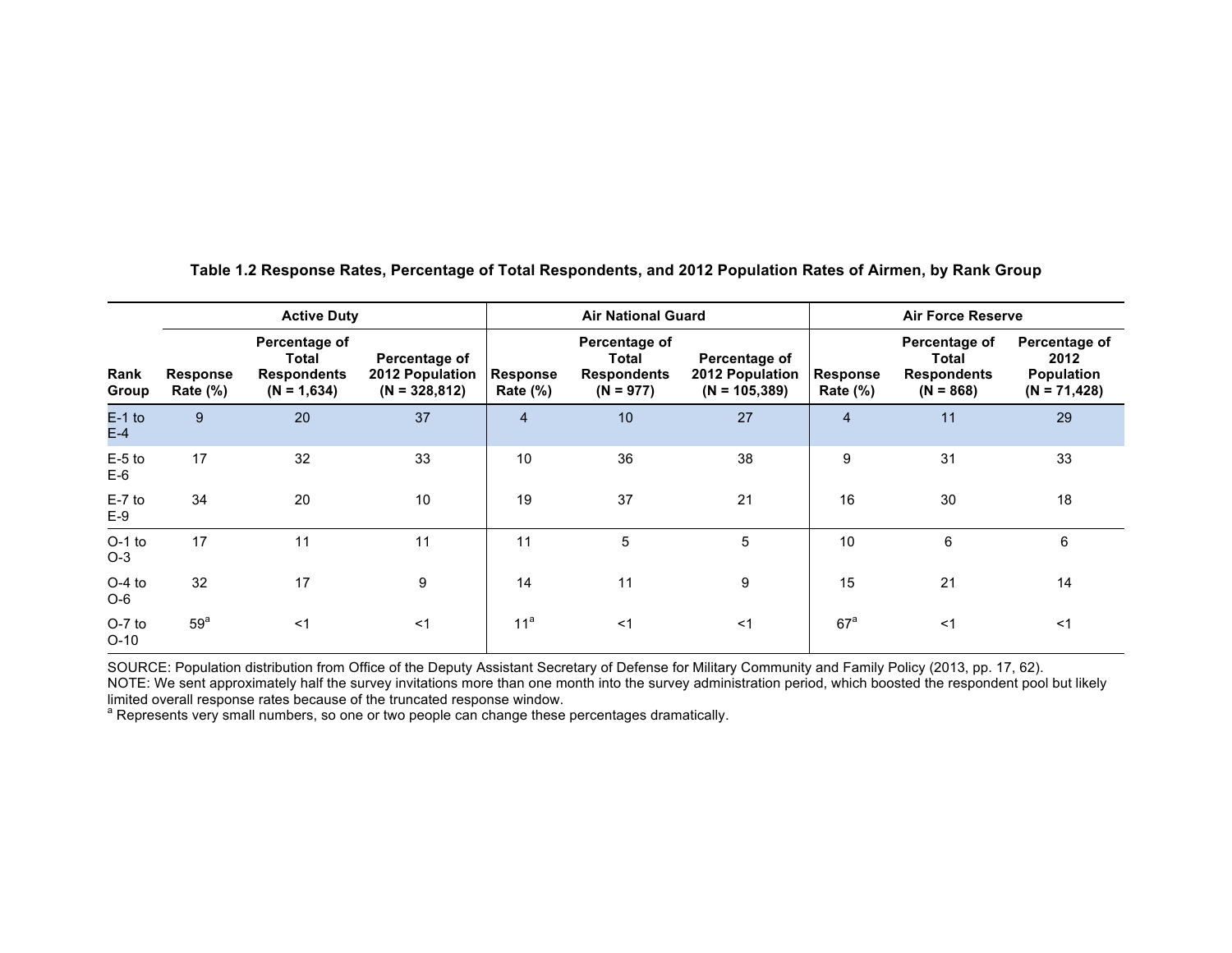These findings highlight the potential importance of the standard practice of weighting the survey responses to reflect the composition of the Air Force population before analyzing the results, to avoid the older leadership being overrepresented and skewing the overall picture for survey topics correlated with age. We did address the potential for nonresponse bias by weighting the survey results with regard to gender, age group, officer/enlisted status, and affiliation (active duty, guard, or reserve) relative to the Air Force population before analyses. The question relevant to this survey and surveys in general—even those that achieve proportionate responses across subgroups—is whether those who did not complete the survey would have answered the questions differently from those who did.

## Research Questions

In a purely random sample, in which everyone is equally likely to receive a survey invitation and equally likely to respond, the distribution of the survey respondents should approximate the distribution of the population. The overresponse of the older age group and the marked underresponse of young and enlisted airmen raised the following questions, which we explore in turn:

- *Other surveys:* Were these findings anomalous? What is the relationship between age or rank and response rates in other surveys of military populations? Are response rates lower among young American adults in general?
- *Explanatory factors:* Why might younger airmen have been less likely than older airmen to complete the 2012 RAND survey? Why might younger enlisted airmen have been less likely than young officers to complete one?
- *Implications:* What are the implications of lower response rates among certain subgroups? Do they mean that the survey results are biased?
- *Response:* What additional strategies, if any, should the Air Force consider to increase the response rates of younger adults or young enlisted personnel in future Air Force surveys? Are they necessary?

## Organization of This Report

Chapter Two explores reported response rates by age group or rank group in seven other large surveys of military populations, with particular focus on three large surveys of U.S. Air Force personnel. Chapter Three explores current survey research approaches to understanding low response rates and assessing and addressing nonresponse bias. Chapter Four highlights the study's conclusions and offers recommendations for Air Force surveys that could apply to DoD surveys more broadly. Appendix A describes strategies used to promote survey participation in the 2012 survey. Appendix B provides the invitation sent to participate in that survey.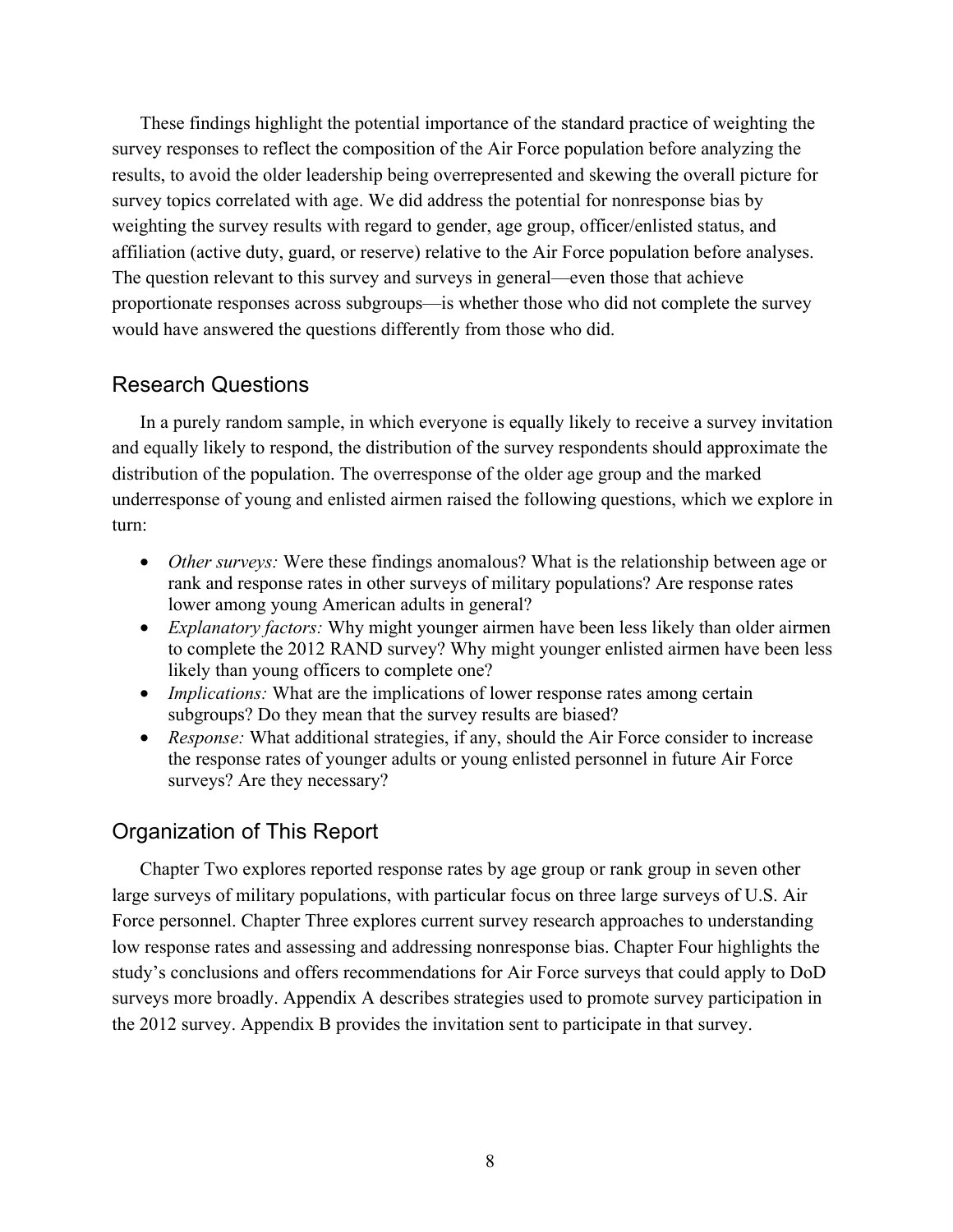## Chapter Two. Response Patterns by Age or Rank Group in Other Large Recent Surveys of U.S. Military Personnel

In this chapter, we explore whether other large surveys of Air Force personnel and military personnel more broadly have experienced similar response patterns to those of the 2012 RAND survey of airmen on ICT and well-being. DoD-sponsored surveys of military personnel differ in terms of survey topic, targeted population, sample size, participant recruitment strategies, survey sponsor, mode of administration, name recognition, and other characteristics. However, if younger enlisted military personnel in general are less able to, less interested in, or less willing to participate in DoD- or service-sponsored surveys, we might find similar patterns despite the variation. In fact, such a pattern emerged.

## Comparison of Response Rates Across Large U.S. Department of Defense Surveys

To provide context for the 2012 RAND survey, we selected seven major surveys comparable according to several criteria. We identified surveys of U.S. military personnel that were sponsored by an organization within DoD. Thus we have limited the comparison to surveys sponsored by the sample's employer and targeting a similar population. Our selection focused on large-scale surveys that similarly attempt to sample geographically dispersed service members from across a service or DoD. We did not collect information on the innumerable smaller surveys of specific populations (e.g., unit surveys, installation surveys, postdeployment surveys, or satisfaction surveys of users of specific programs), in part for practical reasons, but also because of the diminished degree of comparability. Additionally, because response rates for online surveys are typically lower than those for paper surveys administered in person or by mail (Dillman, Smyth, and Christian, 2009), we limited our selection to surveys that were administered online (although we did not rule out a survey if it offered a paper alternative to the web-based primary version). To control for temporal variation, we focused on surveys conducted from 2010 to 2012, or within two years of the RAND survey. We were unable to include some surveys, such as the 2010 Navy Pregnancy and Parenthood Survey, because response rates by age or rank were not available.

The selected surveys include the three largest surveys of Air Force personnel, three DoD surveys, and an Army survey. Because these are all recurring surveys, the 2010-to-2012 time frame allowed us to include the most recent one with response-rate data available to us. An indepth, comprehensive review of the large surveys, their methodologies, their means for calculating response rates, historical trends, and details about their response rates was beyond the scope of this study. The purpose of our high-level review of surveys was to identify, from readily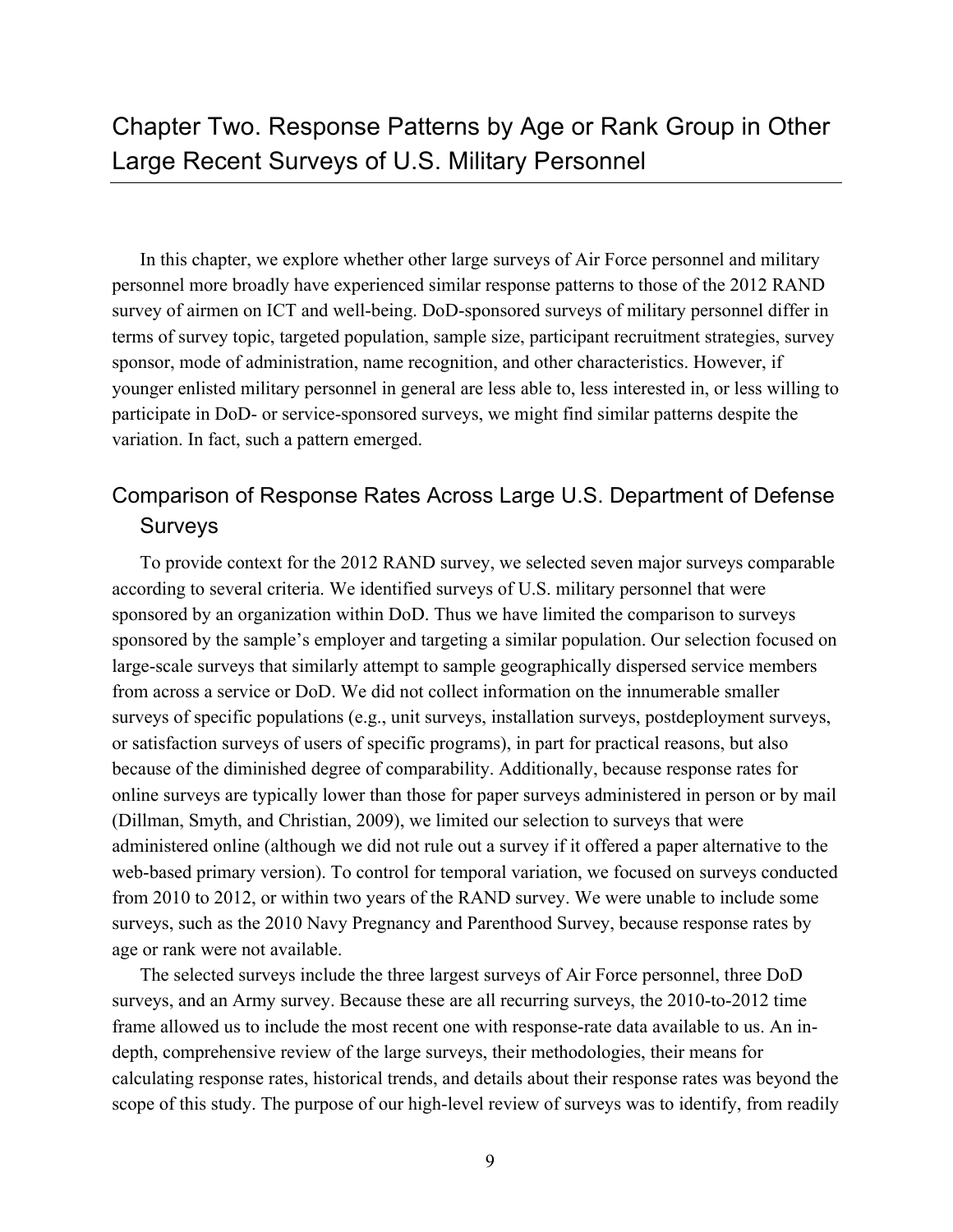available sources, whether there might be a pattern of lower response rates among young or enlisted military personnel that would warrant further consideration.

We collected information on overall response rates and response differences based on what was available for either age subgroups or rank subgroups. Unless otherwise noted, *response rate* was defined simply as the number of respondents in an age or rank group divided by the total number of survey invitees. In surveys conducted by DMDC, response rates are weighted to adjust for disproportionate sampling. Note that the American Association for Public Opinion Research (AAPOR) has developed standard definitions for survey response rates that take into account such factors as whether participants provided only partial or completed surveys, whether invitees actively refused to participate, whether invitees were unable to participate (e.g., deceased or hospitalized), and whether the contact information for invitees was inaccurate (AAPOR, 2011). This level of detail was not available for most surveys reviewed, so it is important to keep in mind that response rates reported here should not be interpreted solely as an indicator of willingness to participate. Among those not counted as respondents would be service members who did not receive the survey announcement or invitation and service members who were unable to participate.

Response rates are reported alongside the corresponding composition of survey respondents and the population prevalence (the number of service members in a corresponding age or rank group divided by the total number of service members in that category during the year of the survey). The total population figures include both those who would and those who would not have been invited to participate in the survey. A descriptive comparison of these data can offer insight into the direction of divergence from the population rate. In the following sections, we describe how response rates by age or rank group were derived for each survey. We begin our review with three major Air Force–wide surveys, each administered on an Air Force website, and then move to three other surveys of military personnel conducted in this time frame. For the reasons described in Appendix A, the lower response rate overall for the 2012 RAND survey relative to these surveys was not unexpected and is not the focus here. Rather, we examined these response rates to identify whether young or junior enlisted service members appeared to be less likely to participate in these surveys than officers or older service members.

## Air Force Surveys

#### *Air Force Community Assessment Survey, 2013*

The Air Force Community Assessment Survey is a recurring survey designed to help Air Force leadership determine the installation-specific needs of Air Force communities and to inform service planning and resource allocation. The results are intended to "assist helping professionals working in chaplains' offices, Airman and family readiness centers, family advocacy programs, health and wellness centers, mental health clinics and child and youth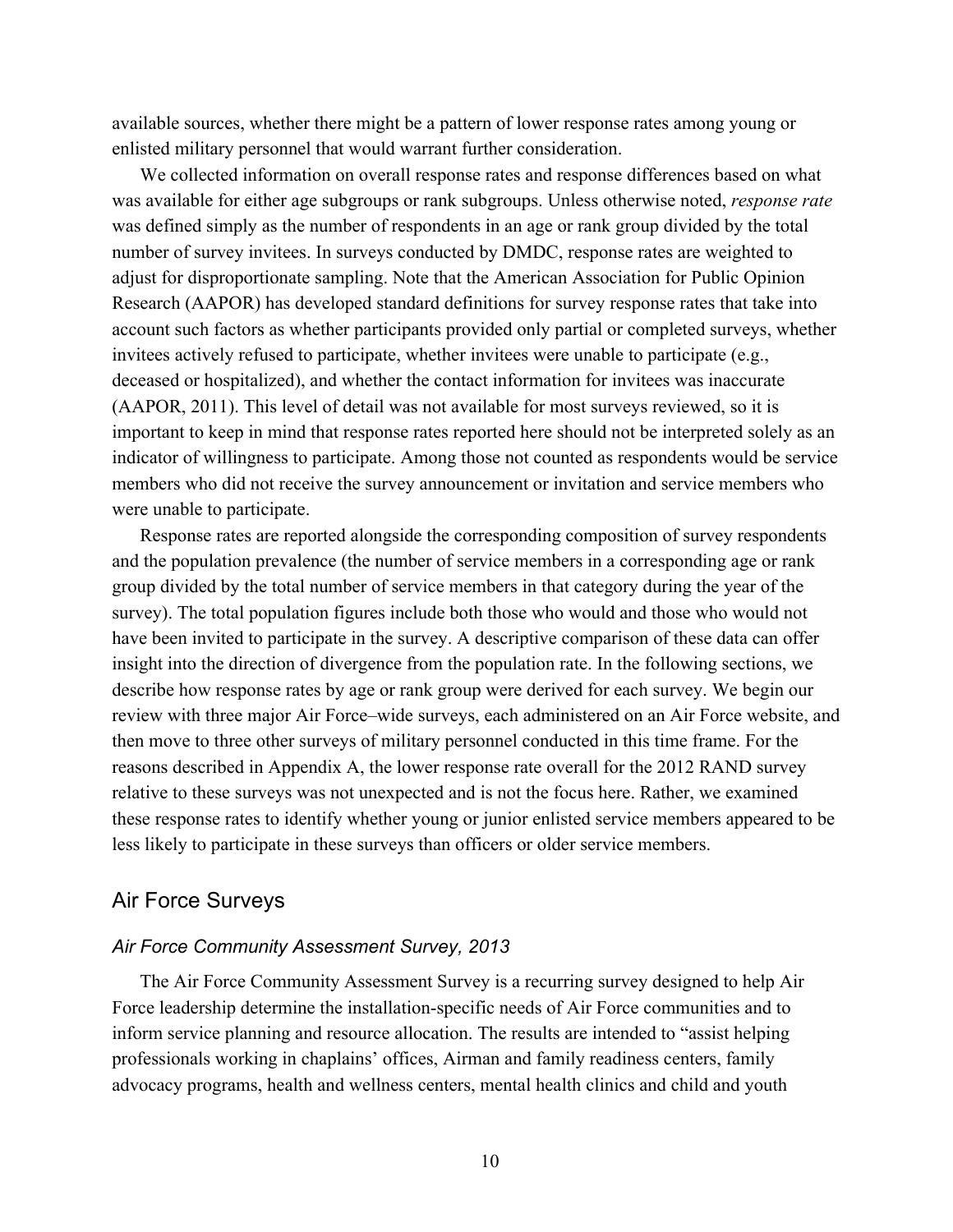programs to better meet the needs of service members and their families" (AFPC, 2011). The topics included "personal and family adjustment, individual and family adaptation, community well-being, deployment, resiliency, post-traumatic stress and help-seeking stigma" (AFPC, 2011). Participants included active-duty, reserve, and guard airmen, selected through a stratified random sampling approach designed to solicit sufficient levels of participation from each installation.<sup>1</sup> The online survey was estimated to take about 30 minutes to complete.

The overall response rate for active-duty airmen on this 2013 survey was 24 percent. Table 2.1 shows the percentage of the active-duty population invited to participate in the survey in 2013 and response rates for each active-duty rank group. We obtained the population prevalence for each rank for 2013 from the AFPC IDEAS database (see AFPC, 2012), which includes both those invited and those not invited to participate in the survey. The different rank groups were similarly sampled, with a slightly higher percentage of officers being sampled (65 percent of O-1 to O-3s and 63 percent of O-4s and above) than of enlisted airmen (about 60 percent).

Table 2.1 shows that the lowest survey response rates (12 percent) were among junior enlisted airmen (E-1s to E-4s)—which is the largest rank group in the Air Force at 36 percent of the population. Response rates were highest among older career airmen: Forty-three percent of senior noncommissioned officers (NCOs) (E-7s to E-9s) and 40 percent of higher-ranking officers (O-4s to O-10s) participated in the survey.

| <b>Rank Group</b> | Response Rate (%) | <b>Percentage of Total Respondents</b> | <b>Percentage of Total Population</b> |
|-------------------|-------------------|----------------------------------------|---------------------------------------|
| $E-1$ to $E-4$    | 12                | 17                                     | 36                                    |
| $E-5$ to $E-6$    | 26                | 37                                     | 33                                    |
| $E-7$ to $E-9$    | 43                | 19                                     | 11                                    |
| $O-1$ to $O-3$    | 24                | 12                                     | 11                                    |
| $O-4+$            | 40                | 15                                     | 8                                     |

**Table 2.1 Response Rates by Rank Group for the 2013 Air Force Community Assessment Survey: Active Duty**

SOURCES: Response rates and total respondents: Air Force Medical Operations Agency (AFMOA). Population rate: AFPC IDEAS.

NOTE: N = 34,909.

 $\overline{a}$ 

The overall response rate for guard and reserve airmen was 14 percent. Table 2.2 shows that the same response pattern for active-duty airmen shown in Table 2.1 can be observed for guard and reserve airmen, with the higher response rates appearing among higher-tenure airmen and participation among E-1s to E-4s being particularly low (5 percent).

 $<sup>1</sup>$  Air Force civilians and spouses are also invited to participate, but those populations were outside the scope of this</sup> review.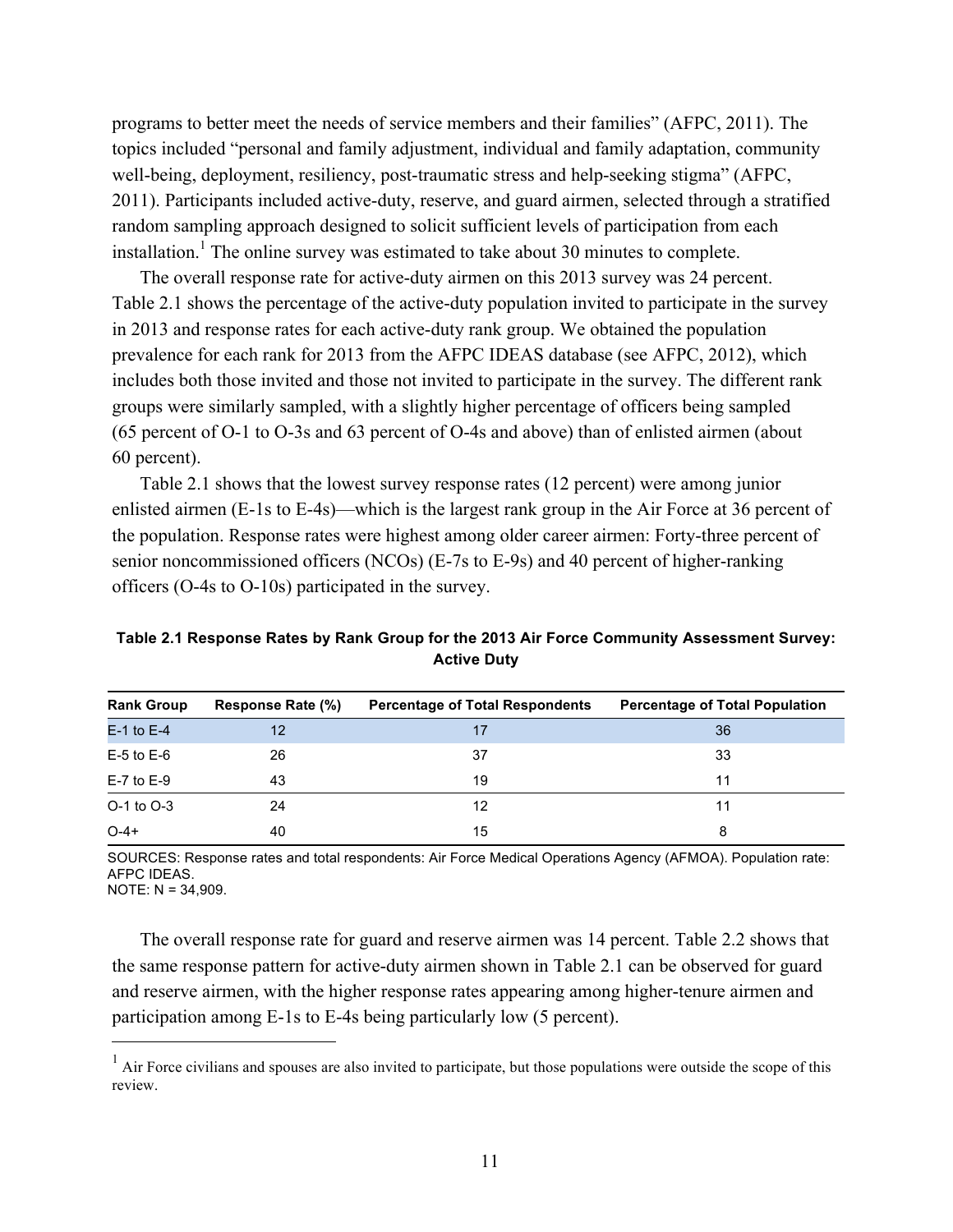#### **Table 2.2 Response Rates by Rank Group for the 2013 Air Force Community Assessment Survey: Guard and Reserve**

|                    |    | Rank Group Response Rate (%) Percentage of Total Respondents Percentage of Total Population |    |
|--------------------|----|---------------------------------------------------------------------------------------------|----|
| E-1 to E-4         |    | 9                                                                                           | 30 |
| $E-5$ to $E-6$     | 12 | 28                                                                                          | 34 |
| $E - 7$ to $E - 9$ | 26 | 38                                                                                          | 20 |
| $O-1$ to $O-3$     |    | 6                                                                                           | 5  |
| $O-4+$             | 20 | 18                                                                                          | 11 |

SOURCES: Response rates and total respondents: AFMOA. Population rate: AFPC IDEAS. NOTE: N = 10,725.

#### *Air Force Climate Survey, 2012*

 $\overline{a}$ 

The Air Force Climate Survey is a census survey given every two years that is designed to assess opinions about job satisfaction, trust in leadership, work environment, unit performance, recognition, and resources among active-duty, guard, and reserve airmen.<sup>2</sup> With a few exceptions (namely, students, prisoners, and personnel on medical hold), every airman assigned to an unclassified unit and who had an official email address and a Common Access Card (CAC) (a DoD identity card) was invited to take the survey. The online survey was estimated to take about 20 minutes to complete.

The Air Force Survey Office provided the response rates overall and for each rank. These rates are completion rates: the number of respondents in a category divided by the total population invited for that category, with the denominator adjusted to remove the number of email invitations that were undeliverable. In 2012, the overall response rate for Air Force military personnel was 28 percent. The response rates were 31 percent, 26 percent, and 20 percent for invited active-duty, guard, and reserve airmen, respectively.

Table 2.3 presents the 2012 survey response rates, total respondents, and population rates by rank for active-duty airmen, and Table 2.4 shows those rates for guard and reserve airmen. Note that, unlike response rates and percentage of total respondents, the total population figures include airmen who would not have been eligible for or invited to take the survey. The data in Table 2.3 show that junior enlisted airmen have the lowest response rates among the active-duty ranks. Within that group, E-3s have the highest response rate at 27 percent and E-1s the lowest at 19 percent (not shown). Most pay grades above E-4 participated in the survey at higher rates than those of junior enlisted airmen.

 $2$  Air Force civilians are also invited to participate, but those populations were outside the scope of this review.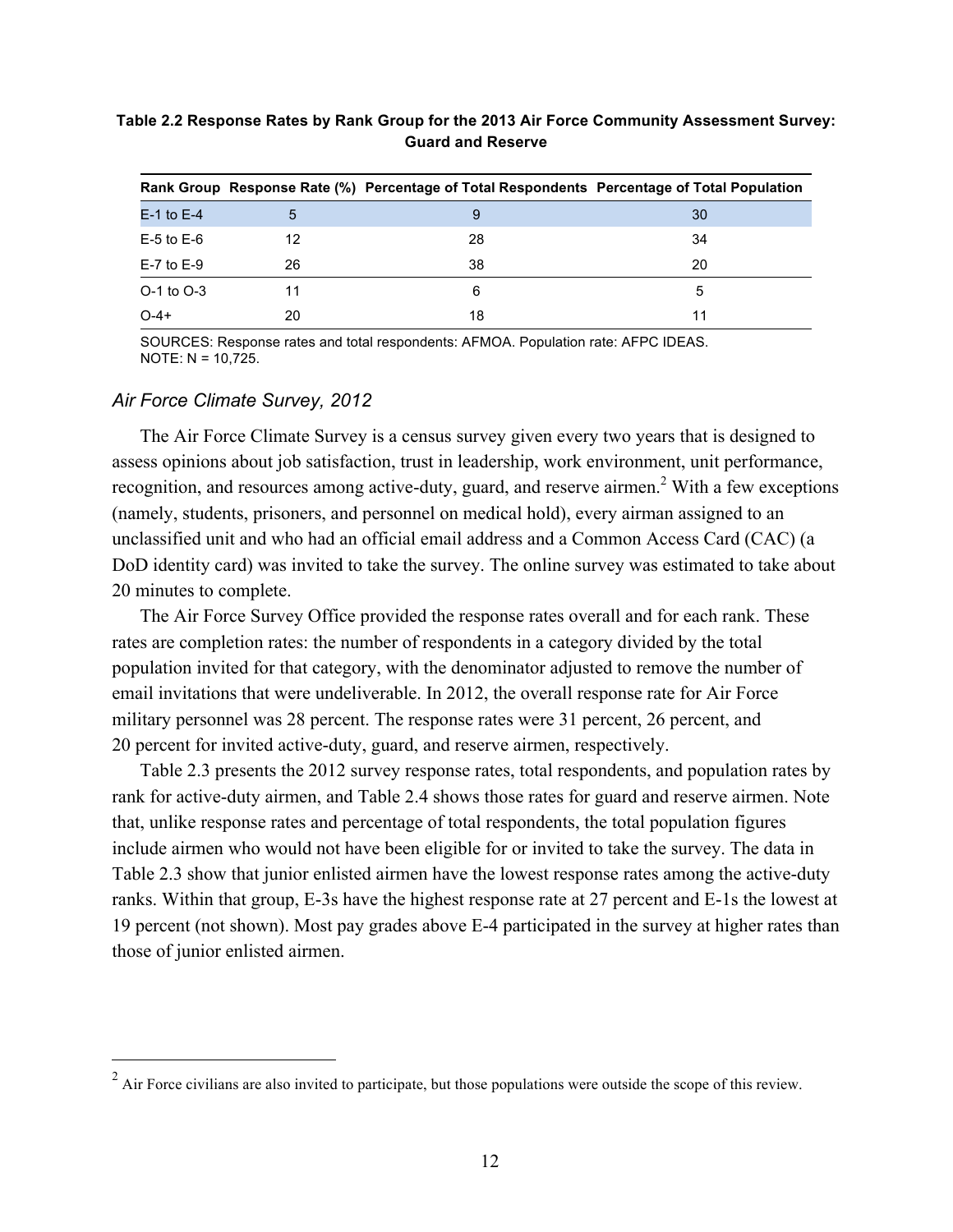| Rank           | Response Rate (%) | <b>Percentage of Total Respondents</b> | <b>Percentage of Total Population</b> |
|----------------|-------------------|----------------------------------------|---------------------------------------|
| $E-1$ to $E-4$ | 25                | 27                                     | 37                                    |
| $E-5$ to $E-6$ | 32                | 38                                     | 34                                    |
| $E-7$ to $E-9$ | 41                | 15                                     | 11                                    |
| $O-1$ to $O-3$ | 30                | 10                                     | 11                                    |
| $O-4+$         | 35                | 10                                     | 8                                     |

#### **Table 2.3 Response Rates by Rank for the 2012 Air Force Climate Survey: Active Duty**

SOURCES: Response rates and total respondents: AFPC. Population rates: Office of the Deputy Assistant Secretary of Defense for Military Community and Family Policy (2013, pp. 17, 62). NOTE: N = 86,505.

|                     |                                | Guard                                        |                                                    | <b>Reserve</b>                 |                                                     |                                                    |  |
|---------------------|--------------------------------|----------------------------------------------|----------------------------------------------------|--------------------------------|-----------------------------------------------------|----------------------------------------------------|--|
| Rank                | <b>Response</b><br>Rate $(\%)$ | Percentage of<br>Total<br><b>Respondents</b> | Percentage of<br><b>Total</b><br><b>Population</b> | <b>Response</b><br>Rate $(\%)$ | Percentage of<br><b>Total</b><br><b>Respondents</b> | Percentage of<br><b>Total</b><br><b>Population</b> |  |
| $E-1$ to<br>$E-4$   | 14                             | 12                                           | 26                                                 | 11                             | 17                                                  | 29                                                 |  |
| $E-5$ to<br>$E-6$   | 23                             | 40                                           | 38                                                 | 16                             | 32                                                  | 33                                                 |  |
| $E - 7$ to<br>$E-9$ | 37                             | 35                                           | 21                                                 | 29                             | 27                                                  | 17                                                 |  |
| $O-1$ to<br>$O-3$   | 19                             | 4                                            | 5                                                  | 14                             | 6                                                   | 6                                                  |  |
| $O-4+$              | 22                             | 8                                            | 10                                                 | 19                             | 18                                                  | 15                                                 |  |

#### **Table 2.4 Response Rates by Rank for the 2012 Air Force Climate Survey: Guard and Reserve**

SOURCES: Response rates and total respondents: AFPC. Population rates: Office of the Deputy Assistant Secretary of Defense for Military Community and Family Policy (2013, pp. 17, 62). NOTE:  $N = 22,771$  for guard and  $8,077$  for reserve.

For the most part, guard and reserve airmen responded at lower rates than their active-duty counterparts did; as shown in Table 2.4, response rates tended to be highest among senior NCOs (E-7s to E-9s).

#### *Air Force Caring for People Survey, 2010*

 $\overline{a}$ 

The Caring for People survey is a recurring survey that solicits feedback about how Air Force leaders can better leverage existing services, programs, and facilities to enhance the health and well-being of airmen and their families. This survey is a census of the Air Force population that includes active-duty, guard, and reserve members.<sup>3</sup> Administered online, this survey was

<sup>&</sup>lt;sup>3</sup> Air Force civilians, retirees, and spouses are also invited to participate, but those populations were outside the scope of this review.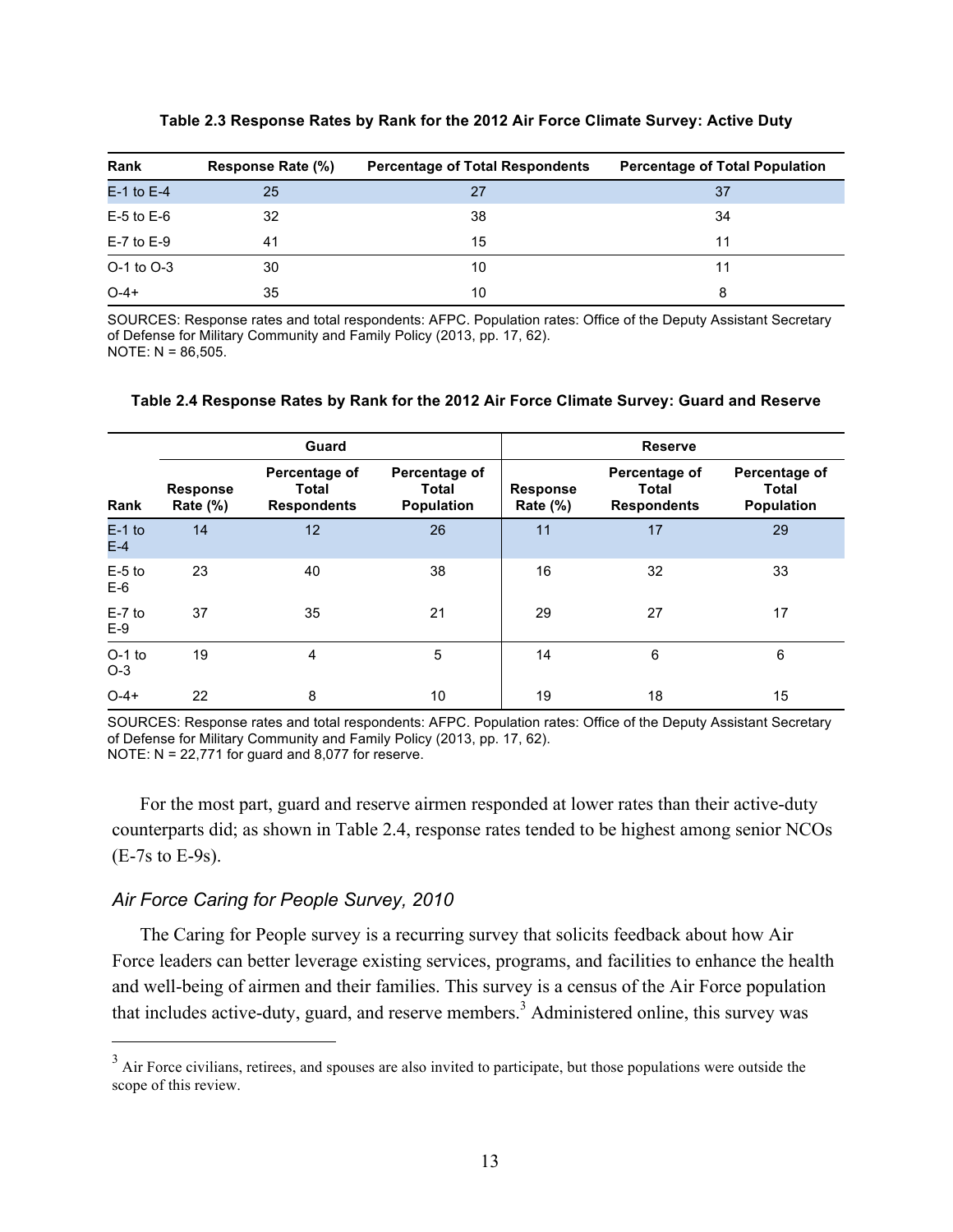estimated to take about 20 minutes to complete. The Air Force Survey Office had previously provided the 2010 survey data to RAND for another study (Meadows, Miller, and Miles, 2014); before destroying the data at the completion of the project, we obtained Air Force permission to compute response rates for these age groups for this report.

The overall response rate was approximately 15 percent for active-duty personnel and 8 percent for guard and reserve. As shown in Table 2.5, we combined age-group frequencies available from IDEAS for officer and enlisted populations and for reserve and guard as of the end of  $2010<sup>4</sup>$  Because this was a census survey, we computed response rates by dividing the number of survey respondents in each age group by the number of airmen in that age group in the Air Force population. As with the 2012 RAND survey (see Table 1.1 in Chapter One), the youngest age group was underrepresented among total respondents because of lower response rates.

|                     |                                | <b>Active Duty</b>                           |                                             | <b>Guard and Reserve</b>           |                                              |                                             |  |
|---------------------|--------------------------------|----------------------------------------------|---------------------------------------------|------------------------------------|----------------------------------------------|---------------------------------------------|--|
| Age<br><b>Group</b> | <b>Response</b><br>Rate $(\%)$ | Percentage of<br>Total<br><b>Respondents</b> | Percentage of<br>Total<br><b>Population</b> | <b>Response</b><br><b>Rate (%)</b> | Percentage of<br>Total<br><b>Respondents</b> | Percentage of<br>Total<br><b>Population</b> |  |
| $\leq$ 24           | 9                              | 19                                           | 32                                          | $\overline{2}$                     | 3                                            | 15                                          |  |
| $25 - 34$           | 15                             | 42                                           | 42                                          | 5                                  | 22                                           | 34                                          |  |
| $35 - 44$           | 22                             | 31                                           | 22                                          | 10                                 | 34                                           | 29                                          |  |
| $\geq 45$           | 29                             | 8                                            | 4                                           | 15                                 | 41                                           | 22                                          |  |

**Table 2.5 Response Rates by Age Group for the 2010 Air Force Caring for People Survey**

SOURCES: Data to calculate response rates: Air Force Survey Office. Population rates: AFPC IDEAS. NOTE: N = 65,254.

These three major Air Force surveys experienced some variation in response rates; however, the youngest airmen, particularly the junior enlisted airmen, tended to respond at lower rates than their counterparts did. A review of four other service and DoD surveys revealed that lower response rates among young military personnel, and among the junior enlisted in particular, are not limited to the Air Force.

 $\overline{a}$ 

<sup>&</sup>lt;sup>4</sup> The Air Force IDEAS database does not include all general officers, who make up less than 1 percent of the Air Force population.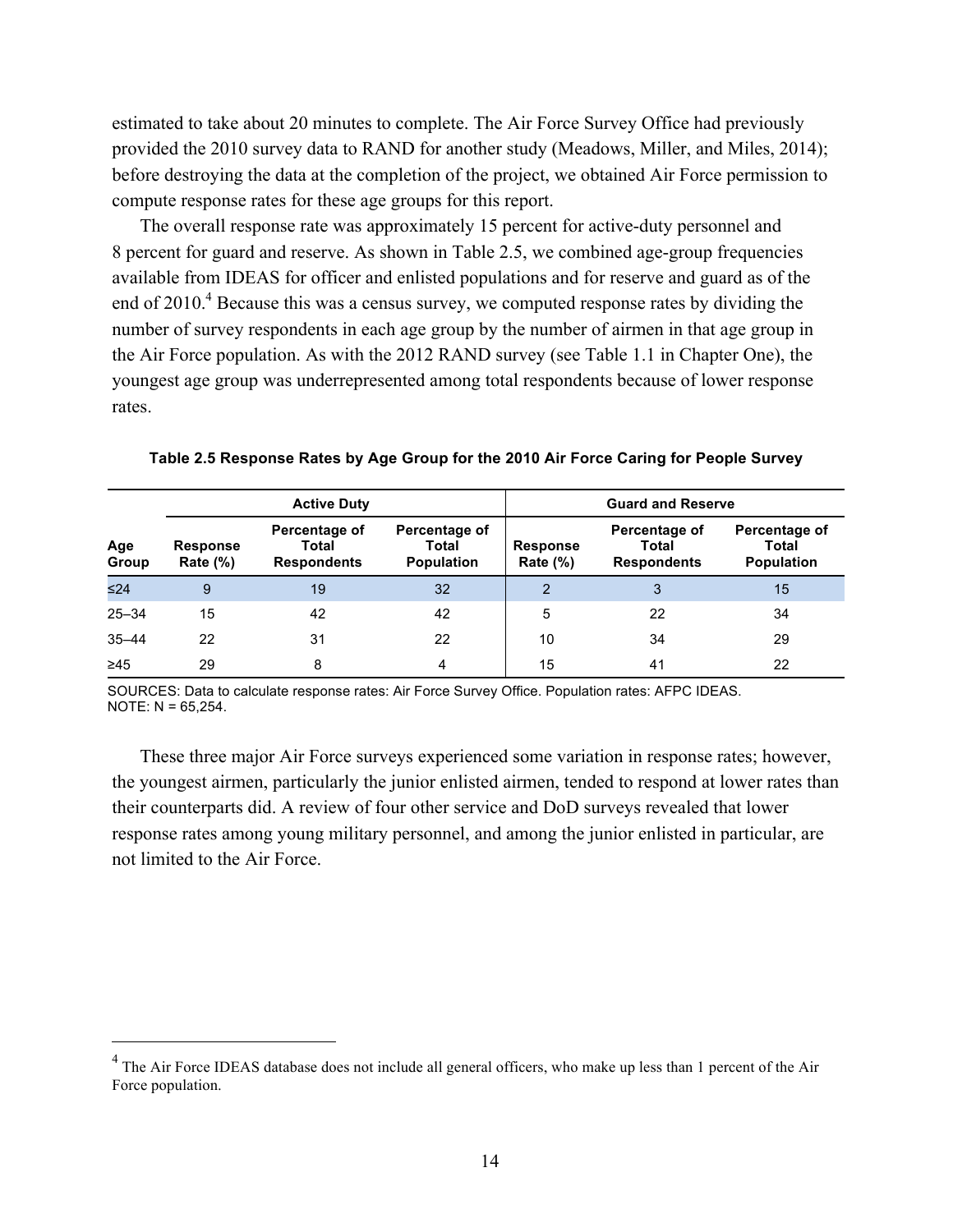## Other U.S. Department of Defense Surveys

#### *U.S. Department of Defense 2012 Workplace and Gender Relations Surveys*

In 2012, DMDC administered active and reserve component versions of a survey that addresses topics related to military life; the military workplace; stress, health, and well-being; gender-related discrimination and harassment; unwanted sexual contact; and military sexual assault prevention and response (DMDC, 2012f). The 2012 DoD Workplace and Gender Relations Survey of Active Duty Members was designed to include Army, Navy, Air Force, and Marine Corps personnel age 18 or older (excluding general and flag officers) who had at least six months of service (DMDC, 2013). DMDC employed a single-stage, nonproportional stratified random sampling approach, oversampling women (including sampling all women in the Marine Corps) and oversampling men in the Marine Corps (DMDC, 2012f). Oversampling Marine Corps personnel could have increased the number of junior enlisted in the final sample because a higher proportion of the active-duty Marine Corps is ranked E-1 to E-4 (59 percent) than of the Army (45 percent), Navy (42 percent), or Air Force (37 percent) (Office of the Deputy Assistant Secretary of Defense for Military Community and Family Policy, 2013, p. 17). The web-based survey administered by DMDC was estimated to take between 16 and 30 minutes to complete.

DMDC uses AAPOR definitions to prepare its response rates, which take into account such factors as missing contact information in personnel files, members who are no longer eligible (e.g., retired or deceased), and incomplete responses. Its reported response rates are defined as the number of usable responses divided by the adjusted eligible sample (DMDC, 2012f, p. 19; DMDC, 2012c, p. 15). Thus, the response rates reported here have already been weighted to account for disproportionate sampling.

The overall response rate for the active-duty survey was 24 percent (DMDC, 2012f). The first column in Table 2.6 shows that junior enlisted personnel in pay grades E-1 to E-4 were much less likely to respond than any other rank group, and this group made up 43 percent of the active-duty population. Comparing only officers, company-grade officers (O-1 to O-3) were less likely to respond than field-grade officers (O-4 to O-6).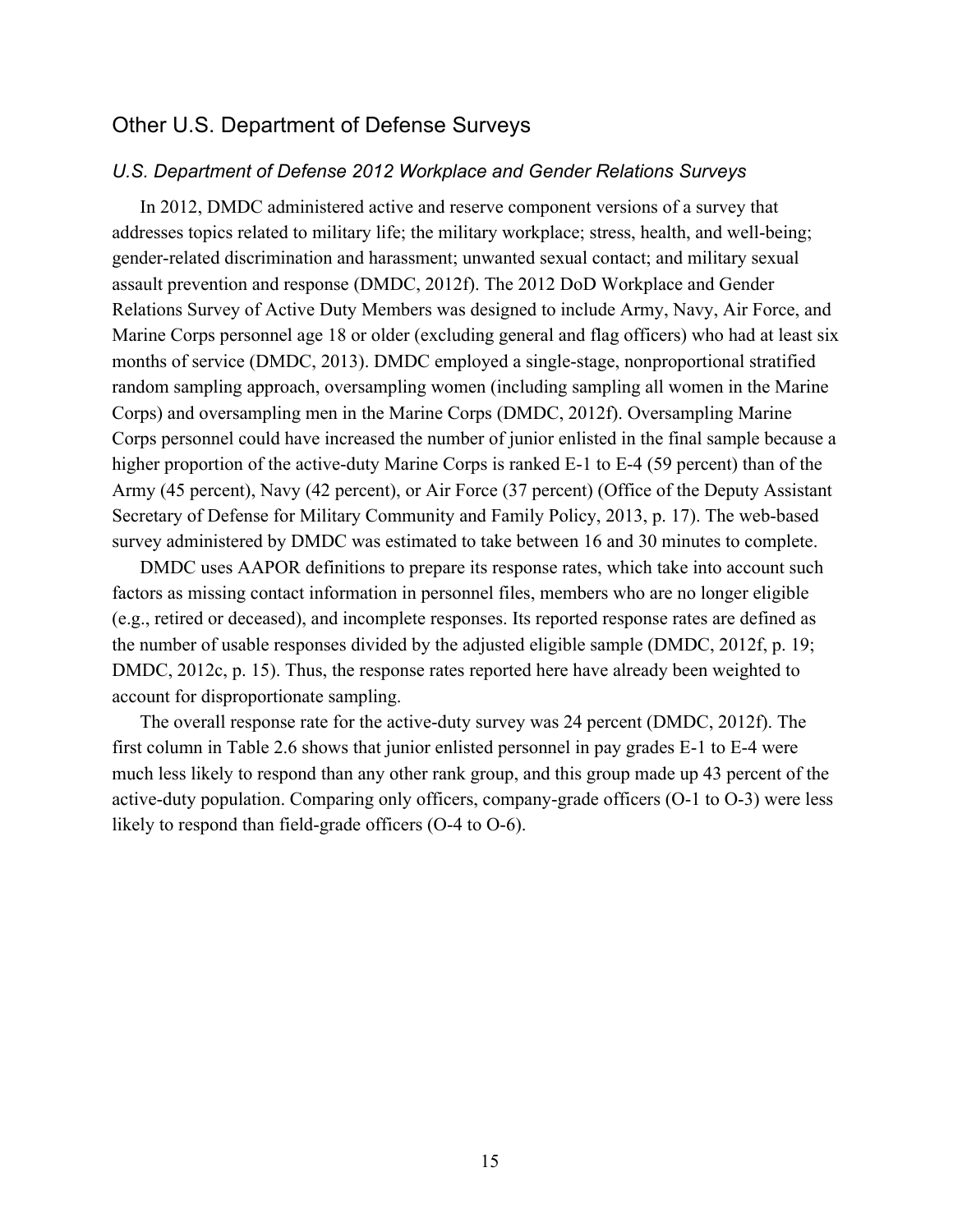| <b>Rank Group</b> | Response Rate (%) | <b>Percentage of Total Respondents</b> | <b>Percentage of Total Population</b> |
|-------------------|-------------------|----------------------------------------|---------------------------------------|
| $E-1$ to $E-3$    | 12                | 20                                     | 23                                    |
| $E-4$             | 14                | 16                                     | 20                                    |
| $E-5$ to $E-6$    | 27                | 29                                     | 30                                    |
| $E-7$ to $E-9$    | 43                | 11                                     | 10                                    |
| $W-1$ to $W-5$    | 31                | 3                                      | 1 <sup>a</sup>                        |
| O-1 to O-3        | 33                | 13                                     | 9                                     |
| $O-4$ to $O-6$    | 46                | 8                                      | 6                                     |

#### **Table 2.6 Response Rates by Rank for the 2012 Workplace and Gender Relations Survey of Active-Duty Members**

SOURCES: Response rates and total respondents: DMDC, 2012f, p. 20. Population rate: Office of the Deputy Assistant Secretary of Defense for Military Community and Family Policy, 2013, p. 6.

NOTE: N = 22,792.<br><sup>a</sup> Warrant officers were not reported separately in survey documentation but elsewhere are reported as 1 percent (Office of the Deputy Assistant Secretary of Defense for Military Community and Family Policy, 2013).

The 2012 DoD Workplace and Gender Relations Survey of Reserve Component Members used a single-stage, nonproportional stratified random sampling strategy (DMDC, 2012c). It stratified by gender, pay grade, reserve component (including the Coast Guard Reserve), and reserve program. As with the active-duty survey, it oversampled subgroups that were small or had low response rates.

The overall response rate for this web survey was 23 percent. Table 2.7 shows a responserate pattern by pay grade similar to that in previous table.

| <b>Rank Group</b> | Response Rate (%) | <b>Percentage of Total Respondents</b> | <b>Percentage of Total Population</b> |
|-------------------|-------------------|----------------------------------------|---------------------------------------|
| $E-1$ to $E-3$    | 10                | 10                                     | 19                                    |
| $E-4$             | 11                | 17                                     | 24                                    |
| $E-5$ to $E-6$    | 25                | 27                                     | 30                                    |
| $E-7$ to $E-9$    | 46                | 17                                     | 12                                    |
| W-1 to W-5        | 41                | 3                                      |                                       |
| O-1 to O-3        | 29                | 12                                     |                                       |
| $O-4$ to $O-6$    | 43                | 14                                     |                                       |

| Table 2.7 Response Rates by Rank for the 2012 Workplace and Gender Relations Survey of |
|----------------------------------------------------------------------------------------|
| <b>Reserve-Component Members</b>                                                       |

SOURCES: Response rates and total respondents: DMDC, 2012c, p. 18. Population rate: Office of the Deputy Assistant Secretary of Defense for Military Community and Family Policy, 2013, p. 62. NOTE: N = 15,250.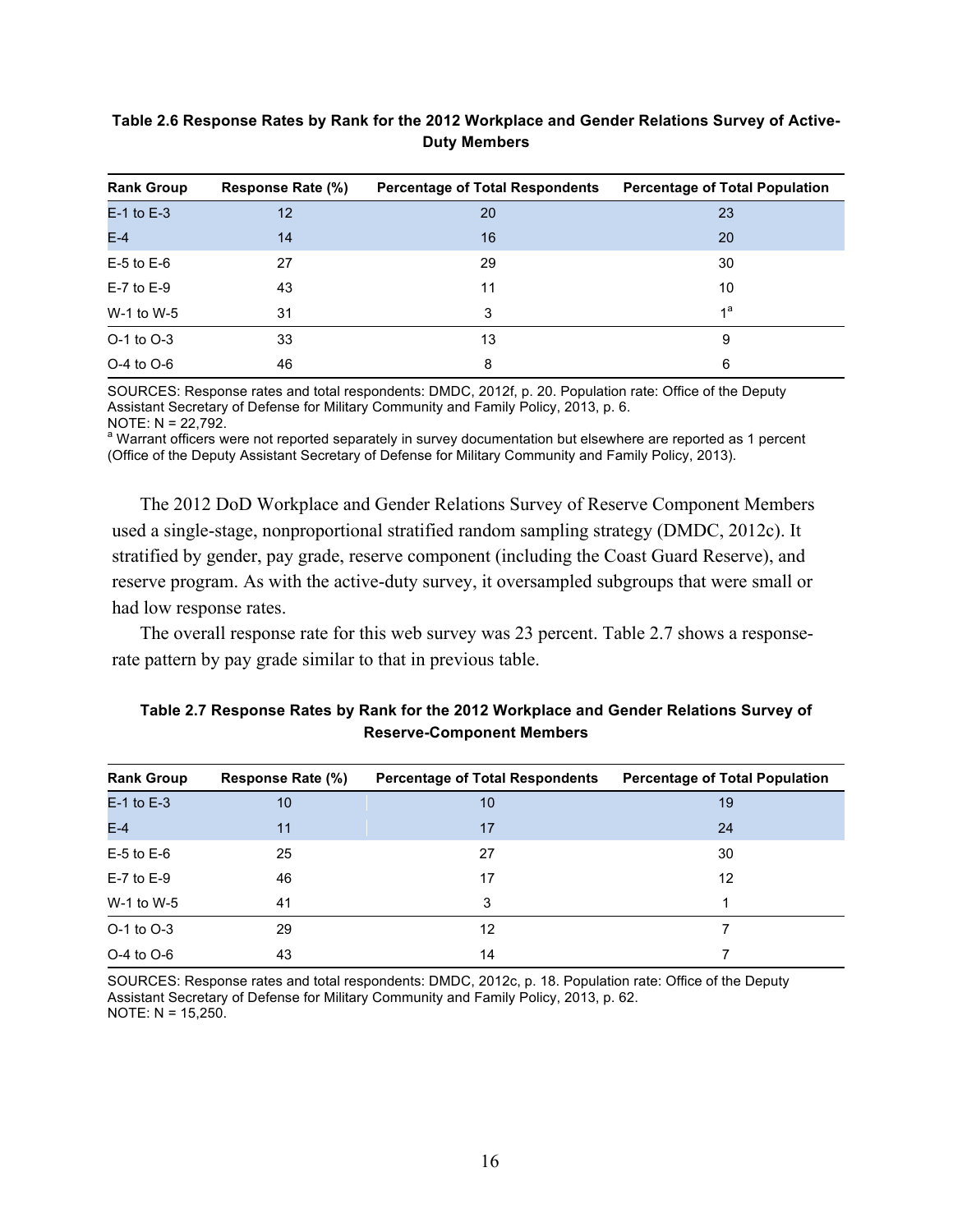#### *U.S. Department of Defense Status of Forces Surveys, 2012*

The recurring DoD Status of Forces Surveys (SOFSs) assess the attitudes and opinions on personnel and policy issues, including job satisfaction, work stress, deployments, aspects of military life, well-being, retention intentions, and satisfaction with services provided by DoD. The surveys employ a stratified random sampling approach to solicit participation from Army, Navy, Air Force, and Marine Corps members. They are expected to take most respondents about 30 minutes to complete and are administered via the DoD website.

DMDC reported that, in 2008–2010, the response rates for these surveys ranged from 29 percent to 32 percent for active-duty personnel and from 25 percent to 29 percent for reservecomponent personnel (DoD, 2010, p. 37). The overall response rate for the active-duty survey in June 2012 was 26 percent, and the Air Force had the highest response rate at 37 percent (DMDC, 2012d, p. 19). The overall survey response rate for the June 2012 guard and reserve populations in all services was 26 percent, and it was 39 percent for the Air National Guard and 31 percent for the Air Force Reserve (DMDC, 2012d, p. 19).

Sample response rates for each rank group on the June 2012 surveys were published by DMDC; as with the previous survey, the response rate is defined as the number of usable responses divided by the adjusted eligible sample (DMDC, 2012d, p. 19; DMDC, 2012e, p. 19). Table 2.8 presents the response rates, composition of the total respondent population, and the population rate for active-duty personnel. Service members ranking E-1 through E-4 responded at a rate of 13 percent, while other rank groups responded at more than double that rate.

| <b>Rank Group</b> | Response Rate (%) | <b>Percentage of Total Respondents</b> | <b>Percentage of Total Population</b> |
|-------------------|-------------------|----------------------------------------|---------------------------------------|
| $E-1$ to $E-4$    | 13                | 20                                     | 39                                    |
| $E-5$ to $E-9$    | 33                | 38                                     | 43                                    |
| W-1 to W-5        | 38                | 4                                      |                                       |
| $O-1$ to $O-3$    | 38                | 18                                     | 9                                     |
| $O-4$ to $O-6$    | 54                | 20                                     |                                       |

**Table 2.8 Response Rates by Rank for the 2012 Status of Forces Survey: Active Duty**

SOURCES: Response rates: DMDC, 2012d, p. 19. Total respondents and population rate: DMDC, 2012a, p. 10. NOTE: N = 15,423.

This pattern is also apparent in Table 2.9, which presents similar information for the combined guard and reserve populations, although DMDC provided a bit more granularity on the enlisted response rates for this group.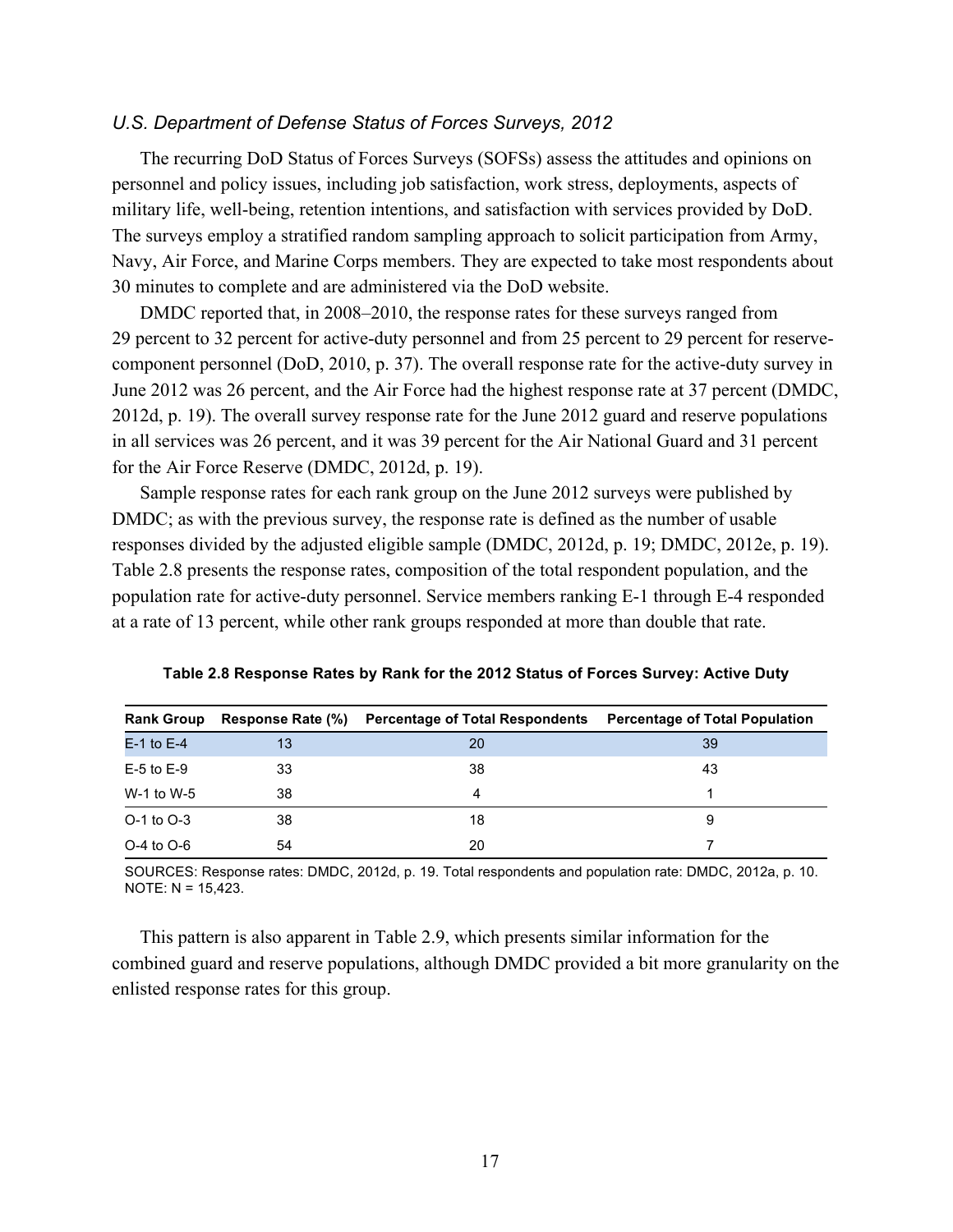| <b>Rank Group</b> | Response Rate (%) | <b>Percentage of Total Respondents</b> | <b>Percentage of Total Population</b> |
|-------------------|-------------------|----------------------------------------|---------------------------------------|
| $E-1$ to $E-3$    | 10                |                                        | 39                                    |
| $E-4$             | 12                | 19                                     |                                       |
| $E-5$ to $E-6$    | 28                |                                        | 45                                    |
| $E-7$ to $E-9$    | 50                | 36                                     |                                       |
| W-1 to W-5        | 46                | a                                      | a                                     |
| $O-1$ to $O-3$    | 36                | 19                                     |                                       |
| $O-4$ to $O-6$    | 52                | 22                                     |                                       |

**Table 2.9 Response Rates by Rank for the 2012 Status of Forces Survey: Guard and Reserve**

SOURCES: Response rates: DMDC, 2012e, p. 19. Total respondents and population rate: DMDC, 2012b, p. 10. NOTE: N = 26,826.<br><sup>a</sup> Warrant officers were not reported separately.

#### *U.S. Department of Defense Health Related Behaviors Survey, 2011*

The DoD Health Related Behaviors Survey of Active Duty Military Personnel is a recurring survey that assesses the nature, causes, and consequences of lifestyle health, safety, and substance-abuse patterns among active-duty service members to inform prevention and intervention policies and practices and promote the overall health and readiness of the force.

The 2011 survey recruited from the Army, Navy, Marine Corps, Air Force, and Coast Guard using a stratified random sampling approach. For the 2011 survey, the administration mode was switched from a paper-based, group-administered, in-person format to an online survey to reduce the burden on the units, cut survey administration costs, and expand the survey's geographic reach (DoD, 2013, p. ES-2). Invitation and reminder postcards were sent to the physical addresses of service members with no email addresses in the DMDC database, a population that tended to be concentrated among junior enlisted personnel (DoD, 2013, p. ES-3). After an assessment of the survey completion rates by the different demographic strata in the initial invited sample, invitations were sent to an additional sample selected from the demographic subgroups with particularly low response rates (DoD, 2013, p. 11). The survey was estimated to take about 40 minutes to complete.

Using the AAPOR response-rate definitions, the final overall response rate for the DoD portion of the sample, excluding the Coast Guard, was 22 percent; for the Air Force population, it was 33 percent (DoD, 2013, p. 20). DoD published response rates by pay grade, by gender, and by service (DoD, 2013, pp. 21–22); we combined them to report response rates by rank group for all of DoD (Table 2.10) and for the Air Force only (Table 2.11).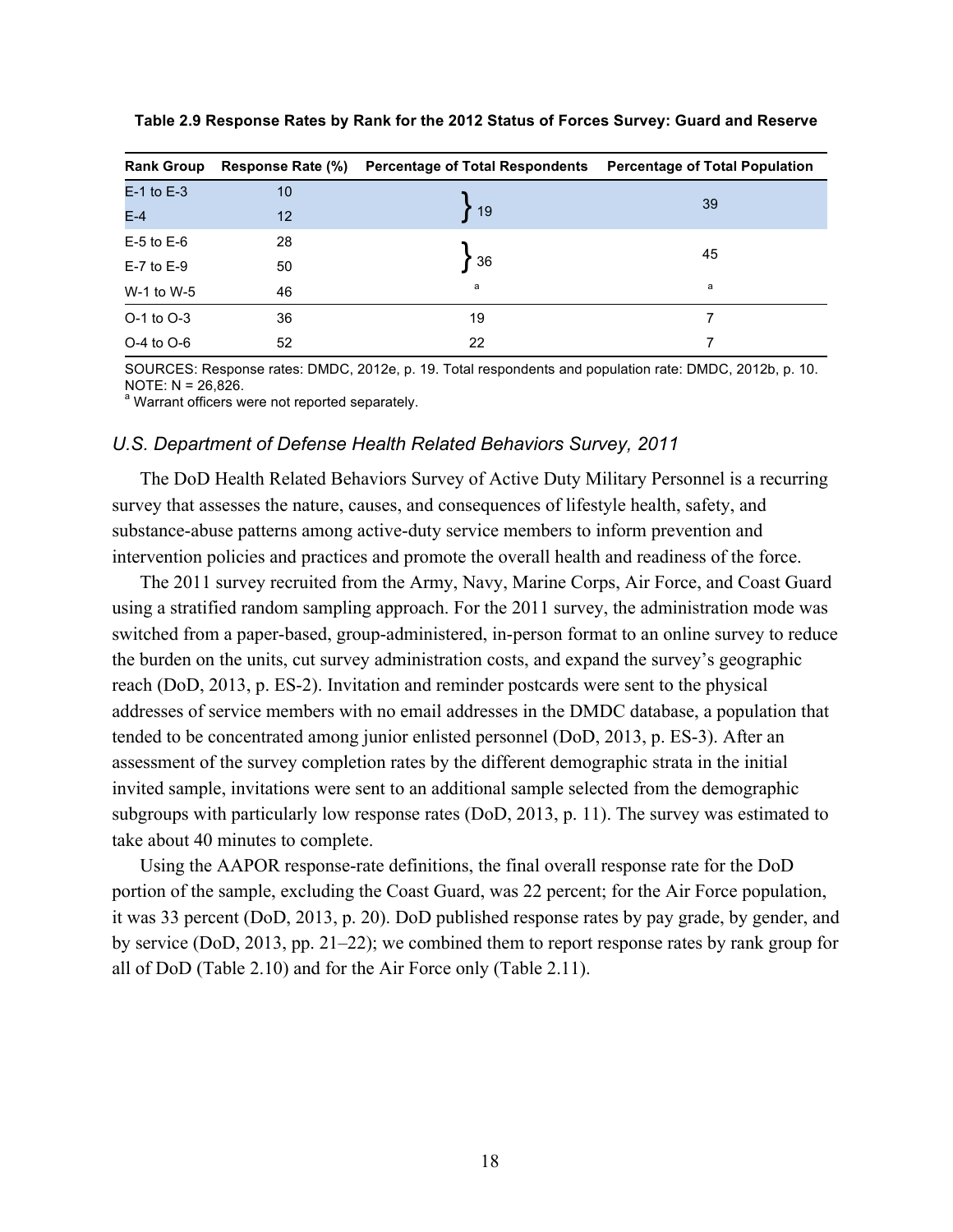#### **Table 2.10 Response Rates by Rank Group for the 2011 Health Related Behaviors Survey of Active-Duty Personnel: All U.S. Department of Defense**

| <b>Rank Group</b>  | Response Rate (%) | <b>Percentage of Total Respondents</b> | <b>Percentage of Total Population</b> |
|--------------------|-------------------|----------------------------------------|---------------------------------------|
| $E-1$ to $E-4$     | 15                | 32                                     | 44                                    |
| $E-5$ to $E-6$     | 35                | 28                                     | 29                                    |
| $E - 7$ to $E - 9$ | 55                | 16                                     | 9                                     |
| W-1 to W-5         | 36                | 4                                      |                                       |
| $O-1$ to $O-3$     | 36                | 11                                     | 9                                     |
| $O-4+$             | 55                | 9                                      | 6                                     |

SOURCES: Response rate and total respondents: DoD, 2013, pp. 21–23. Population rate: Office of the Deputy Under Secretary of Defense for Military Community and Family Policy, 2012, p. 15. NOTE: N = 34,416.

#### **Table 2.11 Response Rates by Rank Group for the 2011 Health Related Behaviors Survey of Active-Duty Personnel: Air Force Only**

| <b>Rank Group</b> | Response Rate (%) | <b>Percentage of Total Respondents</b> | <b>Percentage of Total Population</b> |
|-------------------|-------------------|----------------------------------------|---------------------------------------|
| $E-1$ to $E-4$    | 26                | 37                                     | 36                                    |
| $E-5$ to $E-6$    | 39                | 28                                     | 34                                    |
| $E-7$ to $E-9$    | 51                | 16                                     | 10                                    |
| $O-1$ to $O-3$    | 29                | 12                                     | 11                                    |
| $O-4+$            | 44                |                                        | 9                                     |

SOURCES: Response rate and total respondents: DoD, 2013, pp. 21–23. Population rate: Office of the Deputy Under Secretary of Defense for Military Community and Family Policy, 2012, p. 15.

NOTE: N = 11,574. The Air Force does not have warrant officers, so that row does not appear in this table.

Overall, the strategy of mailing notices through the post office to personnel without email addresses on file and supplementing the original sample with an additional sample pulled from the same categories as the low responders appears to have been successful in increasing the number of lower-ranking enlisted members in the total sample. We do still observe the pattern of junior officers and junior enlisted members responding at lower rates than NCOs and higherranking officers. The study reported that junior enlisted males in particular had low response rates and noted that this military population is "less likely to have regular access to computers and their email accounts depending on their current duty assignment or military occupational specialty" (DoD, 2013, p. 29). Subsequently, the authors recommended that the survey results be interpreted with some caution because those with less access could differ from those with greater access on key measures in the health-related survey; they further recommended that future surveys incorporate a strategy for improving response rates in this group (DoD, 2013, p. 29).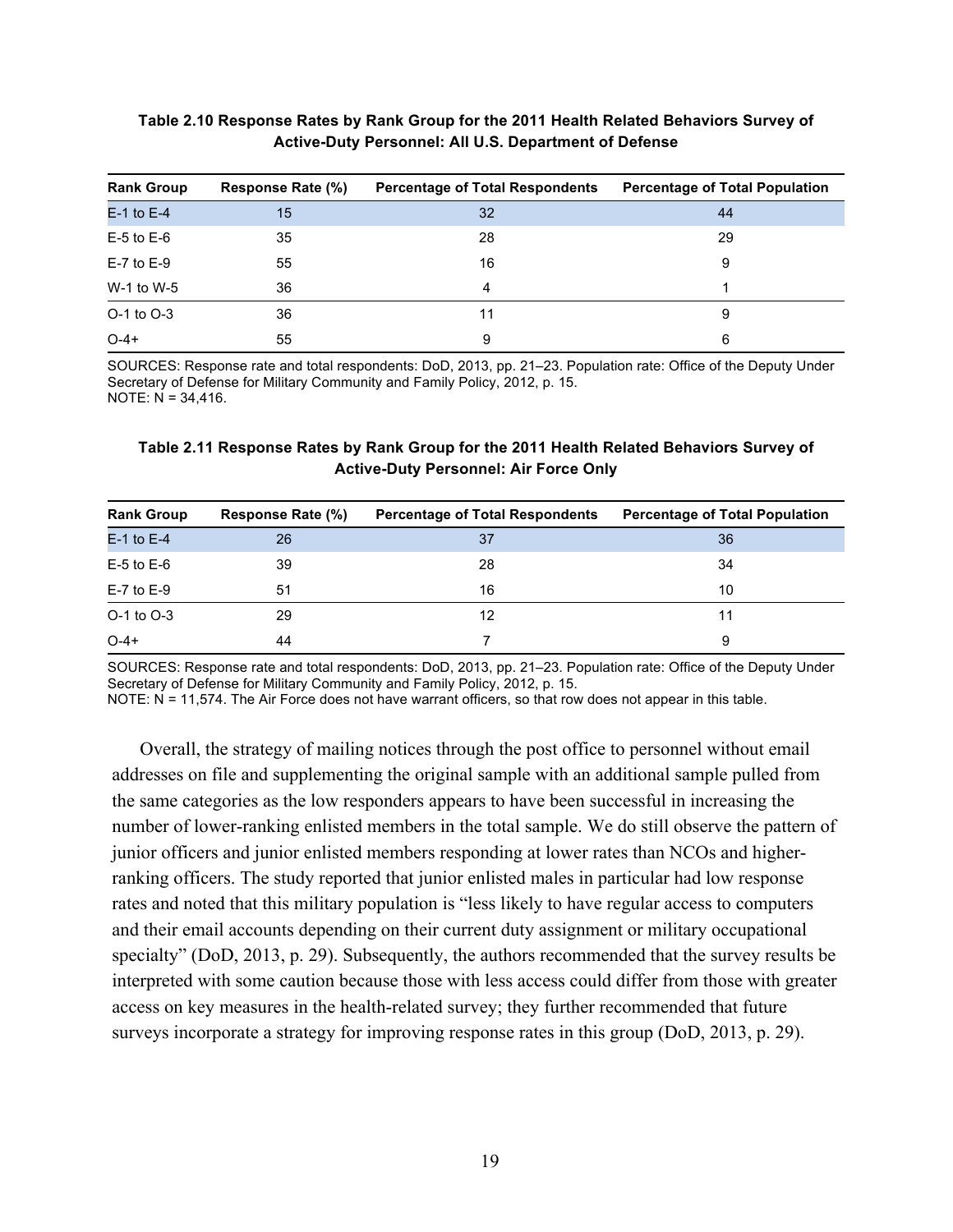#### *Center for Army Leadership Annual Survey of Army Leadership, 2011*

The Center for Army Leadership Annual Survey of Army Leadership is an annual survey examining Army leader attitudes about leadership development, leadership quality, and leadership contributions, which senior decisionmakers can use in developing policy (Riley et al., 2012). The sample focused on active-duty, reserve, and guard NCOs, warrant officers, and officers at or below the rank of colonel.<sup>5</sup> The survey was administered online at the end of 2011 and was approximately 15 minutes long. Although the survey does not include junior enlisted personnel, it does offer the opportunity to examine whether this Army effort also found that those further down the military hierarchy are less likely than higher-ranking members to participate in military-sponsored surveys.

The overall survey response rate for uniformed personnel was 16 percent. Table 2.12 presents each rank group's response rates, composition of the total military survey respondents, population rate for the entire Army, and the percentage of each rank group for just the population of Army leaders (pay grades E-5 to O-10). Once again, response rates were lower among younger, lower-ranking NCOs and officers than among their higher-ranking counterparts. The lowest active-duty response rate, 13 percent, came from junior NCOs, who make up approximately half of Army leadership and 26 percent of all soldiers. Similarly, the lowest response rates for the Army National Guard and Army Reserve (10 percent) were among junior NCOs, who make up 28 percent of all soldiers and 54 percent of leaders in the reserve component.

1

<sup>&</sup>lt;sup>5</sup> Army civilian leaders are also included in the survey but are out of the scope of this report. Soldiers in pay grades E-1 through E-4 were not included in this survey of leaders only.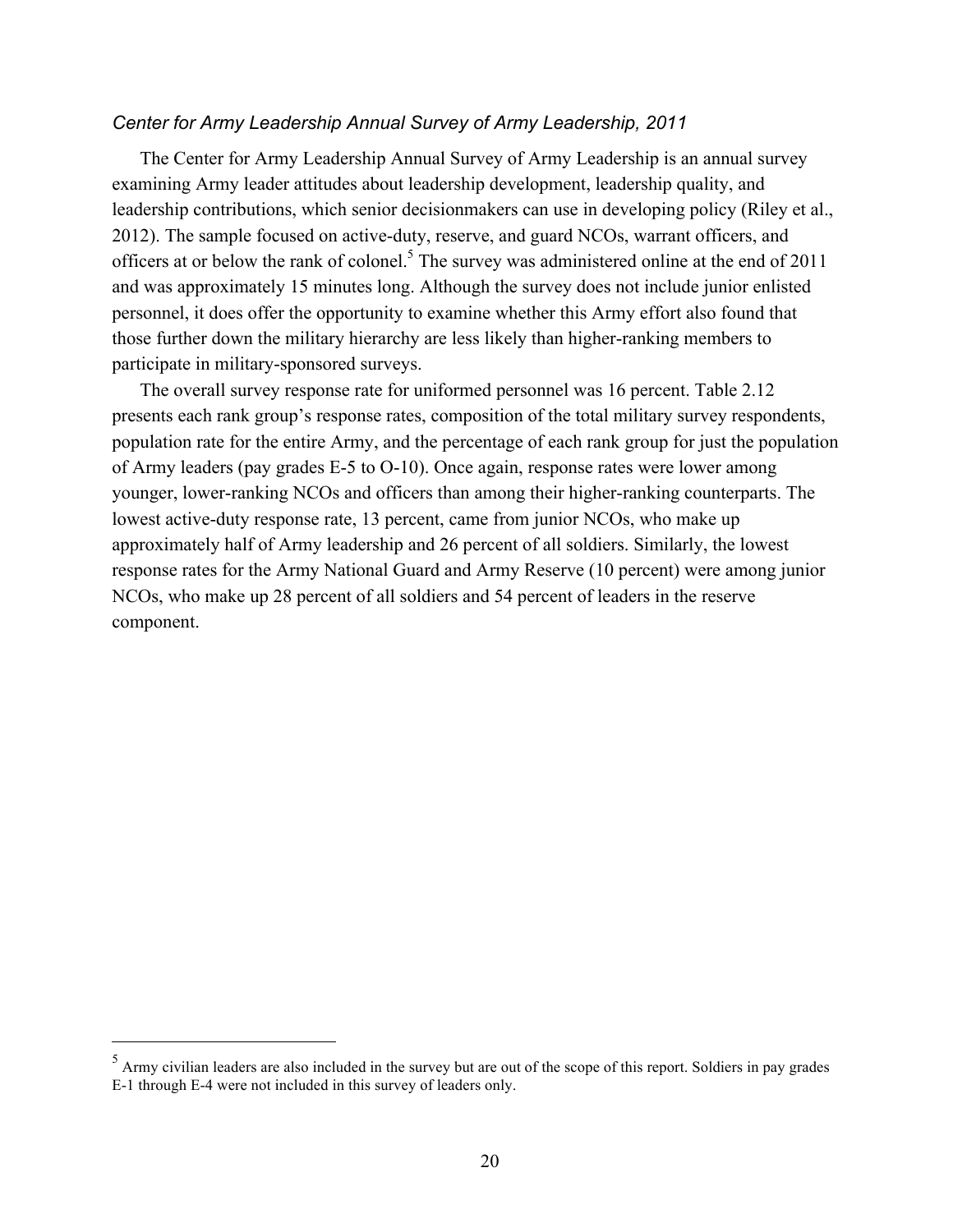# **Table 2.12 Response Rates by Rank Group for the 2011 Center for Army Leadership Annual Survey of Army Leadership Survey**

|                     | <b>Active Duty</b>             |                                              |                                                               | <b>Guard and Reserve</b>           |                                              |                                                               |
|---------------------|--------------------------------|----------------------------------------------|---------------------------------------------------------------|------------------------------------|----------------------------------------------|---------------------------------------------------------------|
| Rank<br>Group       | <b>Response</b><br>Rate $(\%)$ | Percentage of<br>Total<br><b>Respondents</b> | Percentage of<br><b>Total Population</b><br>(Leadership Only) | <b>Response</b><br><b>Rate (%)</b> | Percentage of<br>Total<br><b>Respondents</b> | Percentage of<br><b>Total Population</b><br>(Leadership Only) |
| $E-5$ to<br>$E-6$   | 13                             | 29                                           | 26 (49)                                                       | 10                                 | 25                                           | 28 (54)                                                       |
| $E - 7$ to<br>$E-9$ | 21                             | 19                                           | 10 (19)                                                       | 21                                 | 22                                           | 10(19)                                                        |
| $W-1$ to<br>$W-5$   | 18                             | 9                                            | 3(5)                                                          | 19                                 | 10                                           | 2(4)                                                          |
| $O-1$ to<br>$O-3$   | 15                             | 26                                           | 9(16)                                                         | 13                                 | 26                                           | 6(13)                                                         |
| $O-4$ to<br>$O-6$   | 28                             | 18                                           | 6(11)                                                         | 23                                 | 18                                           | 4(9)                                                          |

SOURCES: Response rate and total respondents: Riley et al., 2012, p. 2. Population rate: Office of the Deputy Under Secretary of Defense for Military Community and Family Policy, 2012, pp. 15, 60. NOTE: N = 16,813.

# **Conclusion**

A survey with a purely random survey sample and in which different subgroups of invitees are equally likely to have the opportunity and motivation to participate should reflect the corresponding population rates. In the military, that means a greater prevalence of younger than older respondents and a greater prevalence of junior- than senior-ranking personnel. A basiclevel descriptive analysis of seven large web-based surveys of military personnel showed disproportionately low response rates among one or more of the younger or lower-ranking airman or service member cohorts. No reviewed survey was excluded from this report because this pattern was missing from its response rates.

Other published research suggests that lower response rates among younger military personnel are not confined to online surveys or surveys sponsored by DoD. For example, one 2007–2008 telephone survey of Iraq and Afghanistan war veterans that was not sponsored by DoD found that younger veterans were underrepresented relative to their numbers in the targeted population of veterans (Tanielian and Jaycox, 2008, p. 94). A 2009 survey mailed to U.S. Iraq and Afghanistan war veterans that also offered an opportunity to complete the survey online found that veterans ages 24 to 34 were much less likely to participate than veterans in older age groups (Coughlin et al., 2011). As another example, a postdeployment study of Army National Guard soldiers in four states was conducted online and in person by scholars who are Air Force civilians. They reported an average survey respondent age of 34.50 years (Scott et al., 2011, p. 279), which was higher than the average age of Army National Guard soldiers nationally (30.6 years) (DMDC, 2012b, p. 85). More striking is that no one under the rank of E-6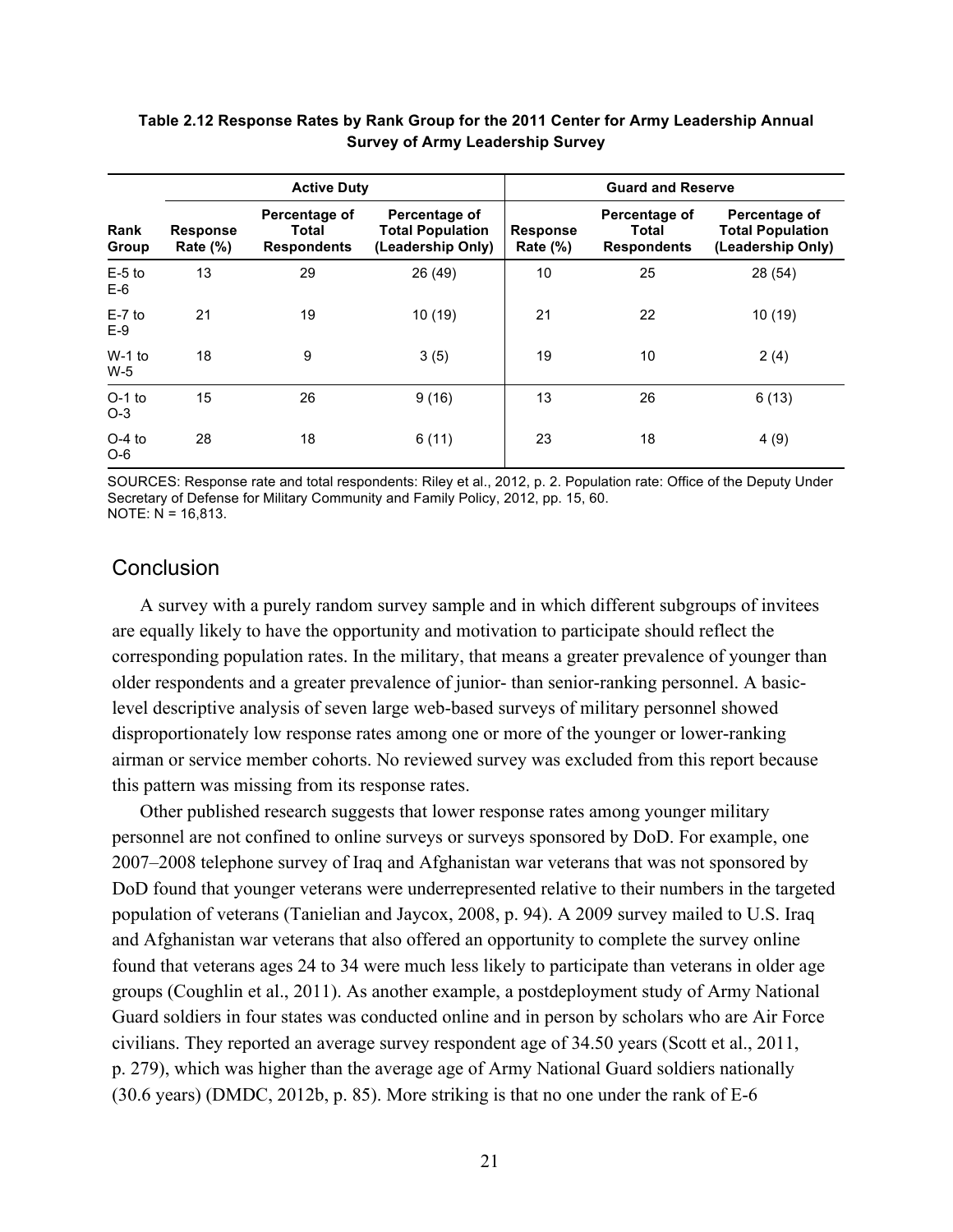volunteered at the end of the survey for a follow-on, in-depth interview, so the authors were unable to explore more fully the views of young, enlisted soldiers (Scott et al., 2011, p. 291).

The results presented in this chapter suggest that an overrepresentation of older respondents and underrepresentation of younger respondents is not uncommon in web-based surveys of military personnel, despite variations in research topics, sponsors, recruitment techniques, and other methodological characteristics.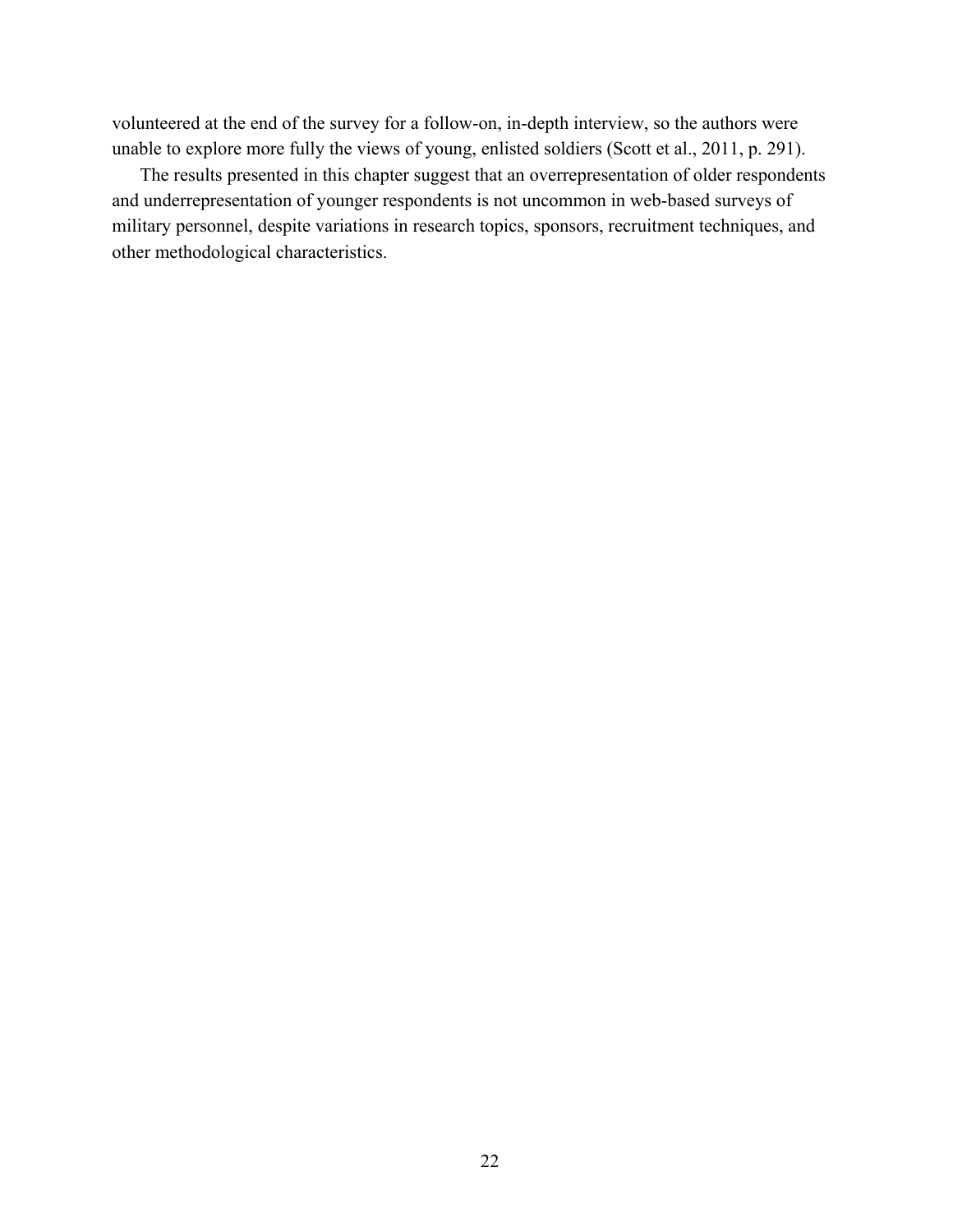# Chapter Three. Low Response Rates in Survey Research and Their Implications

This chapter provides the nonscientific reader an overview of survey researchers' observations of declining survey response rates and hypotheses and investigations into reasons for nonresponse. It explains that high response rates are not necessarily indicative of bias-free results and that, sometimes, low response rates produce the same results as higher response rates without the costs of pursuing nonrespondents. Methods of testing for and addressing nonresponse bias are described.

## As U.S. Population Response Rates Decline, Recruitment Efforts Expand

A 2013 report by a panel of experts brought together under the National Research Council's (NRC's) Committee on National Statistics cites overwhelming evidence that survey response rates have significantly declined in the past two decades. For example, the Council of American Survey Research Organizations conducts an annual immunization survey with approximately 35,000 eligible respondents. From 1995 to 2010, response rates plummeted from 87 to 63 percent (NRC, 2013). A similarly large survey by the National Center for Health Statistics known as the National Health Interview Survey has seen responses drop from 80 to 66 percent between 1997 and 2011 (NRC, 2013). Such trends have been observed not just in the United States but also internationally (Groves and Couper, 1998; Stoop et al., 2010) and among both general populations and those in specific organizations (NRC, 2013; Newell, Whittam, et al., 2010).

One meta-analysis found that response rates might be dropping at an even faster pace but that the true decline might be masked as researchers adopt strategies to enhance response rates (Anseel et al., 2010). Surveyors, including the news media and government contract organizations, are fielding surveys for longer periods, increasing call attempts for phone surveys, sending advance notice, offering incentives, and making more attempts to convert refusals into responses. Despite the boost those strategies provide, response rates still have declined significantly over time (Holbrook, Krosnick, and Pfent, 2008; NRC, 2013). The challenge is even greater for web survey modes, whose response rates are reported by meta-analyses to be 11 percent to 14 percent lower than traditional telephone and mailed survey modes (Lozar Manfreda et al., 2008; Shih and Fan, 2008). Overall, the additional strategies have raised survey costs, with the scale depending on such factors as sample sizes, strategies used, and survey modes (NRC, 2013).

Historically, a variety of studies using face-to-face and telephone interviews have found that older people were more likely to respond than younger ones (Campanelli and O'Muircheartaigh,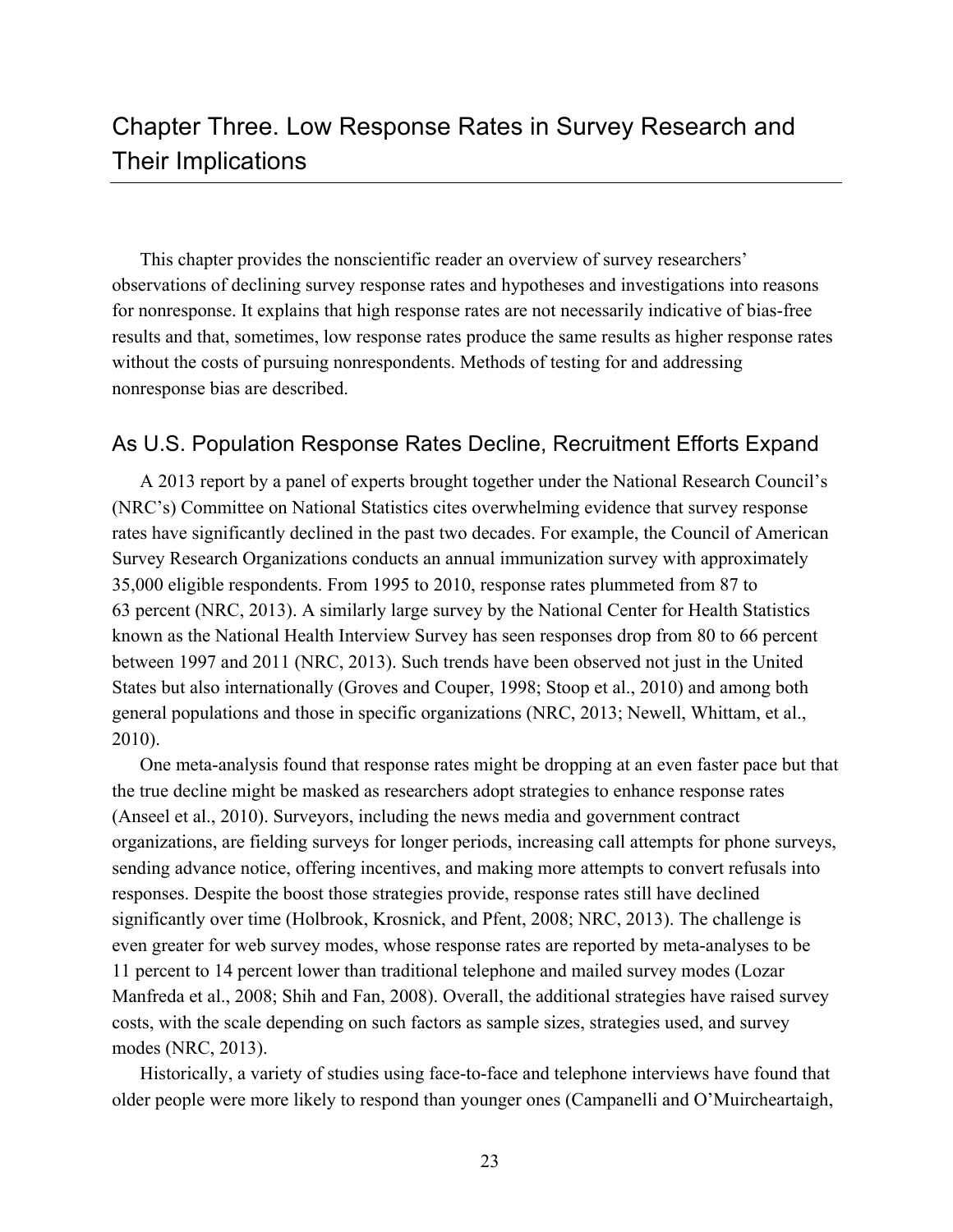1999; Hox and de Leeuw, 2002; Singer, Frankel, and Glassman, 1983). One journal article published by Nielsen Company researchers refers to 18- to 34-year-olds as a hard-to-reach subgroup and notes that, given a choice of survey response modes, 74 percent of participants in this age group returned their surveys by mail, 24 percent through the web, and 2 percent by telephone (Burks, Walton, and Bristol, 2014). Other comparative studies of college populations find response rates higher for web than mail surveys, which contrasts with studies of other populations that find responses lower for web than mail surveys (Shih and Fan, 2008). In one 2008–2009 web-based Navy survey of active-duty members, weighted response rates were lower among those ages 27 and under (21 percent) than those ages 28 to 43 (32 percent) and ages 44 and above (44 percent) (Uriell and Clewis, 2012). The youngest group of respondents to this survey, however, was most likely to participate in a concurrent "lightning poll" consisting of five questions sent by text message to their personal cell phones.

Overall, we found it difficult, however, to identify recent methodological studies focusing on young adults' response rates to online surveys. The challenge persisted despite our use of a wide range of standard academic literature review strategies. Our search included soliciting recommendations from survey research experts; reviewing the content and bibliographies of books and articles on survey research methods; and searching the websites of professional survey research journals and organizations, such as *Public Opinion Quarterly*, *Survey Practice*, and the Pew Research Center. We also searched publication databases, such as JSTOR and Google Scholar, using search terms to capture the methodological aspect (e.g., *online*, *web*, *electronic*, or *Internet* combined with *survey*, *poll*, *response rate*, or *nonresponse bias*) and the population (e.g., *age*, *youth*, *young adult*, *generation*, *college*, *military*, or *millennial*) or the names of authors known for publishing in this field (e.g., *Don Dillman* or *Robert Groves*).

We did find some indication, however, that lower online survey response rates among young American adults are not limited to the military population. For example, since 2004, the EDUCAUSE Center for Analysis and Research has conducted an annual survey of undergraduate students in U.S.-based colleges and universities about information technology. The overall response rate to the emailed survey invitation for the online survey—despite drawings for \$50 and \$100 gift certificates—was 7 percent in 2013 and 9 percent in 2012 (Dahlstrom, Walker, and Dziuban, 2013, p. 43; Dahlstrom, 2012, p. 33). Regarding web-based surveys, Kelton Global, a research consulting firm, states that, although younger adults are generally more comfortable in the digital space than older cohorts, that factor has not translated to higher online survey completion rates (Kelton Global, 2013, p. 9).

# What Are Some of the Reasons for Nonresponse?

The National Research Council's assembled panel of experts concluded that "response rates continue on a long-term downward path, but we are concerned that solid evidence about the *reasons* for the decline is still elusive" (NRC, 2013, p. 14). The council's panel recommended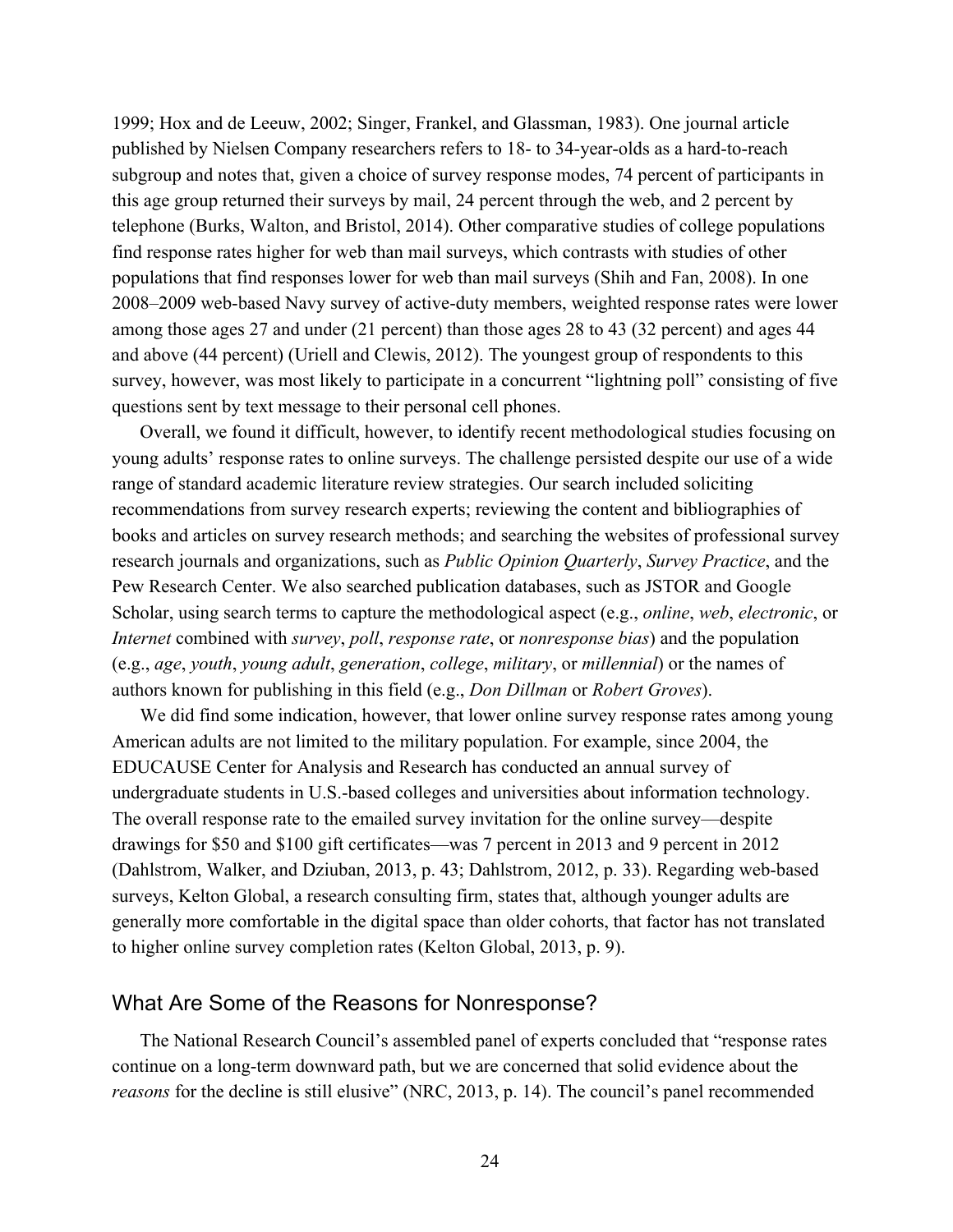more research to identify individual and societal factors responsible for the change, as well as more research on why people choose to participate. This section provides a brief overview of scholarship on reasons for nonresponse.

#### *Lack of Time or Interest*

1

Survey comparisons and follow-up assessments with nonrespondents have identified numerous explanatory factors. Lack of time is one of the primary reasons given for nonresponsiveness in both general (NRC, 2013; Edwards et al., 2009) and military (Newell, Rosenfeld, et al., 2004) populations. Additional factors include lack of incentive, lack of information about or belief in the potential impact of survey responses, lack of topical interest, apathy toward surveys in general, and survey fatigue (Edwards et al., 2009; Newell, Rosenfeld, et al., 2004; Sheehan, 2001). Kelton Global suggests that millennial-generation characteristics, such as being indecisive, overscheduled, and having expectations of a rich, seamless experience across media platforms (e.g., gaming elements, meaningful visuals, and instant gratification), can lead to disengaged survey participation and breakoff (Kelton Global, 2013).<sup>1</sup>

#### *Attitudes Toward Sponsoring Organizations*

Research has also suggested that attitudes toward an organization can affect willingness to participate in surveys sponsored by that organization. The national decline in survey participation might in part be related to proliferation of research surveys, marketing surveys, political polls, and unsolicited calls and emails to sell products and services (Galea and Tracy, 2007). Surveys sponsored by commercial enterprises have lower response rates than those sponsored by academic institutions or governmental agencies (Fan and Yan, 2010).

One university-sponsored study attempted to assess the role of attitudes using a survey follow-up design. First, it surveyed students while they were in class and achieved a near-100 percent participation rate. It then followed up several weeks later with an email request, again on behalf of the university, to participate in an online web survey with the chance to win \$200 in a raffle. The authors found that, given their responses to the first survey, students who did not participate in the second survey were more likely than their peers to perceive the university as having unfair decisionmaking processes. Nonrespondents were also less likely to believe that the university valued their contributions, cared about their well-being, or had a favorable social exchange relationship with them (Spitzmüller et al., 2006). The implication is that people are less willing to "help out" an organization by completing voluntary surveys when they do not believe that the organization has sufficient regard for their welfare.

<sup>&</sup>lt;sup>1</sup> Americans born between approximately 1982 and 2005 have been labeled the millennial generation (Howe and Strauss, 2007).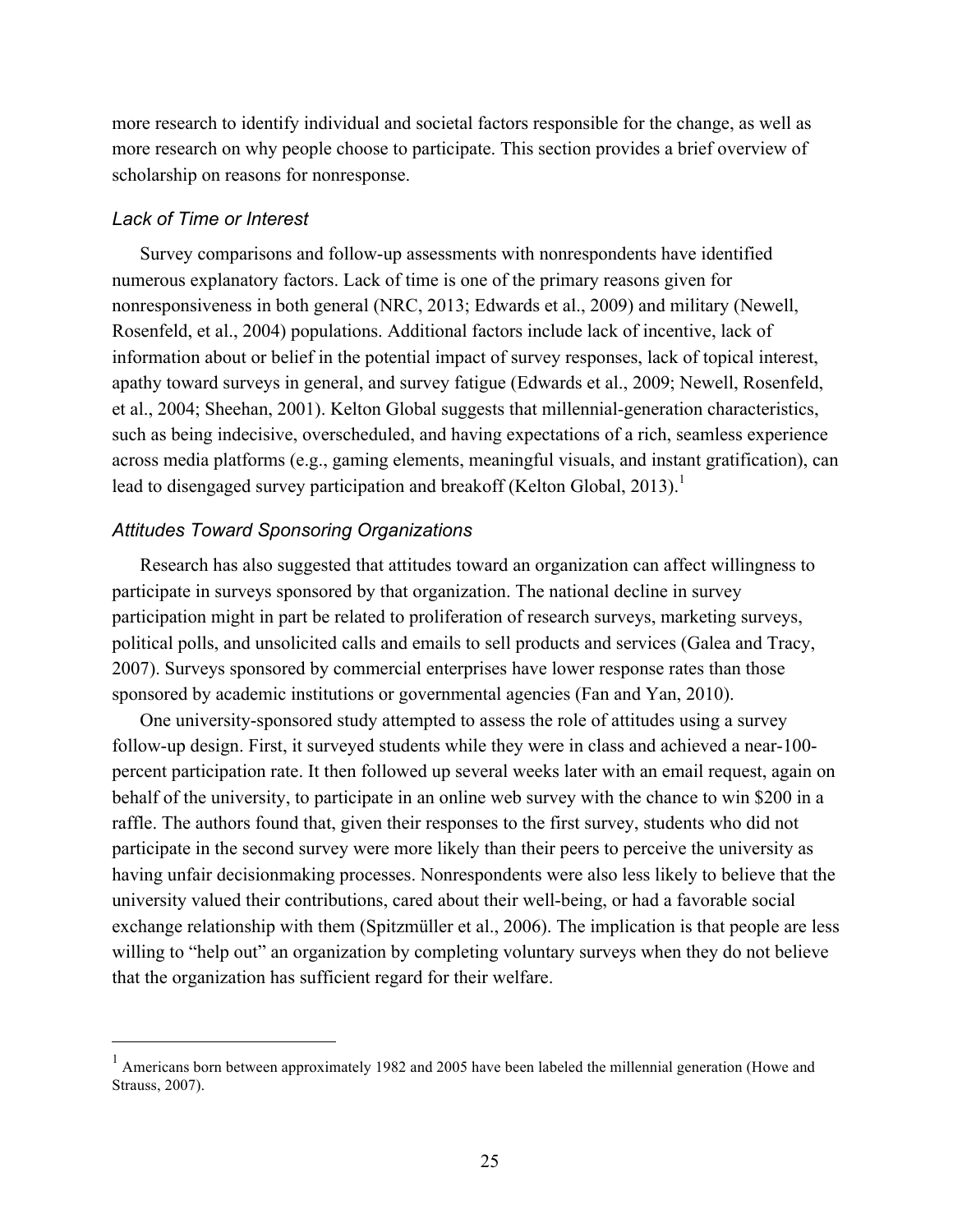Another study using a similar study design found that nursing students registering greater perceptions of "too many job demands and too little time" on an in-person survey were less likely than other nursing students to respond to an email invitation to participate in an online organizational survey (Barr, Spitzmüller, and Stuebing, 2008). The authors posited that this increased sense of overload might contribute to survey nonresponse not only in terms of time available to participate in a survey but also potentially as a sign of resentment for the workload.

In the military context, previous studies have found nonresponse to be driven by such factors as lack of Internet access because of deployment (Newell, Whittam, et al., 2010), lack of endorsements by organizational leaders (Jones et al., 2007), satisfaction with the status quo with respect to the survey aims (Thompson and Surface, 2007), disbelief that the study will have the desired impact (Newell, Whittam, et al., 2010), and topic sensitivity (Olmsted and Whittam, 2004).

It is also possible that lower response rates reflect, in part, some leaders discouraging participation. The lead author of this report has encountered examples of leaders explicitly telling members of their units not to participate in a survey sponsored by that service's headquarters, military personnel complaining of leaders who scold them when unit assessments come back unfavorable, and perceptions of leaders retaliating against people who they believed entered negative comments on a unit survey. These might be rare events, or they might reflect pockets of behavior that undermine senior military leaders' efforts to solicit representative feedback from the force. We are unaware of systematic data that would illuminate the extent to which such behavior might actually occur.

#### *Survey Breakoff*

*Nonresponse* includes not just complete lack of response but also partial completions, or survey breakoff. Response rates typically count only completed or mostly completed surveys as a response. People who might have begun the survey but quit early are said to have broken off and are counted as nonrespondents. Thus, survey length might contribute to nonresponse bias by discouraging both initiation of a survey and its completion.

Internet surveys tend to have high rates of breakoff (Peytchev, 2009). In the case of junior enlisted military personnel, they might be as likely to start the survey as other subgroups but less likely to complete it. The literature provides evidence that education and youth—potentially indicators of cognitive sophistication—can explain breakoff in online health surveys, particularly when the questions are long or judgment-intensive and when many questions appear on each survey page (Peytchev, 2009). Young people are also more likely to access online surveys using smartphones, which is also associated with higher breakoff rates (Lambert and Miller, 2015).

Survey analysts choose how to define *survey breakoff* and *survey completion*. For example, DoD surveys often count a survey with about 50 percent or more of the items completed as a completed survey (e.g., DMDC, 2012c, 2012d, 2012e, 2012f). Survey response rates would change and survey weights might change if more or less of the survey needed to be completed to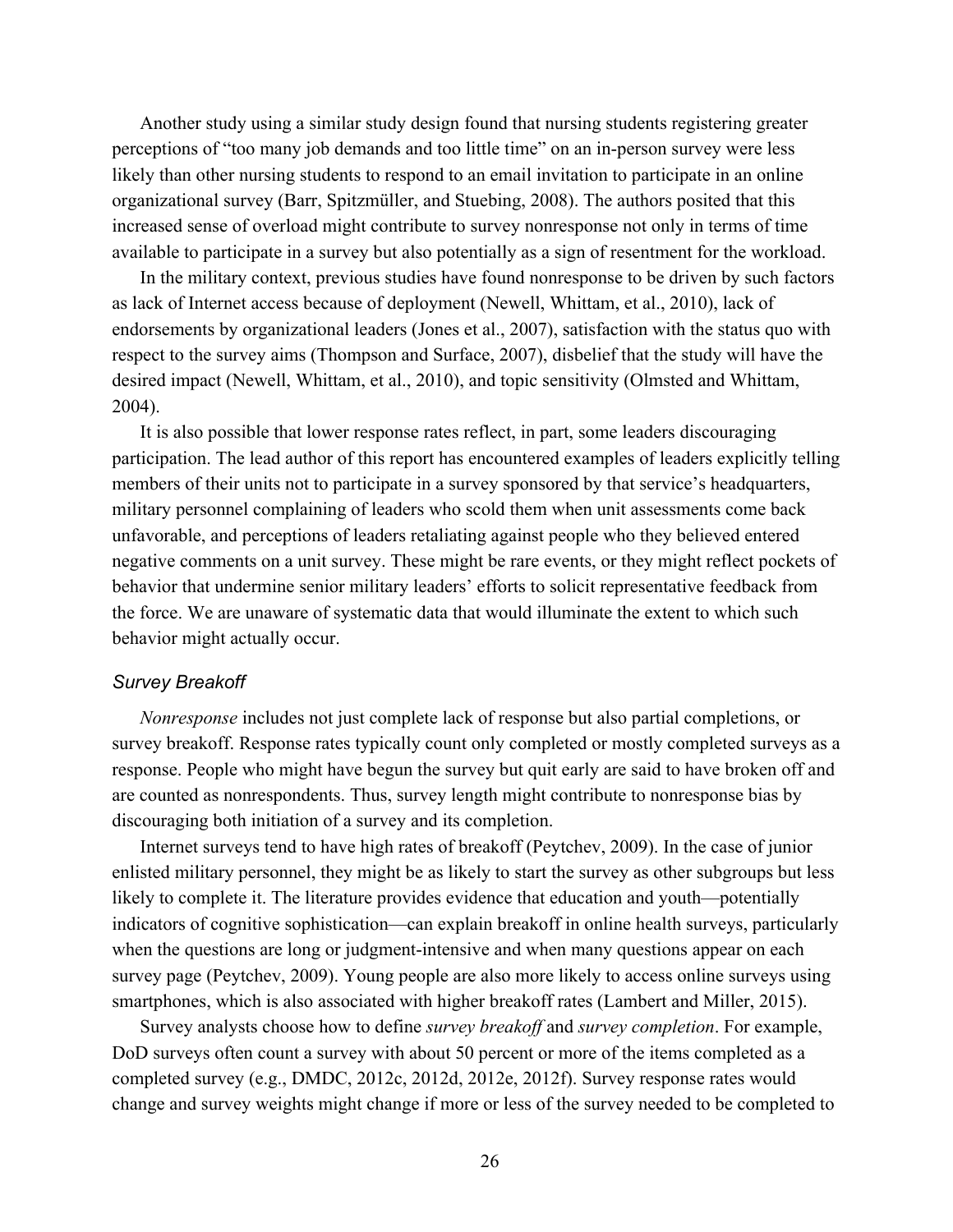meet the definition of *complete*. The RAND 2012 survey described in Chapter One required that a respondent reach the end of the survey (whether he or she volunteered a response to the final questions or not) for that survey to be considered complete and included in the response rate calculations and analytic data set. If the demographics of those who reach the end of the survey differ from those who complete only half of it, the reported response rates and the survey weights in some DoD surveys could mask nonresponse biases for items at the end of the survey.

#### *Internet-Related Barriers to Participation*

In web-based and email surveys, technology and its access can play a substantial role in responsiveness in terms of whether an invitation is received, completed, and returned (Dillman, Smyth, and Christian, 2009; Fan and Yan, 2010; Newell, Whittam, et al., 2010; Thompson and Surface, 2007). In military populations, these factors could be related to age if younger and older service members have differential computer access (Newell, Whittam, et al., 2010). Indeed, according to a report on survey completion in the U.S. Navy, commissioned officers report slightly more email and Internet access than enlisted sailors (Olmsted and Whittam, 2004), although that might no longer be true given ship upgrades in the past decade. Some service members might have computer access at work but only very limited access and competing requirements for the time they do have available, such as computer-based training.

Some challenges related to soliciting participation and conducting a survey through the Internet are connected with issues of trust. Perceptions of privacy and anonymity in the survey process can also be a hurdle (Thompson et al., 2003). People might feel greater security in mailing in a paper survey with checked boxes than completing a survey online using a work or personal computer or mobile device. Online survey research has been hampered by the consequences of increasingly widespread distrust of electronic communications spurred by fears of online scams, identity theft, computer viruses, and the like (Dillman, Smyth, and Christian, 2009). Spam filters and junk-mail settings might keep survey invitations from ever reaching their intended recipients. Military personnel receive training and reminders that warn them to protect against potential cyber threats. Moreover, the Pew Research Center has found that the generation of millennial American adults, now ranging in age from 18 to 33, are much less trusting of others than adults in older generations (19 percent of millennials say that, "generally speaking, most people can be trusted," compared with 31 percent or higher for the earlier generations [Pew Research Center, 2014, p. 7]).

# *Strategies to Reduce Nonresponse in the 2012 RAND Information and Communication Technology and Well-Being Survey*

The RAND team took many steps to promote participation in the 2012 ICT and well-being survey, based on concerns and advice commonly documented in the literature (Dillman, Smyth, and Christian, 2009), but we do not know how they were received or whether they had different levels of influence on different subgroups. Appendix A provides detailed information about the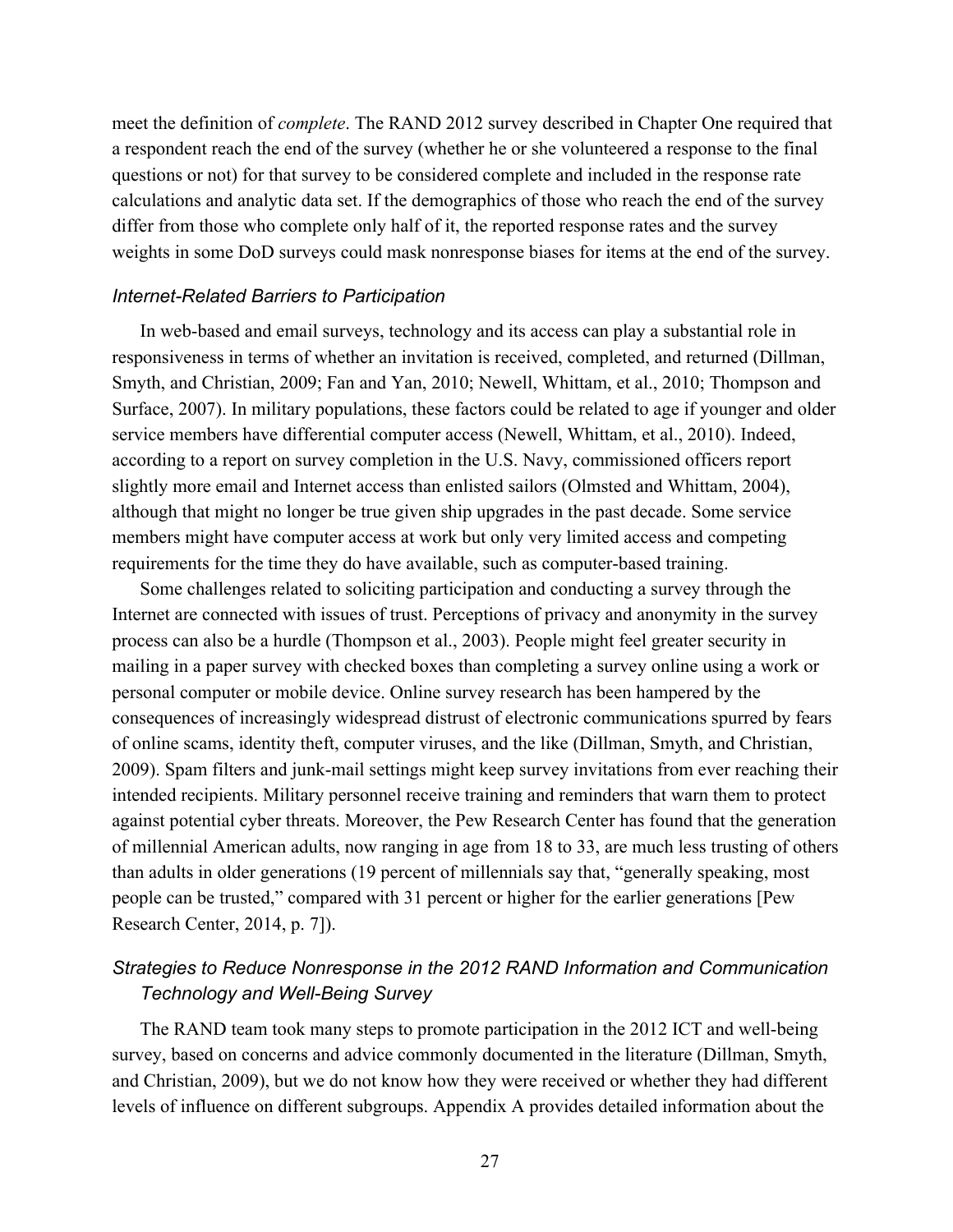challenges and strategies employed to promote participation in the 2012 RAND survey of airmen on ICT and well-being. Appendix B presents the template for the invitation for that survey, which reflects some of these strategies.

A brief version of the details presented in those appendixes reveals possible reasons for nonresponse on that survey. We hoped that the focus on ICTs might interest young adults because that age group in the United States uses most of these technologies at the highest rates (Pew Research Center, 2014). We were aware, however, that airmen might be wary of yet another survey or more official communication addressing mental health. Moreover, policy presents hurdles to offering incentives in human subjects research: We would have had to ensure that survey participation was restricted to nonduty hours or offered an unconditional gift to everyone whether they participated or not. In terms of airmen's time, invitees had months to participate in the survey and were sent regular reminders of its availability, as well as notice of when the survey window was about to close. Still, administration over the summer was not a preferred time because airmen might be moving or on vacation then and reserve-component personnel might not meet during this period. The survey might also have been at a disadvantage in that it was not a familiar, recurring survey with a track record of influencing Air Force decisions, nor did we have local advocates promoting survey participation. Our study methods attempted both to demonstrate that the survey was a legitimate enterprise endorsed by the Air Force and to assure invitees that their individual responses would be protected. We personalized the survey invitations to try to appeal to recipients directly, but the ability to automate personalization today might make that technique less effective than it has been historically.

# What Is Considered a Low Response Rate?

High response rates are presumed to be an indicator of quality and lack of bias in surveys, but no minimum response rate has ever been established as a scientific threshold for minimizing nonresponse bias:

> There is no scientifically proven minimally acceptable response rate. A response rate of 60% has been used as the threshold of acceptability by some and has face validity as a measure of survey quality; however, similar to  $P < .05$  in statistical comparisons, 60% is only a "rule of thumb" that masks a more complex issue. Empirical assessments over the past decade have concluded that the response rate of a survey may not be as strongly associated with the quality or representativeness of the survey as had been generally believed. This research has led to an increasing recognition that the degree to which sampled respondents differ from the survey population as a whole (i.e., nonresponse bias) is central to evaluating the representativeness of a survey, rather than response rates per se. Indeed, a survey with a relatively high response rate, albeit one in which nonrespondents are very different from respondents, might produce far more biased results than a survey with a lower response rate from a truly random and representative group of respondents. (Johnson and Wislar, 2012, p. 1805)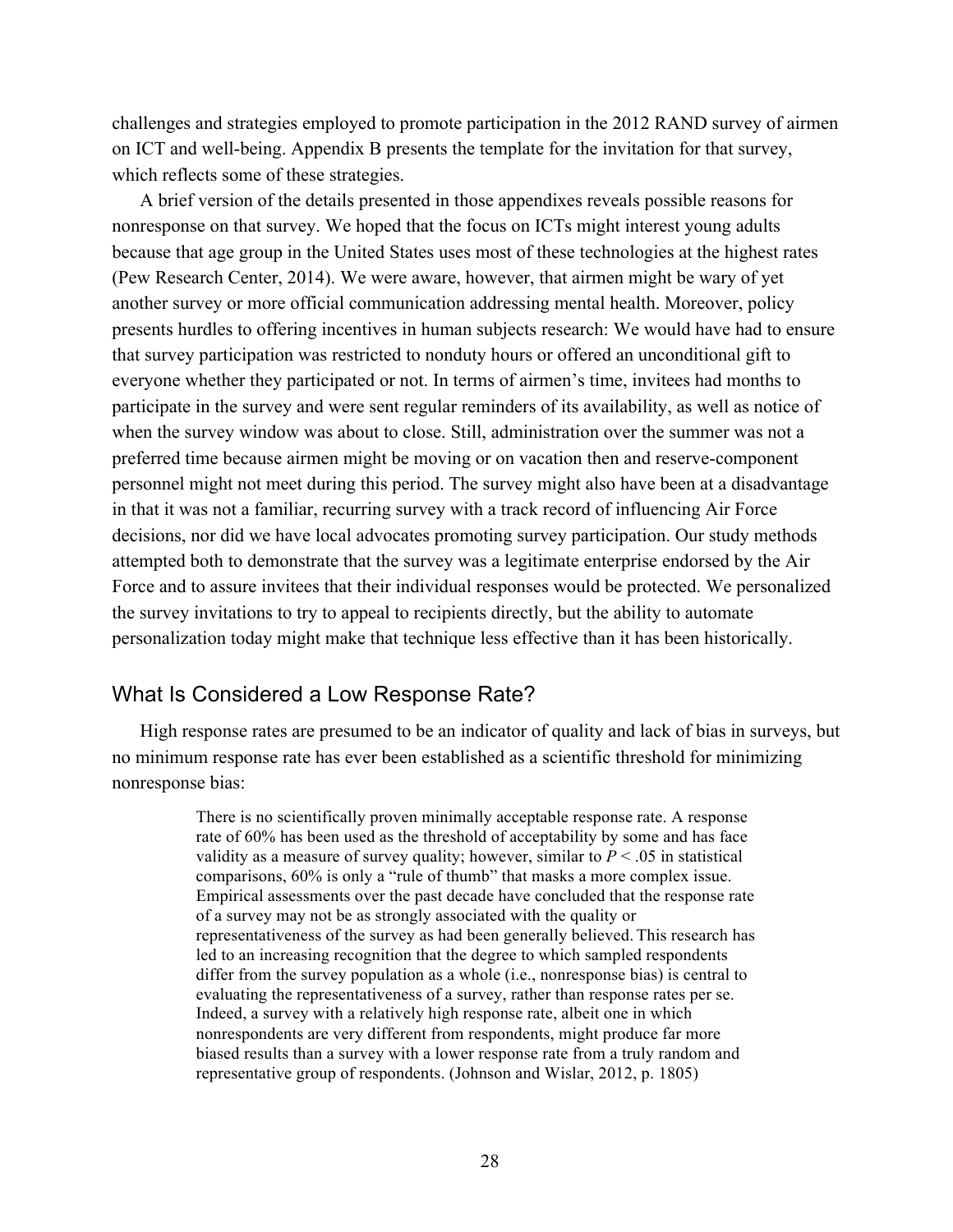The Office of Management and Budget (OMB) must review and approve federally sponsored data collection from the public, although voluntary surveys of active-duty and retired service members and their families are excluded. Nevertheless, its standards and guidelines recommend an analysis of nonresponse bias for surveys with a response rate less than 80 percent (OMB, 2006), which is much higher than the response rates in the DoD surveys we reviewed.

Researchers look not just for whether bias exists but also for the magnitude of the bias. With the same response rate, the degree of bias may differ according to the relationship between the characteristics of the underrepresented population and the topics measured on the survey. With some topics, there might be no bias, while other survey results might hide various amounts of nonresponse bias.

### Do Low Response Rates Mean That Survey Results Are Biased?

Low response rates alone do not equal a biased survey sample: Nonresponse bias occurs only when those who did not respond to the survey would have answered the questions differently from those who did. If only 30 percent of a population responds to a survey, but the other 70 percent would respond the same way, then a nonresponse bias would not be present.

As nonresponse to household surveys has grown, so too have the costs of administering those surveys because of the pursuit of high response rates (Groves, 2006). Striving for high response rates has been and can be an effective way to attempt to reduce nonresponse bias. But as noted earlier, all too often, people assume that high response rates produce information that is more complete and less biased or unbiased. However, scholars have demonstrated that high response rates can still contain response bias, and some studies find the same results when both low and high response rates are compared. A meta-analysis of 30 survey methodological studies reported that, in "the linkage between nonresponse rates and nonresponse biases, we find large nonresponse biases for some statistics but no strong empirical relationship between response rates and nonresponse bias" (Groves, 2006, p. 663). A subsequent meta-analysis of 59 studies designed to estimate correlates of nonresponse concluded that, when the reasons for participation are highly correlated with the survey measures, large nonresponse biases can occur and high response rates are less likely to reduce the odds of nonresponse bias (Groves and Peytcheva, 2008). Those same observations might or might not hold for DoD populations or the topics assessed on its surveys.

DMDC ascertained that, if a nonresponse bias exists in its SOFSs, it is not due to online administration as opposed to a mailed survey. It also determined that the costs of producing, mailing, receiving, and scanning paper surveys might increase the response rates but do not otherwise produce a significant difference in the results:

> Beginning with the first test of the SOFS in 2002, DMDC has periodically included tests of methodology differences affecting response rates and data quality. Such tests have concluded that a follow-up paper survey increases response rates by around seven percentage points without significantly or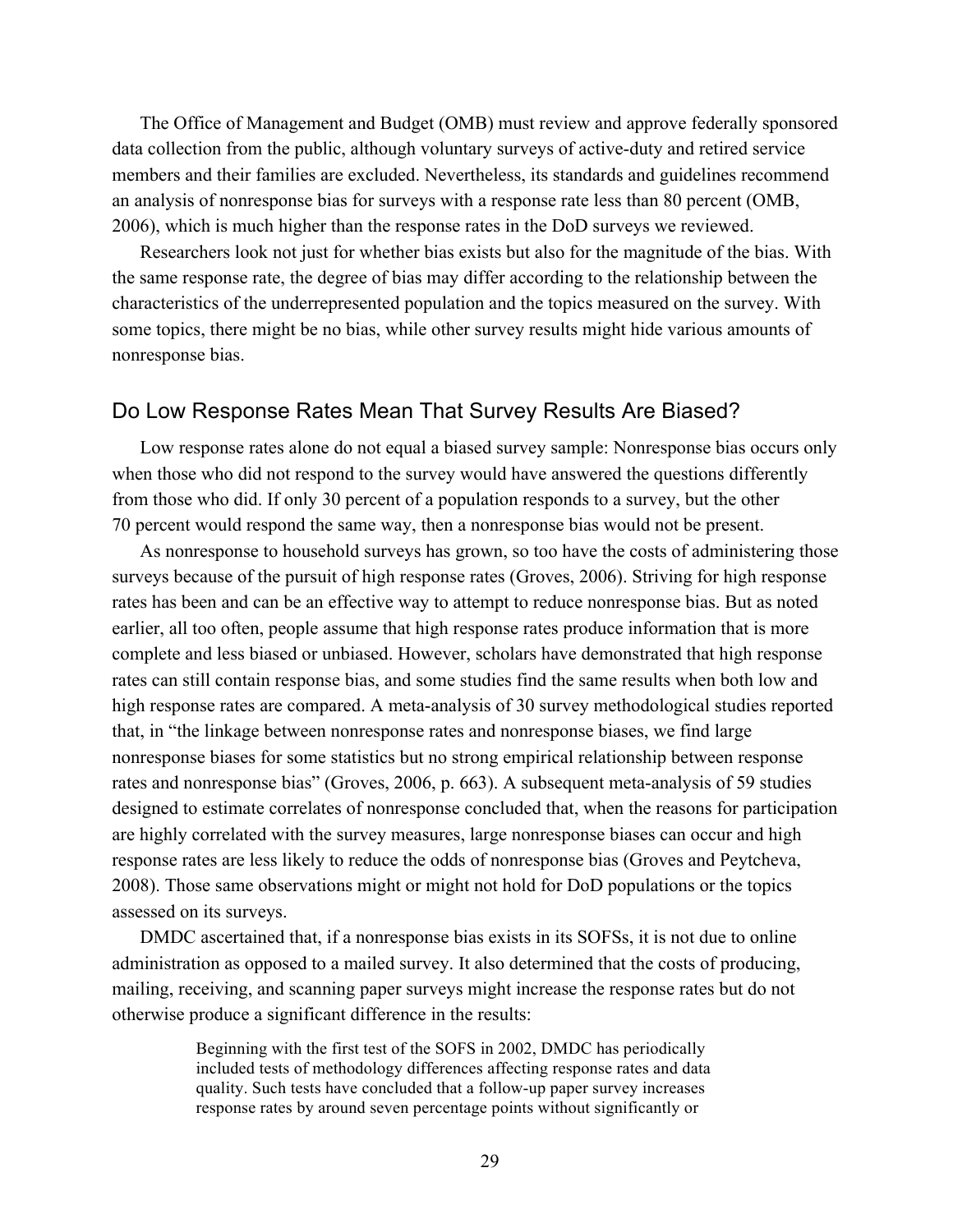meaningfully changing estimates from the survey. (U.S. Government Accountability Office [GAO], 2010, p. 6)

Comparative studies of telephone surveys have found similar results. A study of a national random-digit-dialing telephone survey compared responses from two modes of administration:

- One was open for five days with a minimum of ten attempts to reach someone at each number and usually at least one attempt to convert a refusal.
- The other was open for more than 21 weeks and involved sending advance letters (some with \$2 incentives), sending letters attempting to convert refusals, and leaving voice-mail messages.

The survey effort that made more-rigorous attempts to solicit participation obtained twice the response rate of the five-day survey (50 percent versus 25 percent) (Keeter et al., 2006, p. 763). However, for 77 of 84 comparable survey items, the samples were statistically indistinguishable (Keeter et al., 2006, p. 759).

In another example, a study examined three telephone health surveys on the topics of mental health and substance abuse and health-care insurance and access. The purpose was to discern whether the surveys' results might have been different if less aggressive strategies for reaching respondents had been used (Davern et al., 2010). The surveys made nine or more attempts to contact each household and some attempts to convert refusals, but a less aggressive strategy (only one to four attempts to contact and no attempts at converting refusals) would have

- produced lower response rates (26 percent to 37 percent, compared with 45 percent to 59 percent)
- cost less than half as much to administer
- obtained essentially the same survey results.

The authors concluded that, "for some studies, money spent on aggressively pursuing high response rates could be better used to increase statistical power and/or to directly examine nonresponse bias" (Davern et al., 2010, p. 1324). Because evidence questioning the added value of higher response rates relative to the costs of acquiring them has grown, the National Research Council has recommended more research to empirically establish these trade-offs (NRC, 2013).

A final example is older but still relevant and perhaps unique. For an entire year in the mid-1990s, during the first week of basic military training, every Air Force recruit completed a behavioral risk questionnaire on such topics as smoking, alcohol use, diet, and physical activity (Klesges et al., 1999). The last question asked recruits to imagine being called at home and being asked to participate in some important research: Would they participate? Recruits could then be categorized into those who said no, those who said yes, and those who said yes but depending on the circumstances. Analyses revealed that recruits who said they definitely would not participate in the phone survey (20 percent) were more likely than their peers to report engaging in unhealthy lifestyles. However, when the researchers compared the results for 100 percent of the recruit population to the results for the 80 percent who would or would likely participate in the phone survey, the overall survey differences were consistently less than 1 percentage point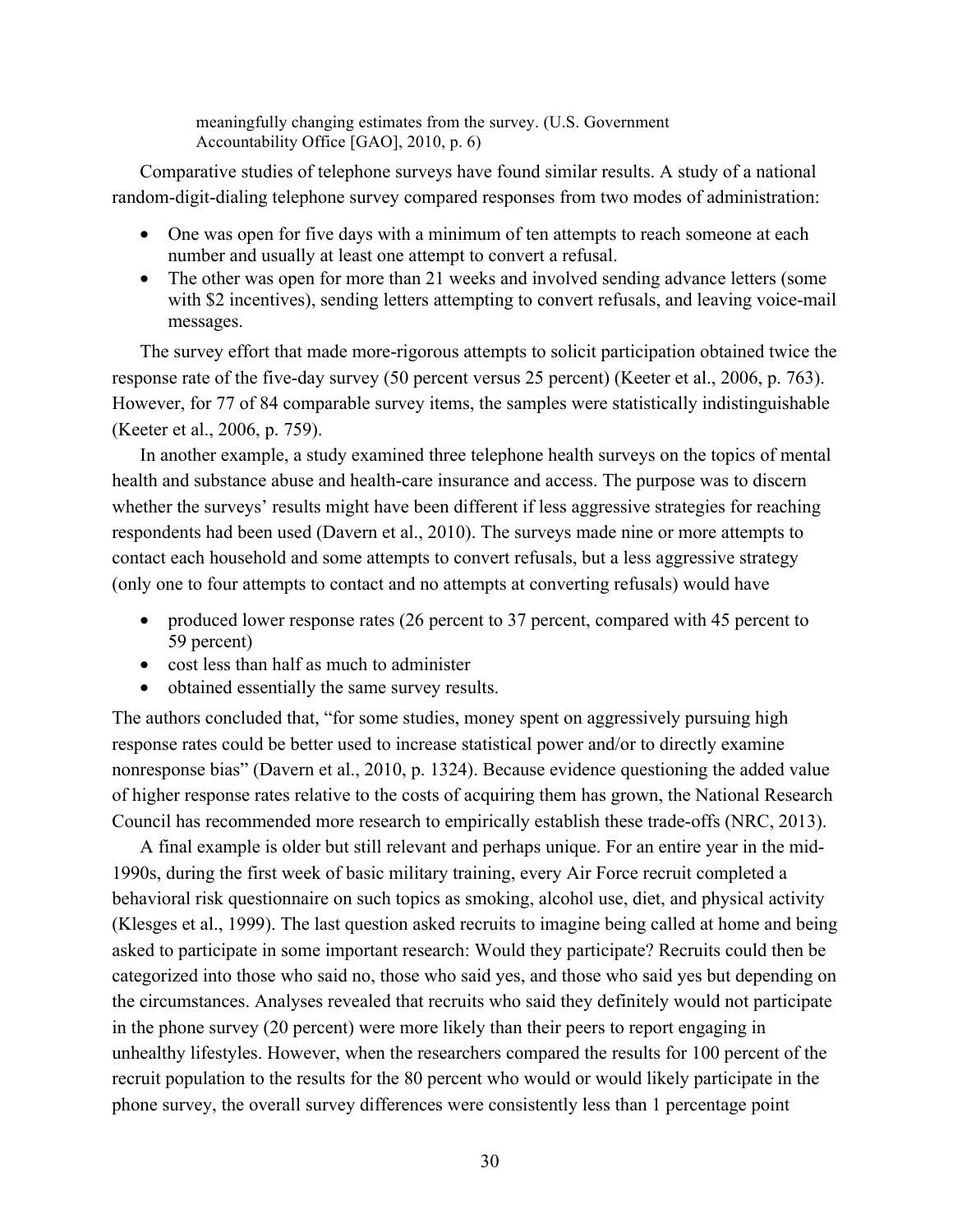(Klesges et al., 1999, p. 1230). In other words, even seemingly large differences between groups and their response rates might not necessarily bear on the particular study results.

The purpose of this section is not to suggest that nonresponse bias does not exist or that response rates are unimportant but to illustrate that lower response rates can sometimes produce the same results on a given set of topics as higher response rates that are more costly to administer, and so such considerations must be made on a case-by-case basis.

# How Can We Address Nonresponse Bias?

One way analysts think about nonresponse is as a problem of missing data. When people do not participate in a survey, their survey responses are missing. Ideally, their responses are missing completely at random, meaning that the overall survey results would be the same with or without the missing data, regardless of whether the pattern itself is random. If they are missing at random, then some people are disproportionately likely to respond, but the missing responses are associated with characteristics that can be acquired from other sources for both participants and nonparticipants (such as data on gender, age, or pay grade contained in personnel files). The reason this is preferable is that the data can be adjusted (weighted) to proportions that would correct for the bias. $2$  However, the factors that influence survey responses might not be recorded in any available data sets. It is important to learn what influences the likelihood of responding so we can properly weight the data and caveat the survey results. An auxiliary effort paired with a survey effort would be needed to explore whether any nonresponse bias is associated with the outcomes being measured. Regardless of whether a supplementary study is conducted, efforts to increase response rates should focus on ways to reduce the missing data that account for the nonresponse bias (not just hit a target overall response rate). In other words, efforts to increase response rates should consider whose views might be underrepresented and specifically target the barriers those populations could be facing.

# *Compare Characteristics of Respondents and Nonrespondents and Correct for Differences*

The primary way in which DoD-sponsored surveys can and usually do attempt to address nonresponse bias is to look at demographic data on military personnel and weight the survey sample so it corresponds proportionately to the key demographics. This correction is often standard, using characteristics that are either logical to include or have proven relevant in past studies (e.g., gender, service, service component, marital status, race and ethnicity, age, or rank group). For example, if gender is associated with attitudes toward opening combat arms occupations to military women, and military men are significantly less likely than military

<u>.</u>

<sup>&</sup>lt;sup>2</sup> For a more detailed and technical discussion of missing data, see Little and Rubin, 2002.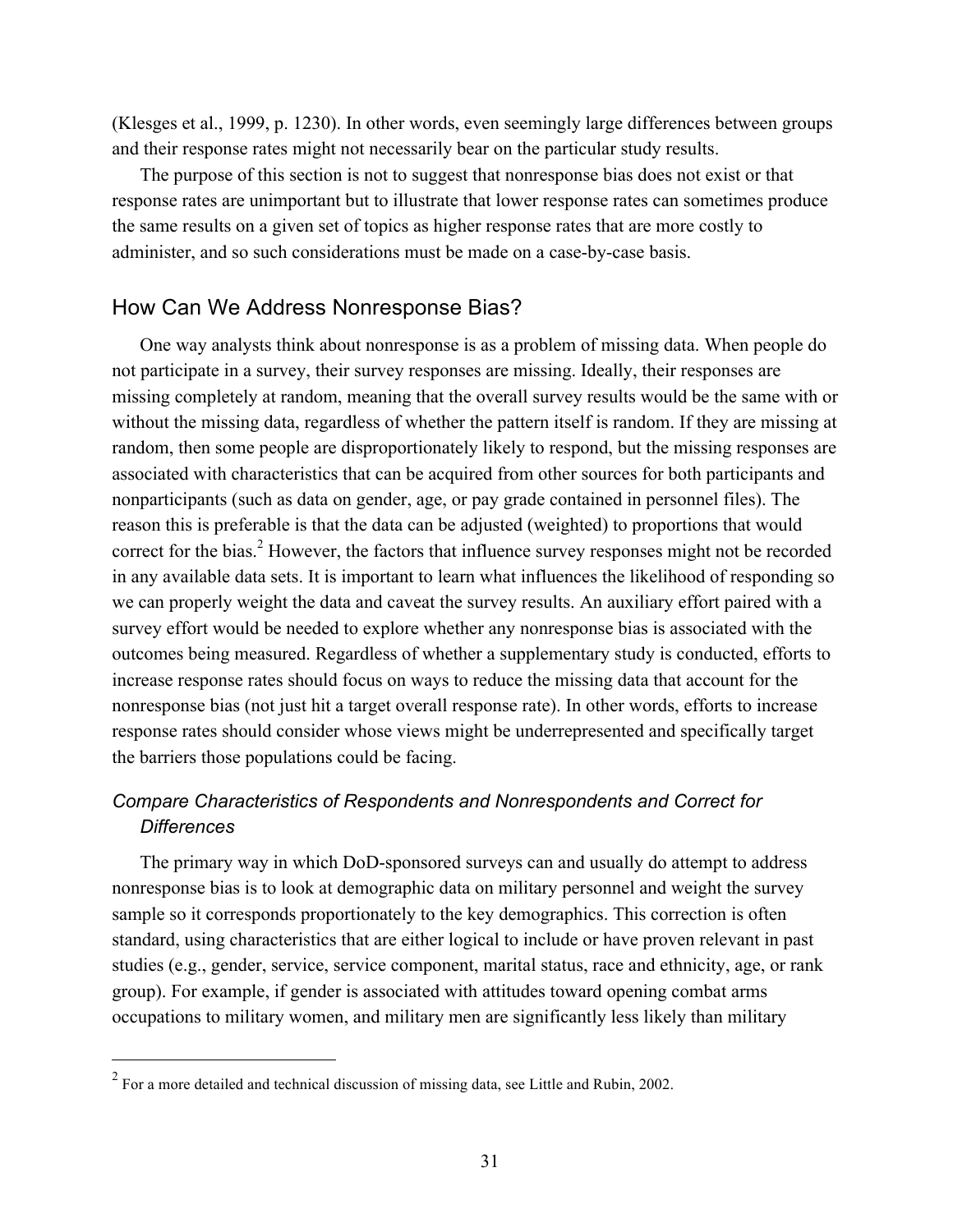women to respond to the survey, then the unweighted survey results could reflect a nonresponse bias. Survey researchers correct for this type of problem by weighting the survey responses so they are proportionate to the gender ratio in the military population. If responses to survey items do not vary significantly by a characteristic, then weighting the sample to reflect the composition of the force along that characteristic is unnecessary because it will not change the results.

DMDC explains that the extensive data available on military populations provide great opportunities for assessing and correcting for potential bias caused by differing response rates across subgroups:

> DMDC statisticians assert that SOFS surveys likely have lower levels of nonresponse bias than surveys with much higher response rates because generally survey organizations know very little about survey nonrespondents, and consequently have limited accessible data to assist with nonresponse adjustments. . . .

> DMDC has an uncommon and advantageous position as a surveyor by maintaining extremely detailed, complete, and timely administrative data for our entire survey frames. Due to this complete sampling frame, DMDC has more extensive information regarding the characteristics of survey nonrespondents prior to conducting nonresponse analysis studies than most other survey organizations know after such studies. For the SOFS program, DMDC uses this thorough knowledge of nonrespondents both for statistical imputations for itemmissing data and nonresponse and post-stratification weighting adjustments to compensate for unit nonresponse. Both of these procedures are specifically designed to reduce nonresponse bias in [SOFS] estimates. (GAO, 2010, p. 6)

Thus, for DoD, the challenge might be narrowed down to detecting relevant population differences that do not break along demographic boundaries, such as variation by preferences, attitudes, experiences, health, or other characteristics not easily accessible or not captured in military personnel administrative databases.

# *Find Out More About the Views of Nonrespondents to Appropriately Caveat Survey Results*

OMB guidelines for federally sponsored voluntary surveys of nonmilitary populations recommend an analysis of nonresponse bias for surveys with a response rate of less than 80 percent (OMB, 2006).

GAO recommended that DMDC follow up on its surveys more frequently to investigate nonresponse:

> While we acknowledge that DMDC takes some steps to address nonresponse for example, monitoring response rates for a fixed set of variables and incorporating statistical weighting techniques in its survey estimates monitoring response rates without performing more in-depth nonresponse analysis may not necessarily identify problems with nonresponse bias. (GAO, 2010, p. 4)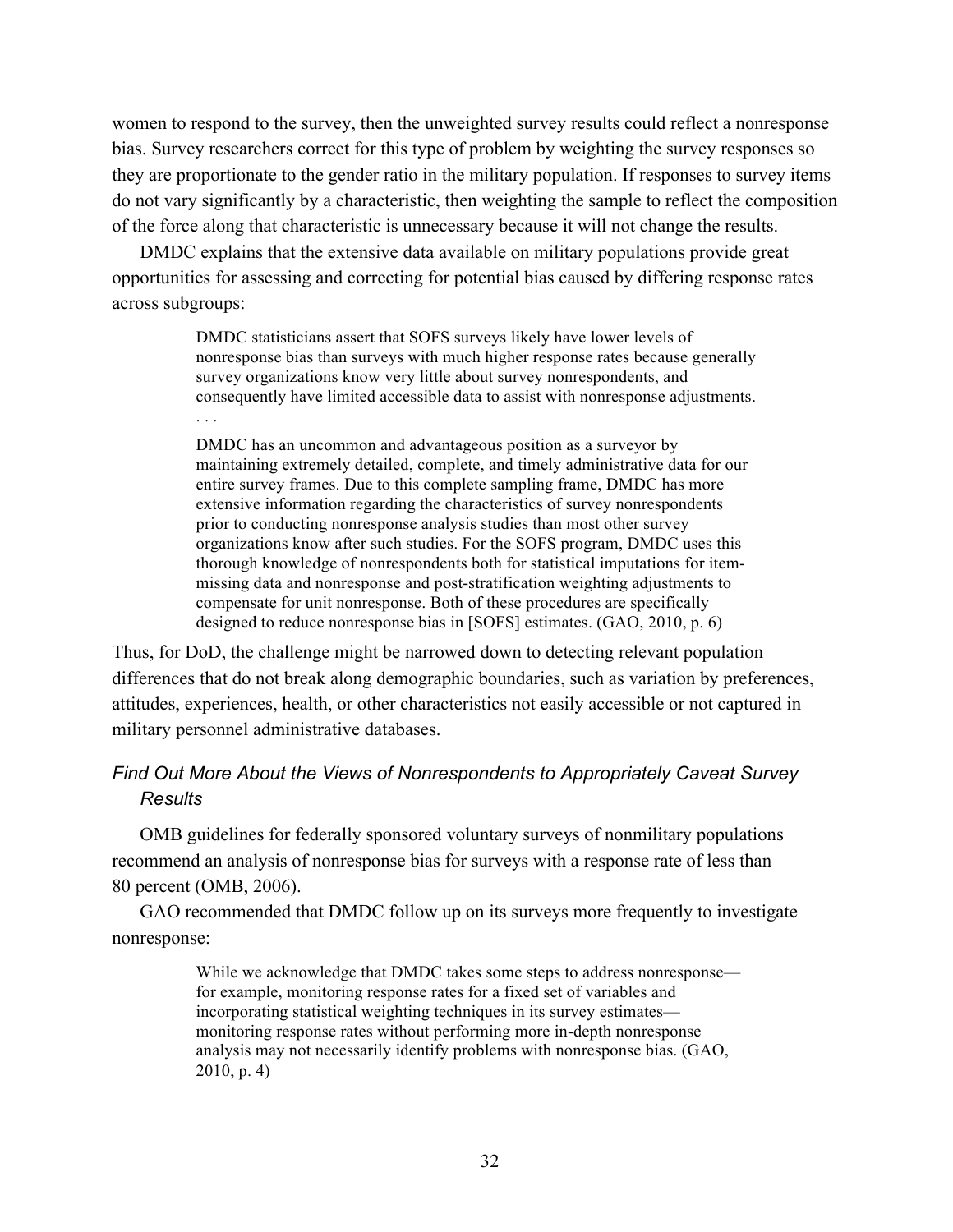DMDC concurred with GAO's recommendation and does conduct some follow-up analyses (e.g., DMDC, 2014).

If the bias in the survey responses rests in the difference between those who participate in the survey and those who do not, then after-the-fact knowledge about how those nonrespondents differ can help inform the appropriate caveats for interpreting the results. For example, one might find that respondents to a survey about a policy debate are more likely to feel strongly about the issue on either end of the spectrum, and nonrespondents are disinterested in the issue and would be satisfied with whatever direction that policy reform took. In that case, regardless of whether the response rate was 30 percent or 60 percent, a nonresponse bias would still exist. The survey results could be qualified as overestimating the strength of the population's opinions. Alternatively, it might be the case that people opposed to the status quo were more motivated to participate to register their desire for change; then a different caveat would accompany the survey results.

Surveys on mental health–related topics might find that the nonresponse bias is related to people who are depressed being less likely to participate because they are less motivated to participate in things in general, and thus self-rated population measures of mental health are overly positive. On the other hand, depressed people might find a mental health–related survey directly relevant to them and be more likely than nondepressed people to participate. Or it could be that both occur at similar rates and cancel each other out. An exploration of nonresponse bias can shed light on this concern.

Survey researchers have developed a variety of methods for investigating the presence and nature of survey nonresponse bias (Andridge and Little, 2011; Groves, 2006). One way to test for nonresponse bias is to follow up with a sample of nonrespondents shortly after a survey has closed and attempt to conduct interviews, including asking a sample of the key survey items. Those responses can be compared with the responses of those who participated in the survey and then tested for statistically significant differences. Postsurvey interviews could also pursue reasons for lack of participation to identify any hurdles that could be addressed in future surveys.

Another approach that survey researchers use to explore potential nonbias in a survey is to compare those who are early responders to a survey invitation with those who are later responders. The hypothesis is that late responders might be similar to those who did not respond and thus might suggest the attitudes of those who did not participate in the survey. DMDC's assessment of nonresponse bias in the 2012 Workplace and Gender Relations Survey of Active Duty Members included just such an analysis (DMDC, 2014). DMDC found a variety of demographic differences according to timing of the responses, but the most pronounced was by pay grade: Thirty-five percent of early responders, 46 percent of late responders, and 67 percent of nonrespondents were E-1 to E-4s (DMDC, 2014, p. 40). However, after analyzing the responses to the questions on unwanted sexual contact, DMDC concluded that, if the late responders are indeed suggestive of the missing data from the nonrespondents, then there is little evidence of nonresponse bias in that survey.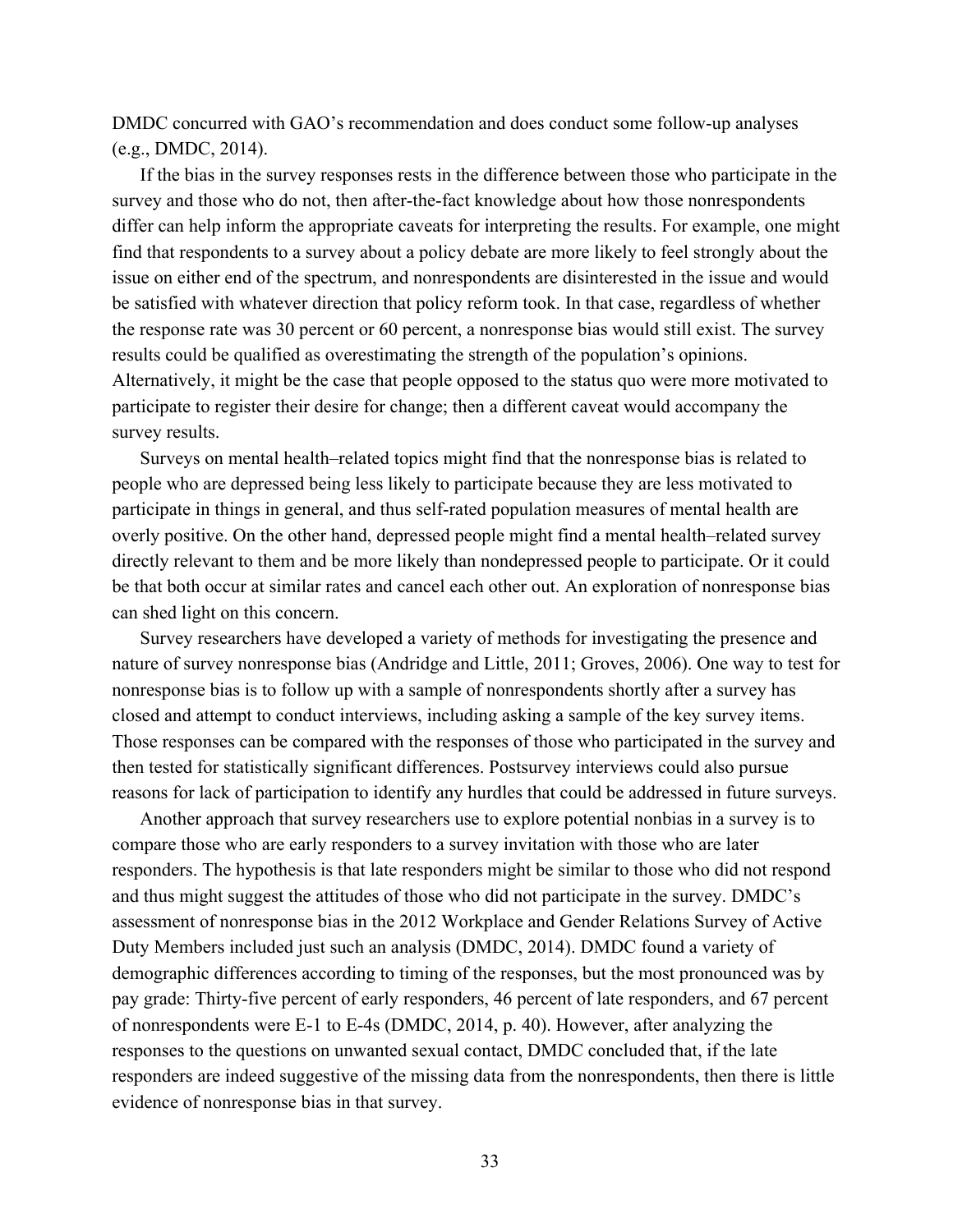#### *Address Barriers to Survey Response for Those with Underrepresented Views*

If the goal is to reduce nonresponse bias, and not just to capture more of the same types of participants for the appearance of higher response rates, then recruitment strategies need to focus on participants whose experiences and opinions are underrepresented. Thus, the previous steps of identifying whether nonresponse bias exists and, if they do, the reasons for nonresponse, are important prerequisites to developing strategies to recruit a more representative sample. Without that knowledge, additional time, effort, and expense might be wasted just to end up with the same survey findings.

If service members experiencing job overload are less likely than other members to respond to military surveys, then such surveys could underestimate the degree of stress on the force and potentially associated factors, such as reenlistment intentions or indicators of service member and family well-being. Strategies to address this survey hurdle would need to focus on unit leaders making time available for even overworked people to stop and take a 15- to 20-minute survey. Such efforts would also communicate the importance that leadership places on receiving feedback from that population through the survey vehicle.

Announcements about survey results and subsequent leadership actions can convey the value of participation to those who doubt that surveys matter. However, if these news items focus only on the positive results or views of the numerical majority, they could alienate service members holding dissenting views, creating or contributing to nonresponse bias in future surveys. If military leaders demonstrate that they hear and value less common perspectives as well and are at least working to address the negative feedback even if they do not have an immediate solution, they could help prevent or reduce this type of nonresponse bias.

## Conclusion

Response rates have declined significantly in the past two decades. The reasons for survey nonresponse can be difficult to ascertain. However, some follow-up assessments have identified several factors, including perceived lack of time, survey length, lack of incentive, lack of feedback about findings and impact, lack of topical interest, survey fatigue, computer access problems, junk-mail settings, and perceptions of privacy and anonymity. Other research suggests that a respondent is less likely to respond to a survey if he or she has a negative attitude toward the survey's sponsor. The literature also provides evidence that education and youth can be a factor in respondents not completing a survey when the questions are long or judgment-intensive or when multiple questions are included on a survey page.

Meanwhile, an effort to bolster response rates might actually mask the degree to which willingness to participate has declined over time. Surveyors are giving respondents longer to answer, increasing call attempts for phone surveys, sending advance notice, offering incentives, and making more effort to convert refusals into responses. This extra effort, of course, results in additional costs.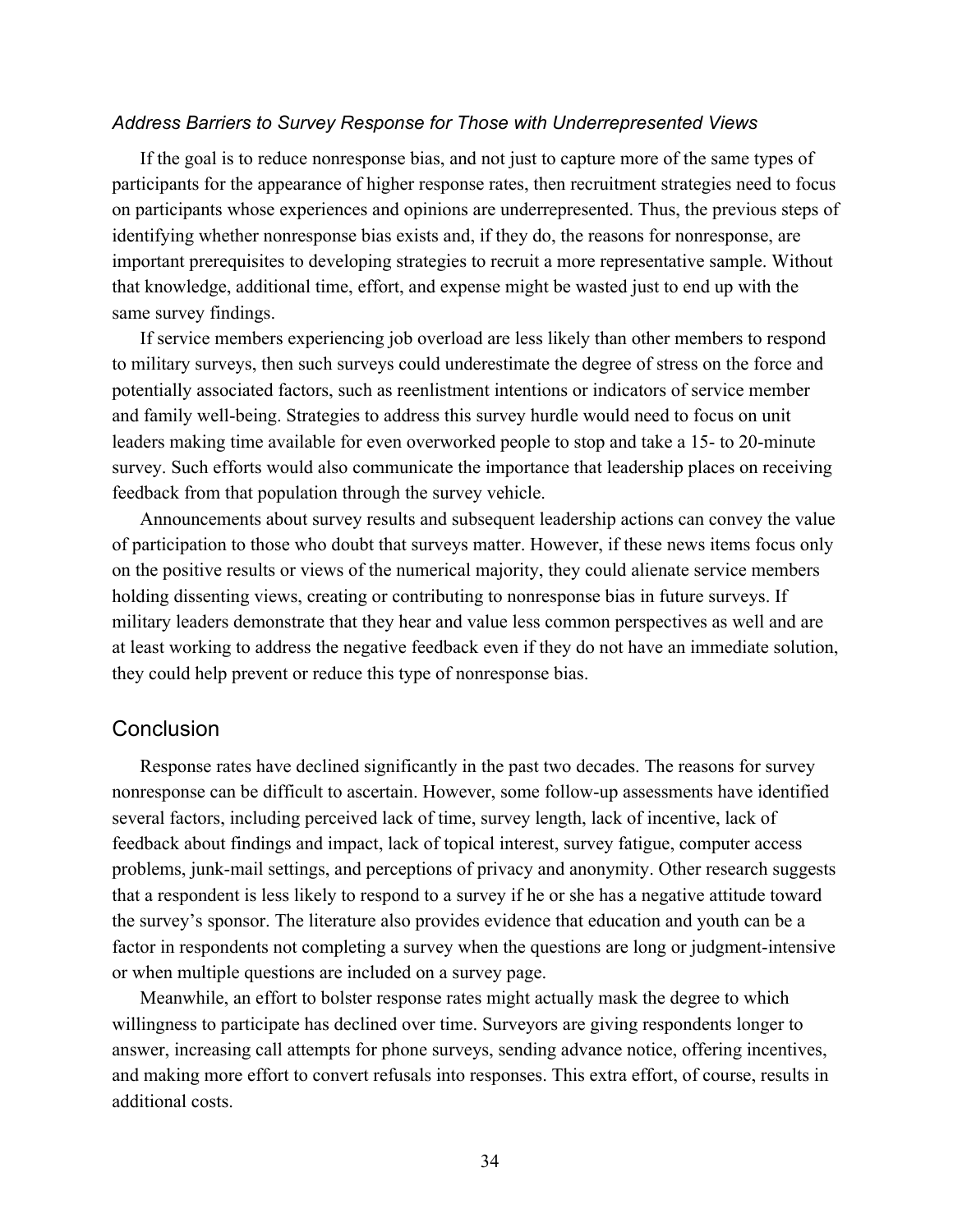Are these attempts at increasing response rates worth the effort? The research suggests that, in some cases, they might not be. Higher response rates are thought to protect against nonresponse bias—that is, the degree to which respondents differ from the survey population as a whole. But this bias occurs only when those who did not respond to a survey would have answered the questions differently from those who did respond. Scholars have demonstrated that high response rates can still yield data that have response bias, and some studies find the same results when low and high response rates are compared. As evidence questioning the added value of higher response rates relative to the costs of acquiring them has grown, the National Research Council has recommended more research to empirically establish these trade-offs.

Several ways to address nonresponse bias do not involve such costly and herculean efforts to increase the response rate:

- Compare characteristics of respondents and nonrespondents and correct for differences.
- Find out more about the views of nonrespondents to appropriately caveat survey results.
- Address barriers to survey access for underrepresented groups whose characteristics might be correlated with the survey topics.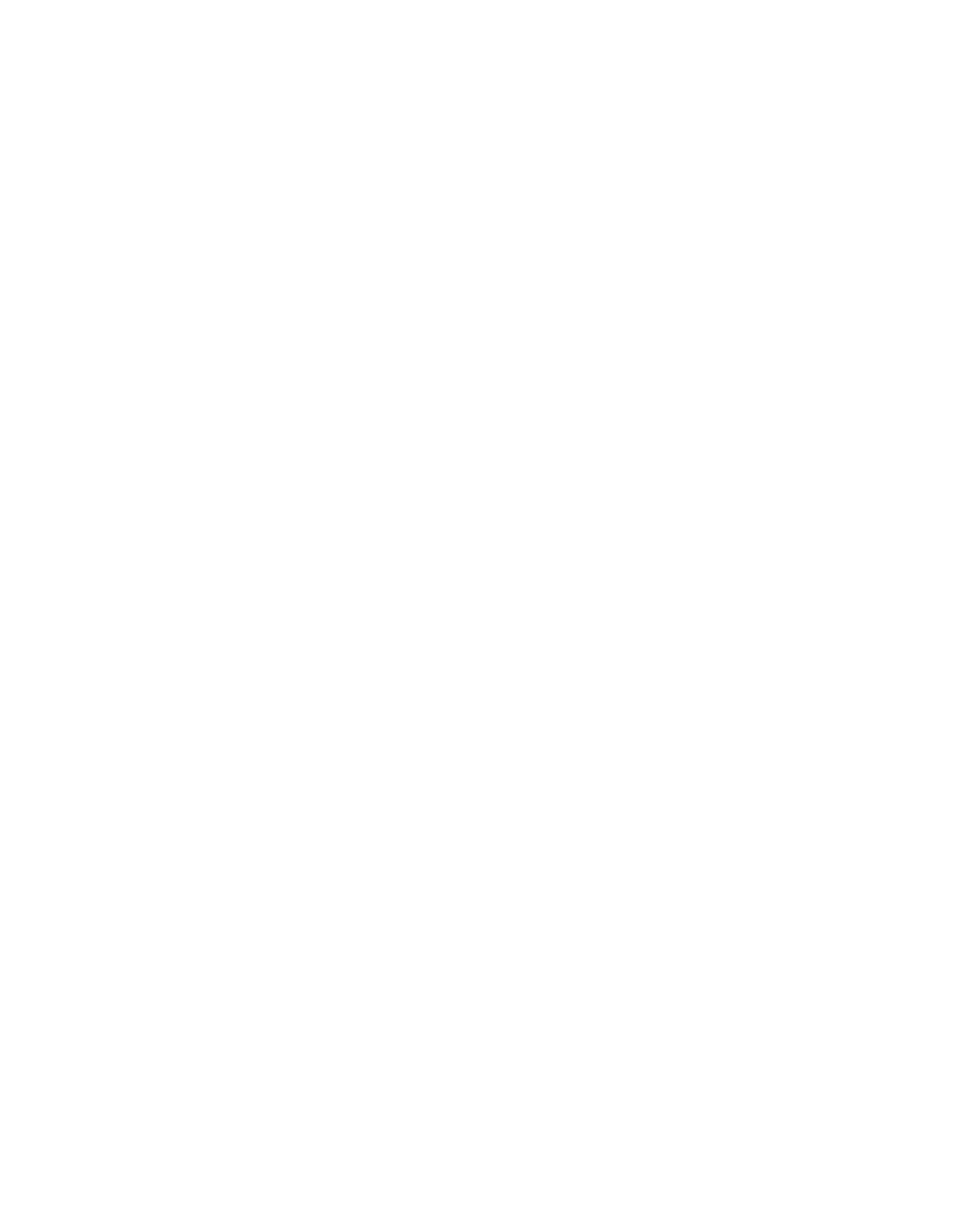# Responses to the RAND Survey as the Basis for Further Exploration

The RAND team employed a variety of strategies to enhance response rates among airmen in the 2012 RAND ICT and well-being survey conducted for the AF/SG. Some known and possibly unknown challenges to response rates remained. Ultimately, response rates among 18- to 24 year-old airmen were lower than for the other age groups and lower among junior enlisted airmen than airmen of other ranks. The team included only surveys in which respondents had reached the end. Partial surveys that were excluded were more likely to have come from activeduty airmen, junior enlisted personnel, and 18- to 24-year-olds than their counterparts. Because all responses were anonymous and not linkable to individual identities, we cannot discern whether that pattern represents higher rates of disruption during the survey (and thus airmen returning and starting the survey again) or whether it represents higher rates of dropping out of the survey entirely.

This rank discrepancy for completed surveys might be a function of age differences: The AFPC IDEAS demographic database shows that (as of September 2012) 96 percent of activeduty airmen at the entry-level enlisted rank (E-1) were 24 or younger, compared with 69 percent of active-duty airmen at the entry-level officer rank (O-1) who were that young. Because a college degree is a prerequisite for an officer commission but not for enlistment, this difference is not surprising.

Lower response rates among junior enlisted airmen might also be a function of officer and enlisted disparities: Enlisted personnel might have limited time or less access to the Internet, be less willing to participate as a result of less positive views of the organization, or have less interest in the survey topic. Other factors might be at play as well.

As with most survey research, the 2012 RAND survey did not attempt to determine whether lower response rates introduced a nonresponse bias. As a result, we do not know whether those who did not participate in the survey would have responded significantly differently from those who did participate, so we do not know whether a higher response rate would have produced different results. Because of Air Force demographic data, the RAND study was able to employ one standard method for addressing nonresponse, weighting the data to correspond to several key variables (age group; officer/enlisted status; gender; and active-duty, guard, or reserve status).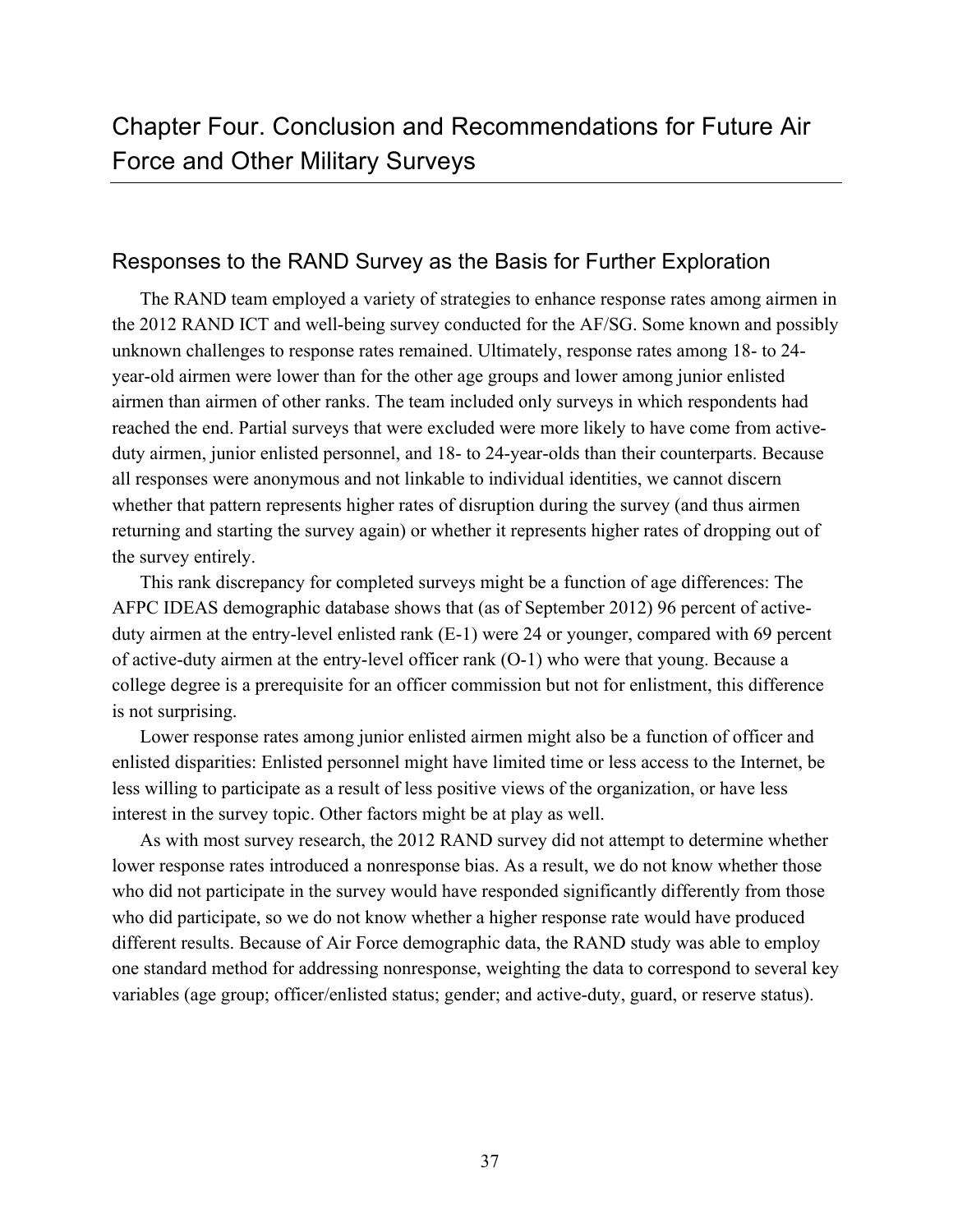# The Low Response Pattern Appears Across U.S. Department of Defense Surveys

A brief review of available information on seven large, recurring web-based surveys of military personnel sponsored by several DoD organizations suggests that these efforts also face challenges recruiting participants in the younger age groups or junior ranks. Lower response rates for these subgroups appear across surveys despite differences in survey topics, survey sponsors, sampling strategies, recruitment methods, and survey administration. Surveys in the U.S. population more broadly have also reported lower response rates among younger adults, including college students, although the body of research focusing on this topic for web surveys is limited.

# Low Response Does Not Necessarily Yield Biased Results

What do these lower response rates mean? No minimum response rate has been established in the survey research community as necessary for valid results. Researchers commonly aim to reduce the risk of nonresponse bias by working to increase response rates, but higher response rates do not rule out nonresponse bias. Extra recruiting measures might succeed only in engaging more participants with similar experiences and views. As more research has been conducted to test for nonresponse bias, more studies have found similar or statistically identical findings between surveys with higher and lower response rates. Additionally, scholars caution that certain recruiting strategies could introduce or increase nonresponse bias by appealing to subpopulations with particular motives. For example, if lower response rates are due to access issues, additional reminders might succeed in recruiting more members who regularly work on computers with Internet access and skew the results in the direction of office workers, supervisors, and managers. Or those motivated to participate because of financial incentives might hold different views or come from different backgrounds from those motivated to participate for altruistic reasons.

## Recommendations

The Air Force should consider the recommendations provided in this section so it can better understand and address nonresponse in its surveys. Our first recommendations for further research are in line with GAO recommendations for DoD and with recommendations by the National Research Council for survey research more broadly, and thus could apply to other military surveys as well.

#### *Explore Reasons Behind Nonresponse*

Is nonresponse related to access, work overload, survey features, topic interest, attitudes toward the organization, attitudes toward surveys in general, privacy concerns, or other issues?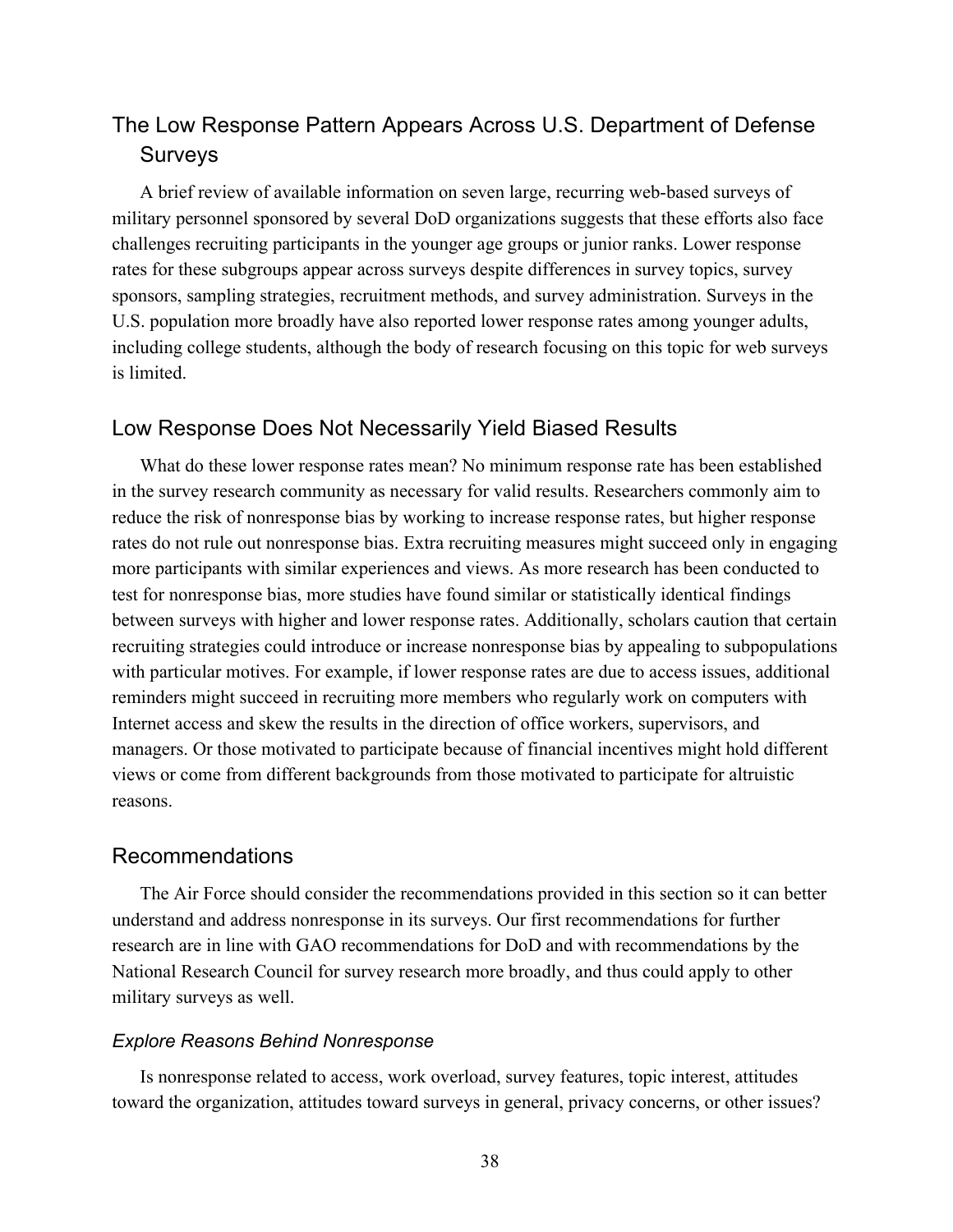This question can be explored both systematically and scientifically through research, but requests for feedback could also be conducted less formally through town-hall meetings, in which senior leaders (such as major-command leaders) meet with junior enlisted and junior officer airmen without other members of their chains of command present.

# *Examine Whether Nonresponse Among Younger Airmen Reflects Lower Rates of Beginning Surveys or Lower Rates of Completing Surveys*

Survey breakoff among younger or lower-ranking airmen could result from the survey length, item complexity, subject matter, or judgment-intensive items rather than lesser access to the Internet or initial unwillingness to participate in a survey. If younger or enlisted airmen are more likely to drop out mid-survey, the Air Force could conduct sensitivity analyses to determine whether decisions about how to define surveys as completed (e.g., 50 percent of items or more) and how to construct the survey weights have an impact on the outcomes of interest. It could also consider placing items believed to be related to age and officer/enlisted status at the front of the survey.

# *Consider Additional Strategies to Increase Response Rates That Could Benefit the Air Force in Other Ways*

The Air Force is already attempting to reduce the number of surveys it administers and limit overlap. Additional strategies to increase response rates might be worth the investment if they would provide value in other ways as well. For example, ensuring that all airmen have routine access at work to their Air Force email accounts could not only increase their opportunities to participate in surveys; it could also increase their opportunities to access important information provided by Air Force leadership and health professionals. Also, efforts to fill in missing contact information or correct erroneous addresses for airmen in the Air Force personnel data files could have similar benefits beyond addressing survey response rates.

Relatively low-cost approaches to increasing response rates and reducing data missingness might be worthwhile as strategies that could be employed in the near term, but we caution leaders that an increase in response rates does not necessarily mean that the results are representative. The survey sponsors could tailor recruitment emails to send to a random sample of junior officers and junior enlisted and have the survey analysts use scientific methods to detect whether targeted appeals increase response rates, relative to those of junior officers and junior enlisted personnel who do not receive targeted appeals. Language along the following lines might be appropriate for an Air Force survey:

> In recent years, leadership has noticed lower participation rates among young officer and young enlisted Airmen. You represent the future of the Air Force, and Air Force senior leaders want to make sure they have some insight into your experiences and opinions. Although senior leaders interact with young Airmen face to face, confidential surveys like these help them place those views into context. This is a voluntary survey: As you make your decision, we ask you to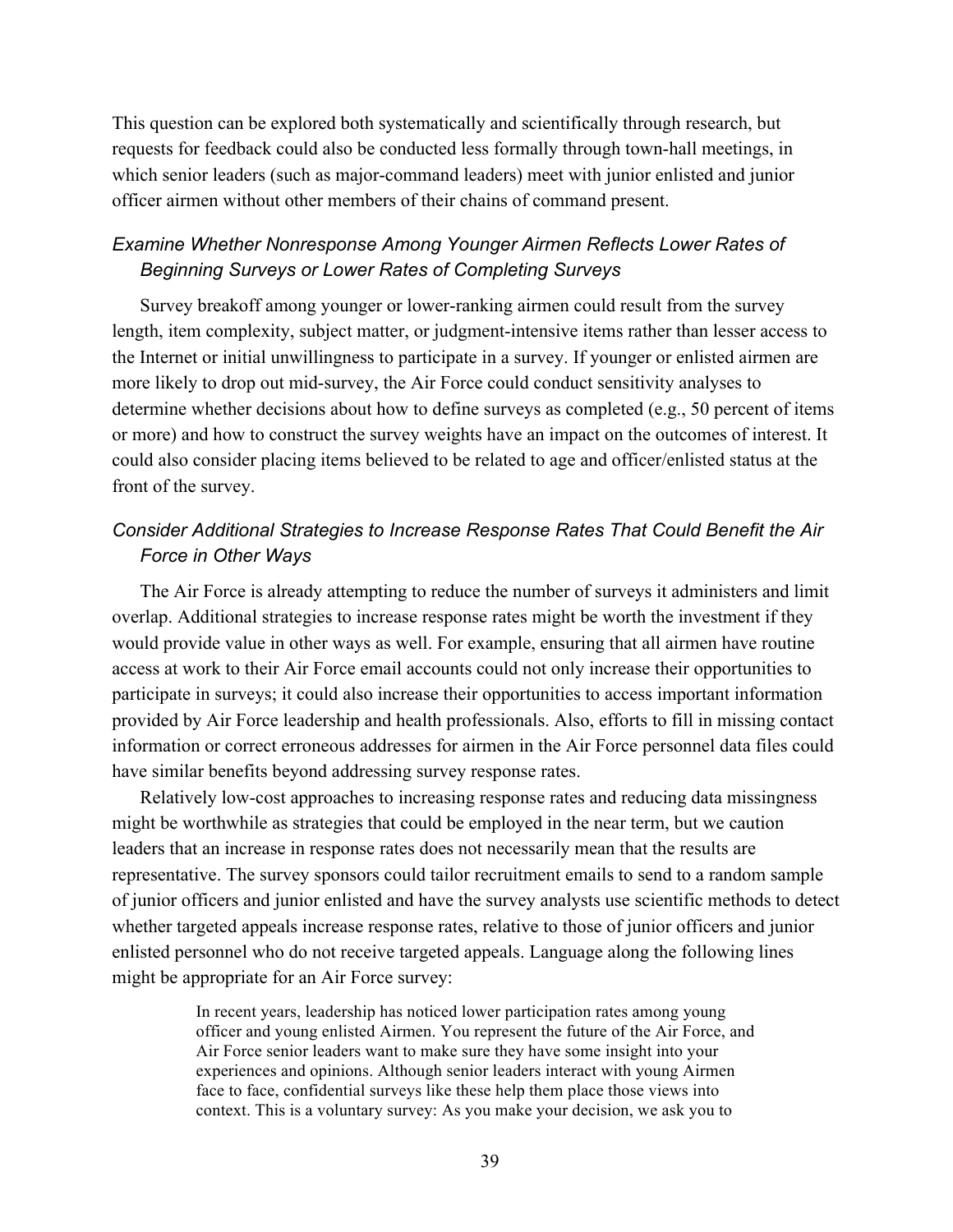consider contributing to your Air Force in this way and encouraging your peers to participate as well so that the voices of young Airmen can be counted along with those of NCOs and more-senior officers.

If young airmen are less likely to receive these invitations or read them, the language might make no difference in response rates. Similarly, it might not influence those who are cynical about or alienated from the organization and might not take the message as genuine. But it is a relatively low-cost approach to try.

# *Do Not Invest Significant Resources in Efforts Solely to Increase Response Rates Across Air Force Surveys Without First Testing Whether There Is Any Value in Doing So*

Response rates are not a sufficient metric for concluding whether the survey results are representative of the views of the population. Demographic data can provide clues to the potential for bias and help to correct for it, but other factors not recorded in personnel databases might influence the decision or ability to participate in a survey.

#### *Conduct Further Research to Test for Nonresponse Bias in Online Surveys*

With strategies developed by survey researchers, analysts should assess whether lower response rates among the younger, junior officer, and junior enlisted personnel on major Air Force surveys result in nonresponse bias or low representation of those subgroups, despite weighting responses to make them demographically proportionate to the Air Force.

It can experiment with sending paper surveys as follow-ups to nonrespondents, then analyze whether the responses of those who reply by mail differ significantly from responses from those who answered online. Questions added to the end of the paper survey could assess whether Internet access, privacy issues, or other reasons explain nonresponse, which could inform future efforts to reduce barriers to participation (e.g., increasing computer availability to certain populations during Air Force headquarters survey periods).

The Air Force can examine whether those who are last to participate in a survey tend to respond differently from those who respond early on; late responders might offer views somewhat similar to views of those who do not participate at all.

#### *Make Surveys Mobile-Friendly*

The Air Force should consider fundamentally changing the way surveys are designed to account for the evolving nature of Internet access. Given the explosion of smartphone and computer tablet use, which is highest among younger adults (Fox and Rainie, 2014), researchers conducting surveys on behalf of DoD should consider designing shorter surveys with those devices in mind. As AAPOR notes, "If you are conducting online surveys, you are conducting mobile surveys" (Link et al., 2014, p. 5).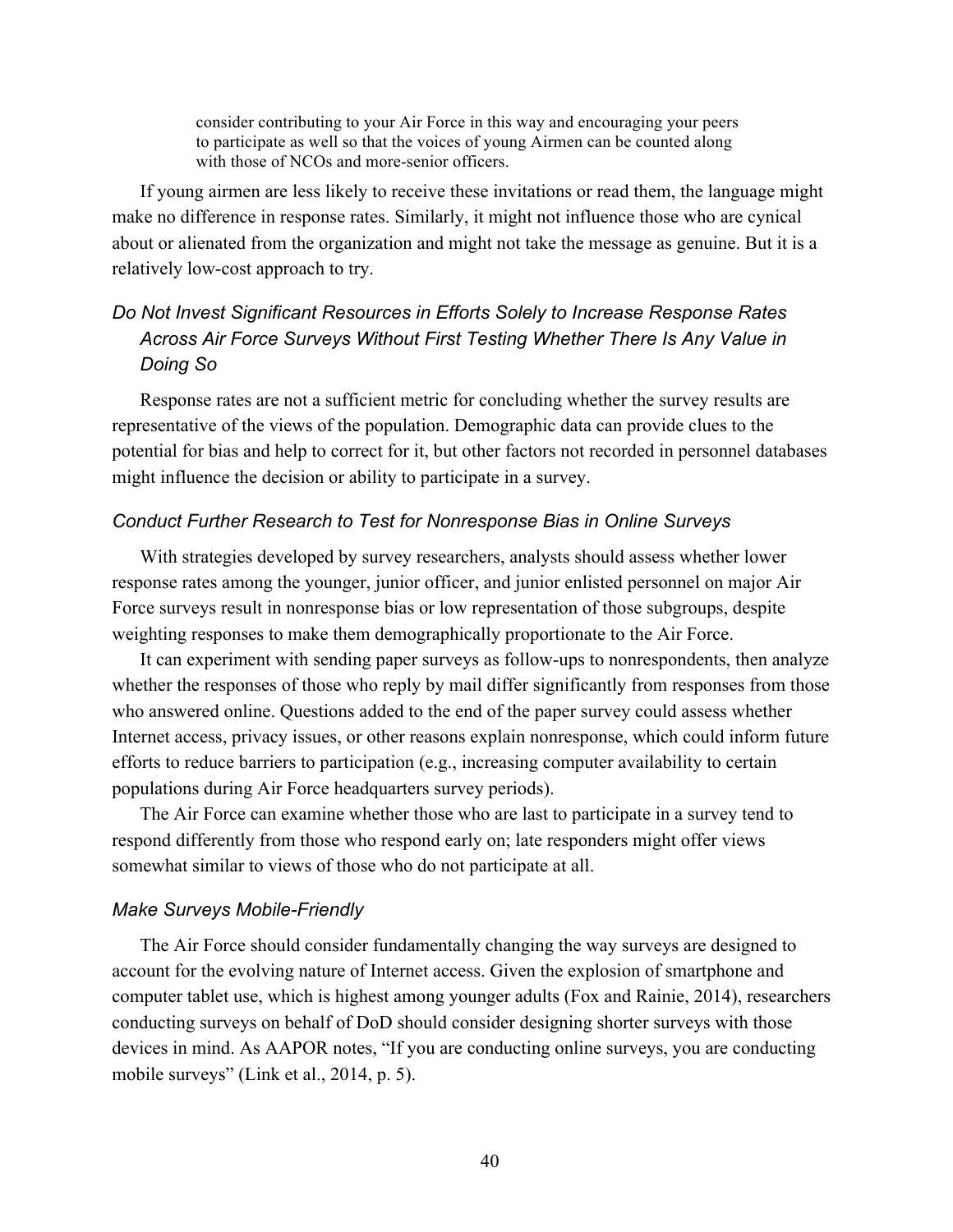It is not enough for survey programmers to prepare a mobile-compatible version of a survey designed for computers. Items presented in a grid layout might be easy to scan and complete quickly on a computer, but they can be difficult to navigate on a small screen. Programming the items to appear one by one on a mobile device can dramatically increase the length or at least perceived length of the survey, so survey efforts might need to become even simpler and shorter than researchers already strive to make them (Link et al., 2014). Surveys could focus on fewer, higher-priority topics, or surveys could become more frequent but each much less timeconsuming.

The potential value of surveys designed with mobile devices in mind could be tested, particularly to explore whether the design fundamentally changes the populations that participate in Air Force surveys, as well as the findings these efforts obtain. Redesigning surveys for mobile platforms would incur some expense, but it might become the best way to engage future generations in the survey feedback mechanisms for senior military leaders.

### **Conclusion**

<u>.</u>

Expert advice on strategies to increase survey response rates is readily available (e.g., Dillman, Smyth, and Christian, 2009; Kelton Global, 2013), but the military already uses many of these strategies, and additional efforts might not be warranted.If the armed forces simply adopted new strategies to increase response rates for their online surveys, they could end up doing little more than wasting resources for appearance's sake. Even worse, efforts could introduce or exacerbate existing nonresponse biases. But if age- or rank-related nonresponse biases do exist in Air Force and other military surveys, then additional strategies that target the reasons for nonresponse should be implemented. Research efforts to assess nonresponse bias could simultaneously seek to identify barriers to survey participation and whether these vary by age, rank, or other characteristics.

Some additional strategies to increase response rates might benefit the Air Force in other ways and, for those reasons, could be adopted even without further study. For example, ensuring that all airmen have routine access at work to their Air Force email accounts could not only increase their opportunities to receive survey invitations and participate in surveys requiring CAC access but could also increase their opportunities to access important information provided by Air Force leadership and health professionals. Efforts to fill in missing contact information or correct erroneous addresses for airmen in the Air Force personnel data files could have similar benefits beyond addressing survey response rates.<sup>1</sup>

Before undertaking any extensive efforts focused solely on increasing response rates, however, the military should first seek to determine whether increased response rates would

<sup>1</sup> Other factors that can influence response rates are discussed in Appendix A.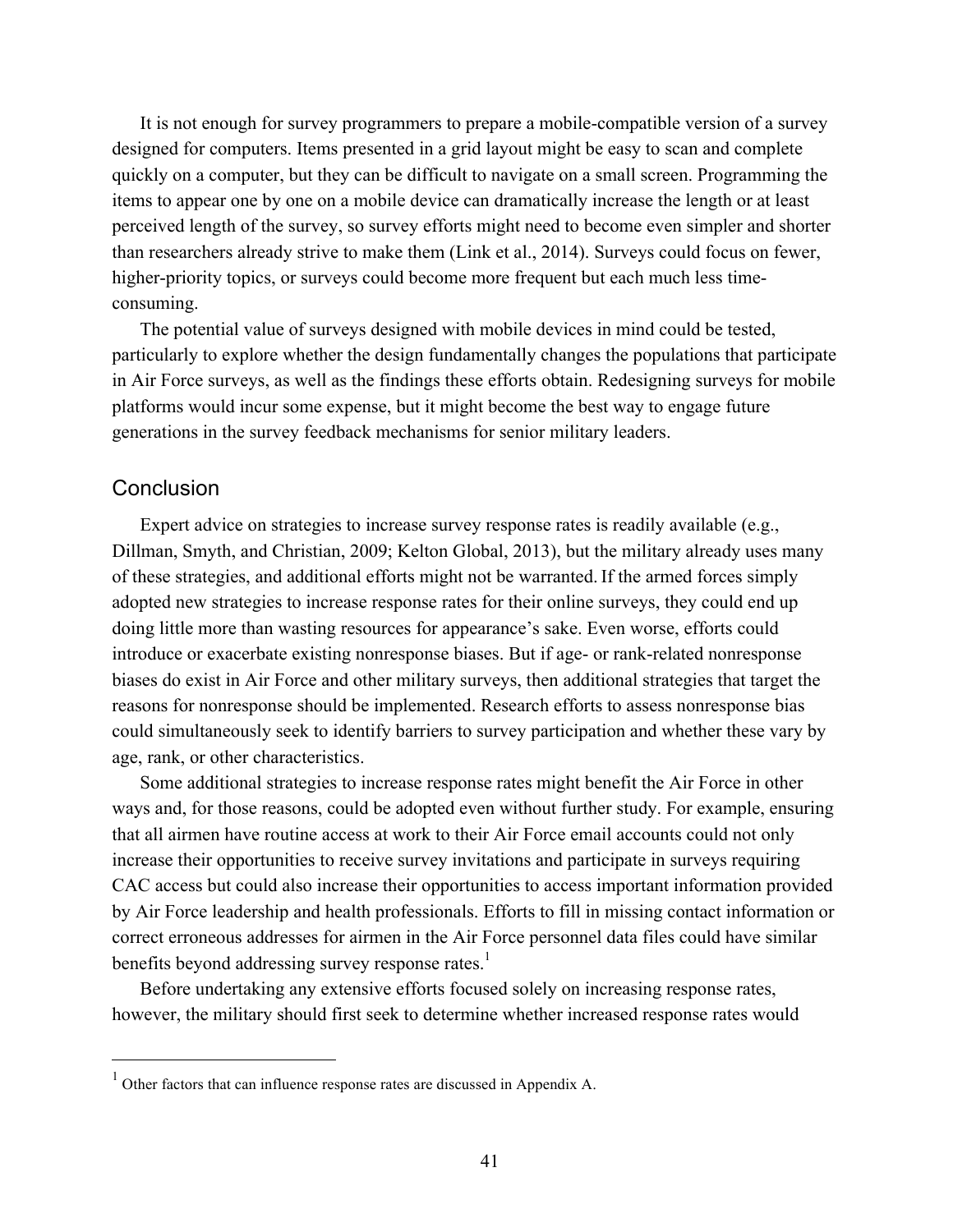result in any fundamentally different outcomes on its key survey items. If the young service members who participate in the surveys generally reflect the range of views held by those who do not participate, then weighting survey responses to reflect the age and rank composition of the population is sufficient to correct for uneven response rates across subgroups. There would be cause for concern, though, if the personnel who do not respond differ in key aspects assessed by the survey items. The overall depiction of military personnel and their needs could be skewed, for example, if those less likely to participate in surveys are more likely to be depressed, in poor physical health, afraid of reprisals over their responses, cynical about service leadership, planning to leave the military, or even satisfied with the status quo.

The Air Force sponsors at least three major Air Force–wide surveys of airmen every two years, with content that includes leadership climate, organizational commitment, Air Force facilities and services, and the health and welfare of airmen and their families. A great deal of time and expense are routinely devoted to developing and administering the surveys and to analyzing, packaging, and reporting the findings. Because the results are used in decisionmaking processes, leaders need to understand how closely those results reflect the attitudes and experiences of all airmen, young and old, and survey participants and nonparticipants alike.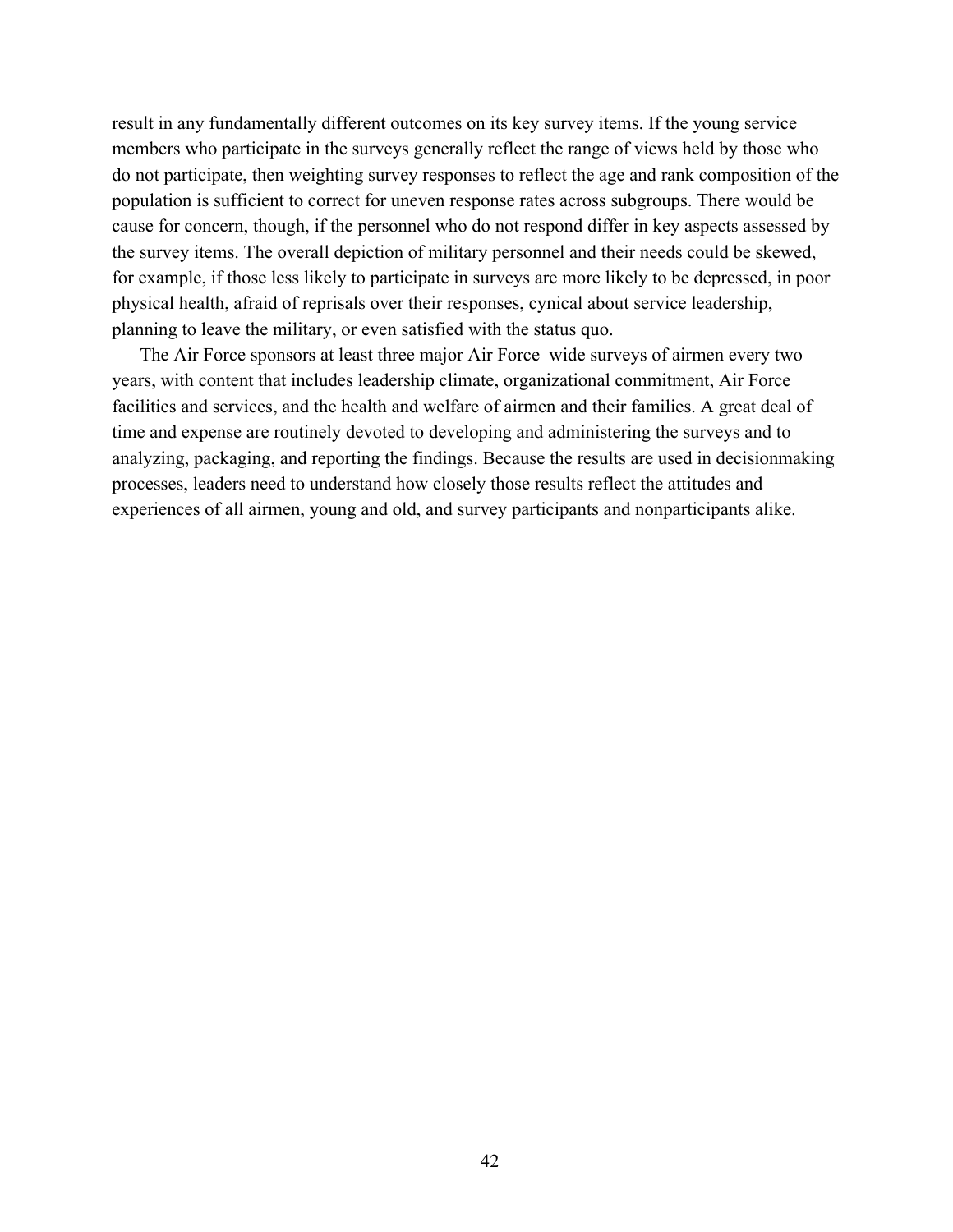# Appendix A. Strategies Used to Promote Participation in the 2012 RAND Survey of Airmen on Information and Communication Technologies and Well-Being

This appendix provides more-detailed descriptions about the survey design, recruitment, and administration features that were intended to promote participation in the RAND 2012 survey of airmen on ICTs and well-being.

# Strategies Employed to Promote Participation

## *Topic and Relevance*

 $\overline{a}$ 

Research has shown that survey topic interest can influence survey participation decisions (Groves, Presser, and Dipko, 2004). The opening lines of the 2012 RAND survey invitation explained that it was "a survey to help educate Air Force leadership about the role of the Internet, mobile phones, social media and other technologies in Airmen's lives" (see Appendix B to read the invitation template). We thought that the ICT portion of the research topic might interest airmen, in part because American adults younger than 50 are enthusiastic adopters of technology (see Fox and Rainie, 2014) and in part because it was an uncommon topic in major Air Force and DoD surveys. The survey invitation noted,

> We will also ask you a few questions about your own social interactions and mental health. Additionally, we will ask you about using technologies to access information and support services to enhance the social and mental fitness of yourself and others.

Airmen were also informed that they could answer only the questions they felt comfortable answering and that they could stop taking the survey at any time. To enable airmen to skip mental health–related questions, the survey was programmed so it did not force the respondent to answer questions in order to advance to the next set of questions.<sup>1</sup> A group of airmen who reviewed a full draft of the survey had warned that airmen might be tired of taking mental health–related surveys. However, they also advised that it would be better to mention up front that mental health items were part of the survey than to have airmen later feel "tricked" into another mental health survey.2

 $1$  Ultimately, we detected no patterns indicating that airmen who chose to participate were less willing to respond to mental health questions than to any other questions.

 $2 \text{ For the proper informed consent of participants, we would have revealed this survey focus anyway.}$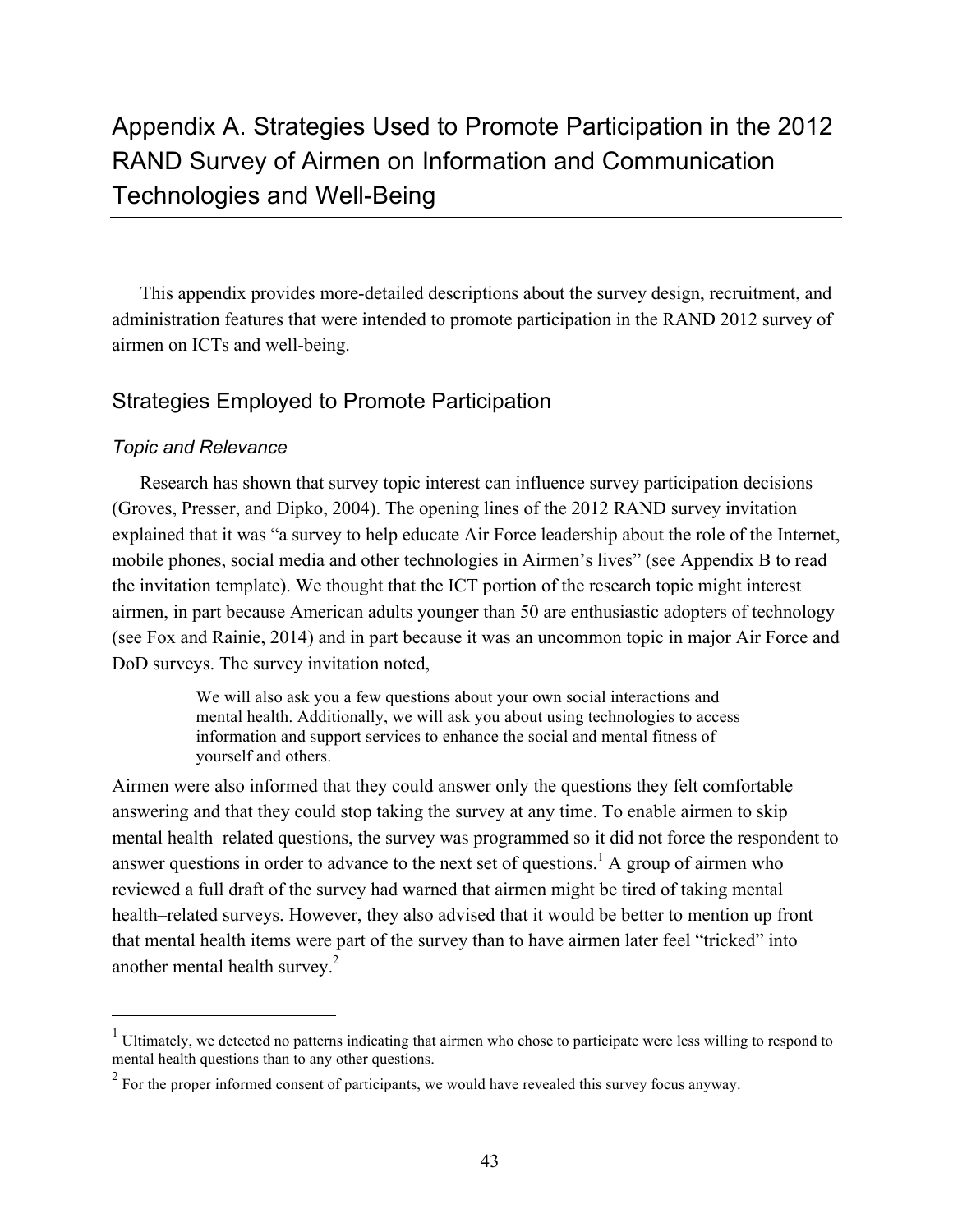The survey invitation explained how the results could be used and how the subsequent impact could be relevant to airmen. It explained that the survey had "the aim of helping to shape Air Force policy and the way the Air Force uses technology to support the social and mental well-being of Airmen and their families." It also stated, "Your participation is very important and will help ensure that Air Force leadership correctly understands positive and negative aspects of these technologies and takes effective approaches to relevant policy and support service outreach." We had hoped that the potential influence on policy and services, combined with the novel topic of ICT, would encourage participation.

#### *Survey Length*

With survey length in mind, we asked the sponsor whether we should conduct a broad assessment of a wide range of topics or an in-depth treatment of just a few topics. The sponsor chose the former, with the intention of using those results to identify any areas that might require more-detailed follow-up. After an initial survey draft was prepared and reviewed, the research team prioritized the drafted survey items and trimmed those less central to the key line of inquiry in order to reduce the expected time for respondents to complete the survey to about 15 to 20 minutes.

#### *Personalized Survey Invitations*

Previous research has shown that personalized survey invitations can yield higher response rates than impersonal ones, so this strategy is commonly recommended. However, the value of this in an era of automated invitations has yet to be fully assessed, and it might be less effective when emails are sent to more than one person at a time (Anseel et al., 2010; Dillman, Smyth, and Christian, 2009). The purpose of personalization is to encourage participation by appealing to invitees as people: to draw them out of the group and establish a connection between the respondent and the surveyor (Dillman, Smyth, and Christian, 2009, p. 272). We addressed the invitations to each airman, inserting his or her rank and name at the top of the body of the email, and used individual email addresses recorded in the May 2012 Air Force personnel administrative data files. The email also ended with the name of the project leader.

#### *Information Security*

Air Force personnel are trained to maintain online information security, including being wary of unauthorized attempts to access sensitive information or attempts to install malware that might be masked as official requests. The RAND team took several steps to assure recipients that the email invitation and survey were legitimate and authorized by the U.S. Air Force.

To address security concerns about the source of the email invitations, the invitations were digitally signed by a DoD CAC held by the RAND staff sending the invitations. A CAC—DoD's standard identification card for U.S. military personnel, DoD civilian employees, and eligible contractors—is a smart card with embedded electronic data about the cardholder. Using a smart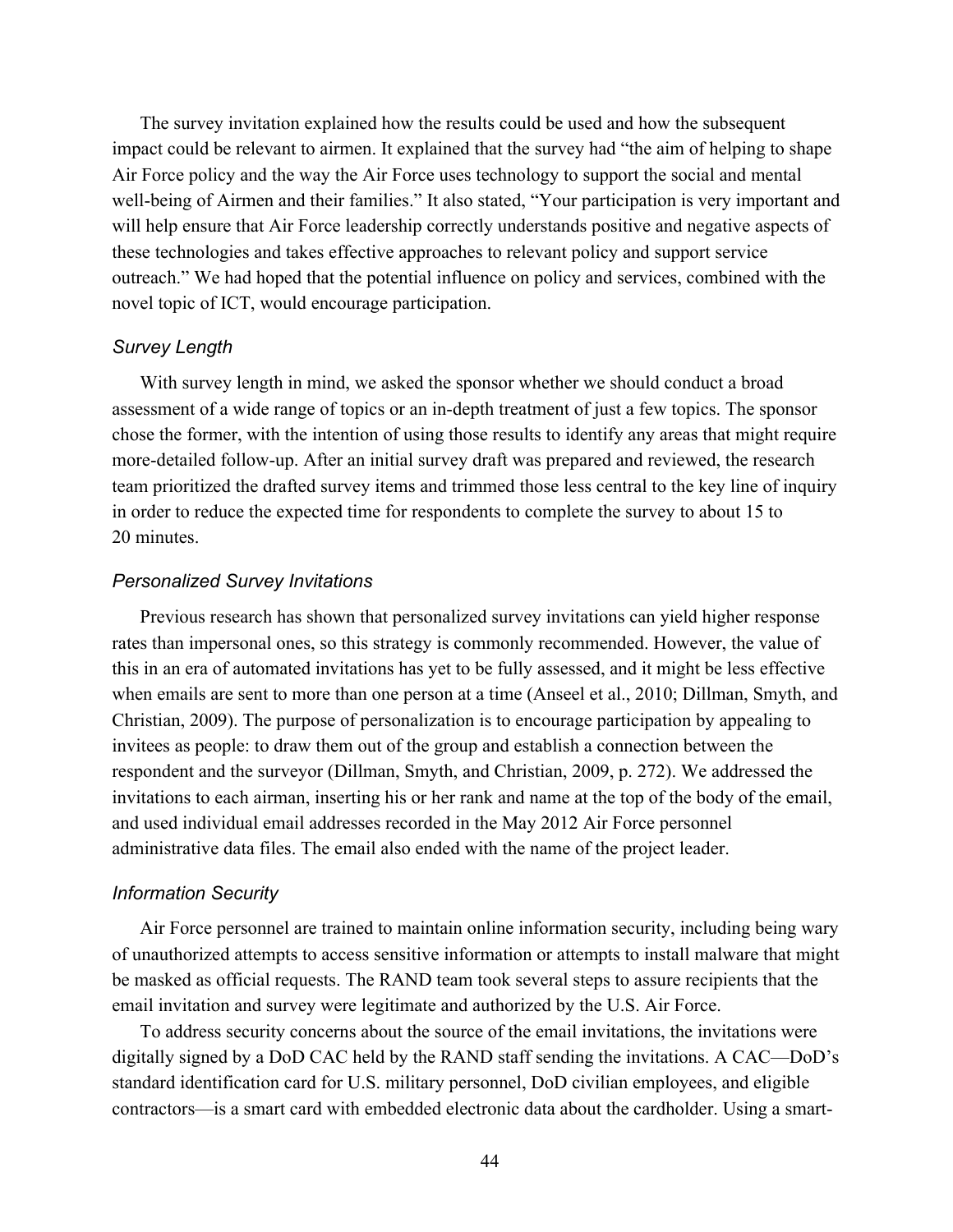card reader connected to a computer, the sender can digitally sign an email, verifying to the recipient that the named sender is the actual sender of the message.

As another way to prevent the email invitations from being routed into junk-mail or spam filters, the emails were sent in small batches: 500 at a time, which took about two hours for the software program to digitally sign and send.

The team also provided options that recipients could use to verify the legitimacy of the survey. The invitation included the survey control number issued by the Air Force Survey Office verifying that it had been reviewed and approved, and it provided a link to the Air Force website listing approved surveys. In addition, the invitation offered a separate link to an Air Force website where invitees could view a signed survey support letter on letterhead from the Air Force Deputy Surgeon General. The letter also included commercial and military telephone numbers and an email address for the Air Force colonel from that office who served as the survey point of contact.

#### *Privacy*

The steps taken to personalize the invitations and verify their legitimacy could raise airmen's concerns about the privacy afforded survey respondents. Communicating privacy protections was important for several reasons. We wanted to encourage participation in the survey, and we wanted airmen to feel comfortable so they would be open and honest, even on questions they might consider sensitive (e.g., self-rated mental health). Notification that identities and individual responses are protected is also an important component of the informed-consent requirement for research involving human subjects.

The research team wanted to clearly convey that, although the study was being conducted for the Air Force, RAND is an independent organization that is not a part of the military. The survey invitation introduced RAND as a nonprofit, nonpartisan research company. We sent all survey invitations from a rand.org email address, not from a military address identified by the ending .mil. The survey site was hosted on a nonmilitary domain (a rand.org website), as indicated by the web address in the invitation message. The survey invitation explained that the survey could be accessed via computer or smartphone and that the respondent did not have to be on a military network to access it. Thus, in the RAND survey, an airman would not receive the warning message presented when logging into the Air Force military website portal with a CAC that indicates that the U.S. government could access the survey responses (see Figure A.1).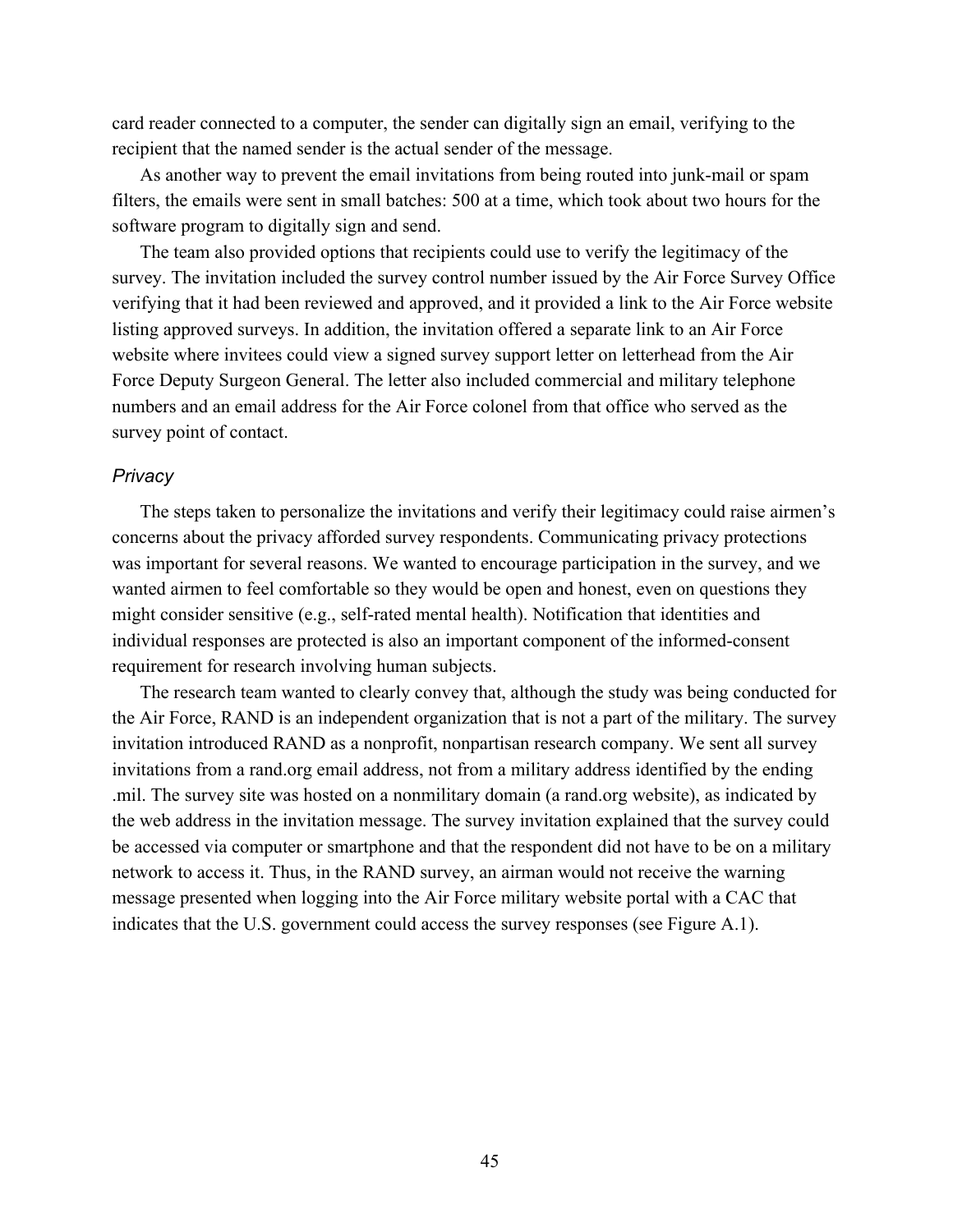#### **Figure A.1 March 2015 Version of the Notice upon Entering the Air Force Military Website Portal**





Hosting the survey outside this system let airmen complete the survey without using their CAC identification cards to access the website. This meant that airmen could participate through communication channels not officially monitored by Air Force information security and law enforcement offices.

Because this survey was not a census, as is the case with the recurring Air Force Climate Survey or the Air Force Caring for People Survey, we wanted to explain how airmen were selected for the sample. We did not want airmen to think anyone had nominated them to participate based on their own behavior or others' perceptions of their social or mental wellbeing. To address any potential concern of targeted recruiting for the survey, we informed invitees that a computer had randomly selected them to participate. Samples can produce higher response rates than census surveys, which researchers liken to what psychologists call the "bystander effect"; that is, the presence of others decreases the likelihood that someone will help someone else in need because the would-be helper assumes that others will step in (Dillman, Smyth, and Christian, 2009, p. 273).

The invitation further specified the voluntary and confidential nature of the survey. Airmen were informed they could opt out with no negative consequences to their assignments,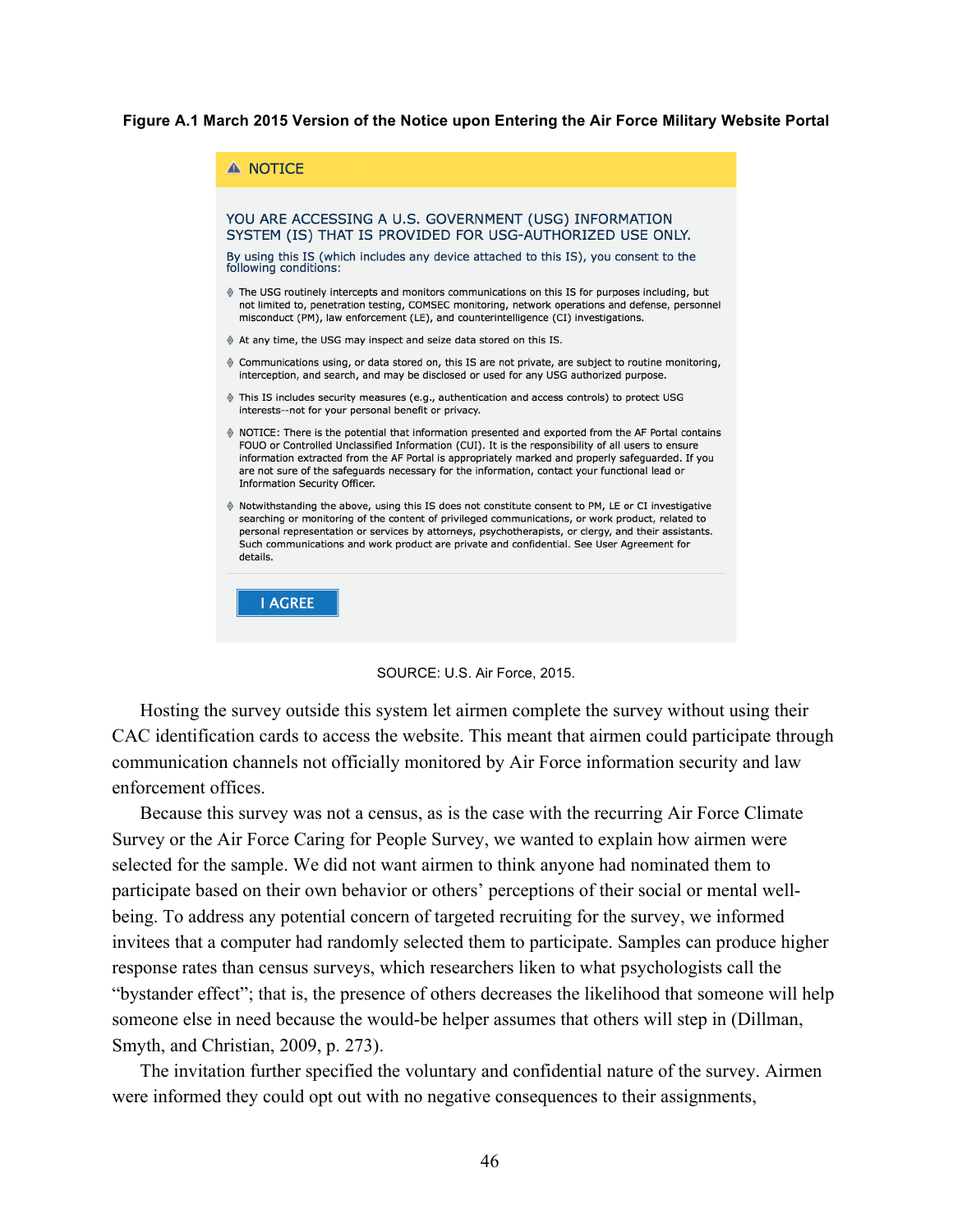promotions, or benefits. We explained that no one outside the RAND project team (including Air Force leaders and health professionals) would have access to individual responses or even reports on their unit. The demographic questions on the survey were designed to provide the study sufficient information about respondent characteristics, but not at such a detailed level that airmen's identities could be deduced. The survey opened by asking only for Air Force affiliation (active duty, guard, or reserve), rank group (not specific rank), gender, and age group (not specific age). It asked about current deployment status, but it did not ask for the location or dates of deployment, nor did the survey ever ask for an airman's unit, duty station, or occupation. Other relevant demographic questions appeared toward the end of the survey: relationship status, whether the respondent had any minor children (but not their number or ages), education level, and standard DoD race and ethnicity questions.<sup>3</sup>

#### *Time Frame and Reminders*

 $\overline{a}$ 

The survey time frame was established to account for potential gaps in airmen's ability to receive the survey invitation or participate in the survey. Both the survey launch and the initial email invitations came at the end of June 2012. Email reminders were sent every two weeks to active-duty airmen and every month to guard and reserve airmen. The reminders began differently from the original invitation and were designed to reinforce the notion that we were not actually able to link people to their surveys, so we did not know who had completed them and who had not:

> You were previously sent the invitation below to participate in a survey about the role of the Internet, mobile phones, social media and other technologies in Airmen's lives. This reminder is being sent to all invitees who did not choose to opt out of follow-up survey reminders.

If you have already completed this survey, thank you for your participation!

If you have not already completed this survey, remember that it is available on the Internet and can be accessed via any computer or smartphone.

Survey participation spiked during the first few days after invitations or reminders were sent.<sup>4</sup> The last email reminder indicated that the survey end date was approaching. Because some guard and reserve units do not drill during the summer months (so the airmen might not check their Air Force email accounts), we kept the survey open longer for guard and reserve members. Once the survey management software indicators suggested that the final response rates would be lower than anticipated, we sent a new round of invitations to an additional sample of airmen in early August, doubling the sample size. The Air Force research sponsor preferred this option

 $3$  To review the complete survey instrument, including the informed-consent statement and demographic survey items, see Appendix A in Miller et al., 2014.

<sup>&</sup>lt;sup>4</sup> The Multimode Interviewing Capability survey administration tools permit researchers to track hourly and daily participation rates.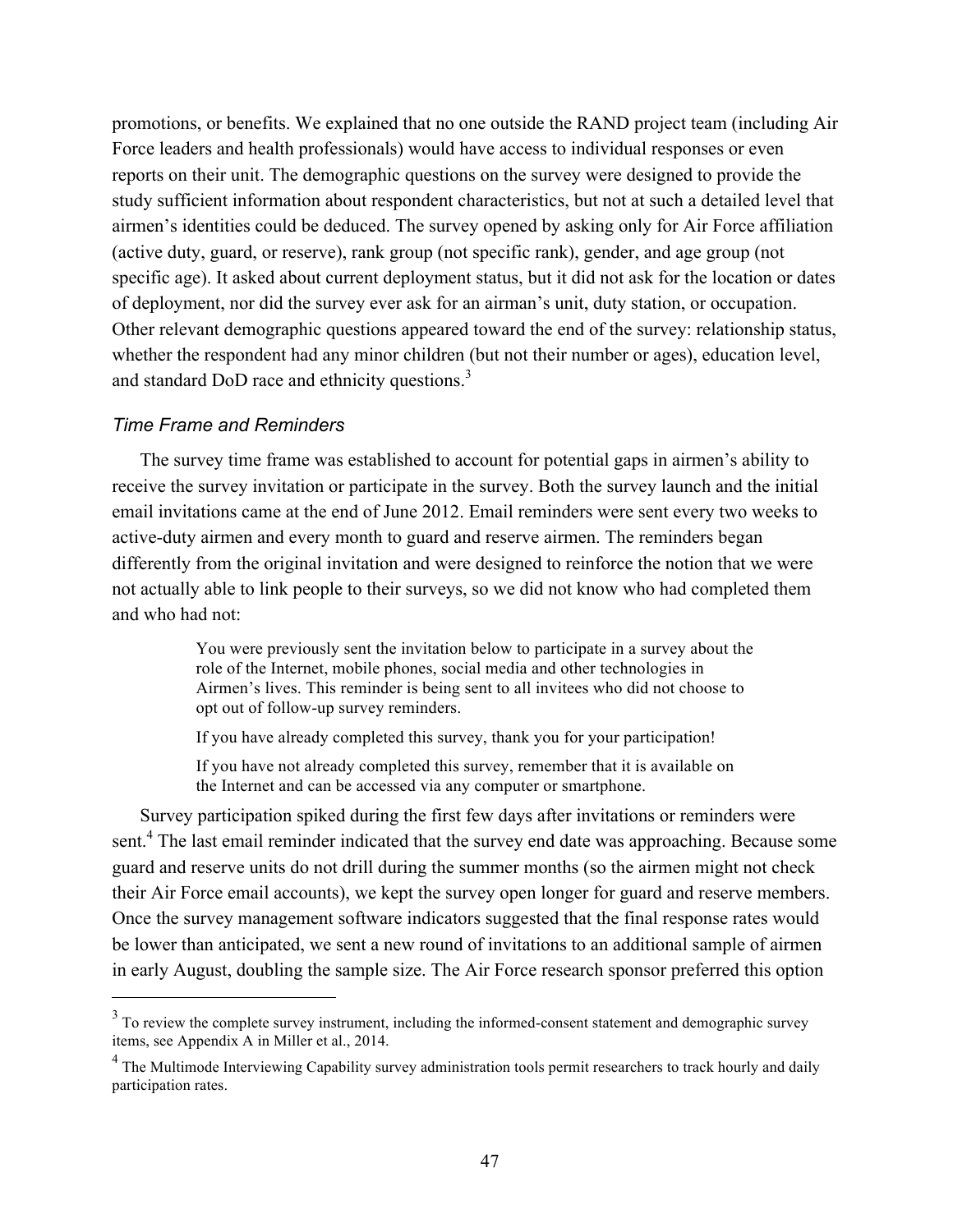over leaving the survey open to previous invitees, which would delay reporting the survey results to the Air Force. The survey closed to active-duty airmen at the end of August and to guard and reserve members at the end of October.

As a result, half the active-duty survey sample had less than one month to respond to the invitation. The purpose of the additional push for respondents was to obtain a sufficient number of participants for the planned statistical analyses, which was achieved. Because we were unable to identify respondents, and because the latter survey period included both the new active-duty invitees and original invitees responding to reminders, we cannot calculate response rates for the initial set of invitees separately from those who had a much shorter window in which to respond.

## Known Survey Recruiting Challenges

At the time of survey administration, the RAND survey team was aware of some potential disadvantages the survey could face with recruiting survey participants generally and expected lower response rates than was typical for highly publicized, well-known Air Force surveys.

#### *An Unfamiliar Survey*

Recurring DoD surveys can establish name recognition and a survey reputation, which could be beneficial for recruiting participants. AFPC has worked to build on both to encourage participation in the Air Force Climate Survey. It can point airmen to examples of changes that resulted from prior surveys as evidence that taking surveys can make a difference. Because it is familiar, airmen already recognize the survey as a legitimate endeavor. Of course, recurring surveys could have a negative reputation as well. Additionally, airmen could tire of being asked to complete similar surveys approximately every other year. Regardless, a well-known Air Force survey might have an advantage in an environment in which people are primed to be alert for illegitimate attempts to access sensitive information and Air Force computer networks.

#### *Timing Disadvantages*

The survey suffered from two timing disadvantages. First, because of delays beyond our control, we could not administer our survey until the summer of 2012. For a variety of reasons, administering the survey during the summer made it more challenging to reach airmen. It is common for airmen to move from one base to the next during the summer. A new duty station might also mean a new Air Force email address, making the addresses we had for survey invitations outdated. Family vacations are more common in the summer because children are out of school. And, as mentioned, guard and reserve airmen might be more difficult to reach in the summer because some units do not meet then.

The airmen in our survey sample might also have had survey fatigue. Not only did our invitations follow on the heels of the Air Force Climate Survey; they also might have been competing with other survey requests and reminders. For example, more than 32,000 guard and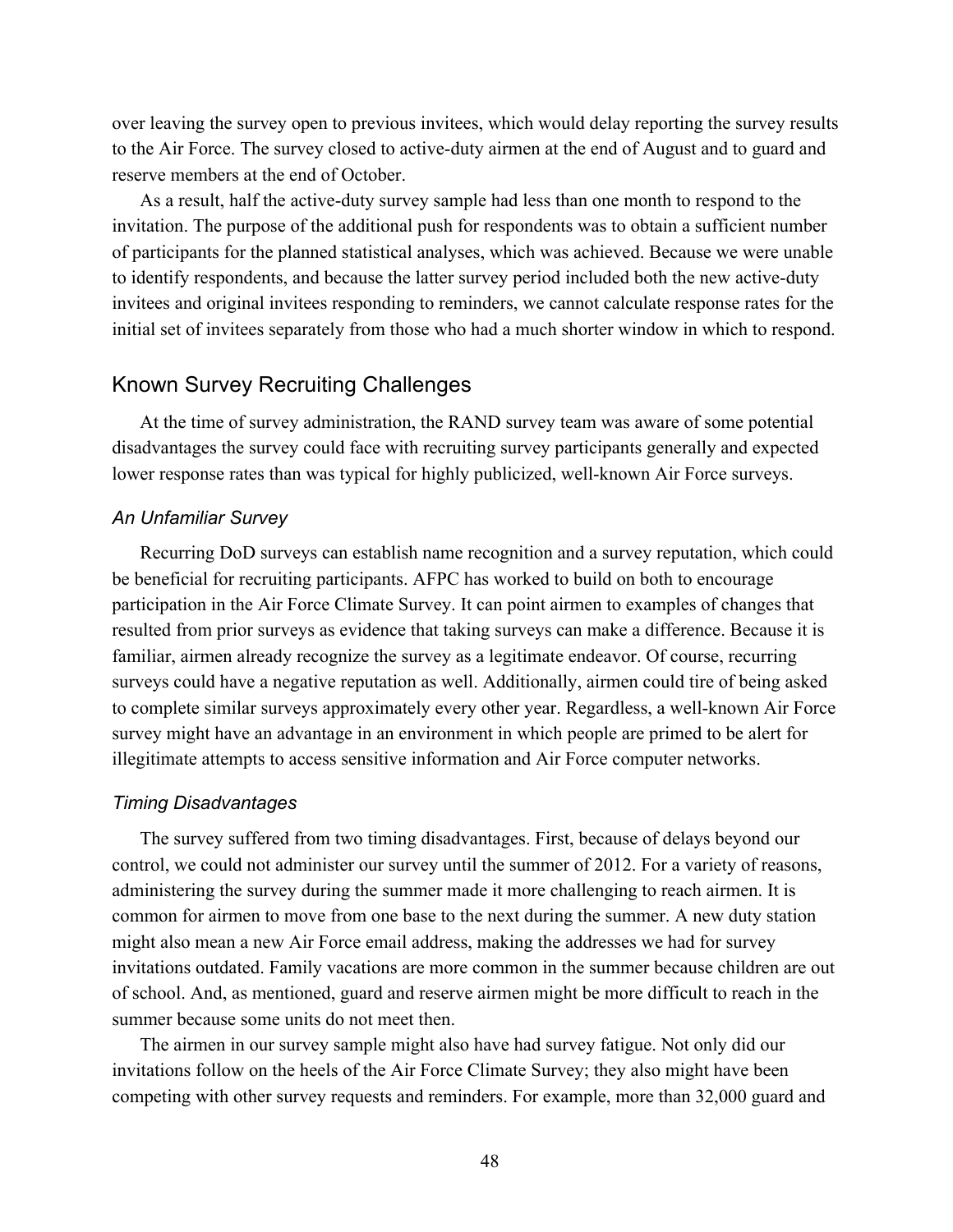reserve airmen were invited to participate in DoD's SOFS from the end of June to September 10, 2012 (DMDC, 2012e, p. 19), as were about 11,000 active-duty airmen (DMDC, 2012d, p. 19). Other smaller-scale and local survey efforts might have been under way as well.

#### *Lack of Local Advocates and Sponsors*

Some large-scale surveys of military personnel can mobilize survey advocates or sponsors at the unit or installation level. These local contacts can send messages that precede or follow survey invitations to reinforce the legitimacy and value of a survey effort. The hypothesized benefit is that service members are more likely to respond more favorably to a message from someone closer to them organizationally—someone they might know and who might be more influential—than from the service's headquarters. Additionally, local advocates or sponsors can act to remove hurdles to access (e.g., set aside computers for use in taking a survey) or provide permissible incentives (e.g., announce that, if their installation achieves a 50-percent survey participation rate, all nonessential personnel can leave early on a given Friday). The Air Force Survey Office has not conducted any formal studies on the impact that local advocates have on rates of participation in the Air Force Climate Survey, but it has found that participation is greater when commanders or unit leaders send emails before and during the survey to encourage their members to participate. The value of those messages also appears to increase when leaders communicate how the results of the previous climate survey were used to make improvements. One representative from the Air Force Survey Office summarized that office's experience: "Bottom line, if members believe their leader will take the results seriously, they seem more likely to respond." This experience also echoes the experience of the lead author of this report, who has been engaged in military personnel survey research since 1992. Our survey lacked this kind of on-site advocacy.

#### *Lack of Incentives*

DoD policy presents challenges to providing incentives to military personnel: "Federal personnel participating as human subjects in DoD-conducted research while on duty may only be compensated for blood draws . . . and may not be otherwise compensated for general research participation" (Under Secretary of Defense for Acquisition, Technology, and Logistics, 2011, p. 27). Policy does permit federal personnel to receive incentives for human subjects research survey participation while they are off-duty, although payments must not come from a federal source (though payment from a federal contractor or other sources is allowed) (Under Secretary of Defense for Acquisition, Technology, and Logistics, 2011, p. 27). To offer a gift or financial incentive for airmen to participate in a military-sponsored survey, RAND would have to ensure that airmen are not completing the survey during duty hours. RAND did not pursue incentives because ensuring that only off-duty airmen completed surveys was a significant hurdle and because this requirement would have severely limited the times when airmen could participate. In a subsequent survey effort, however, RAND researchers were able to offer a token monetary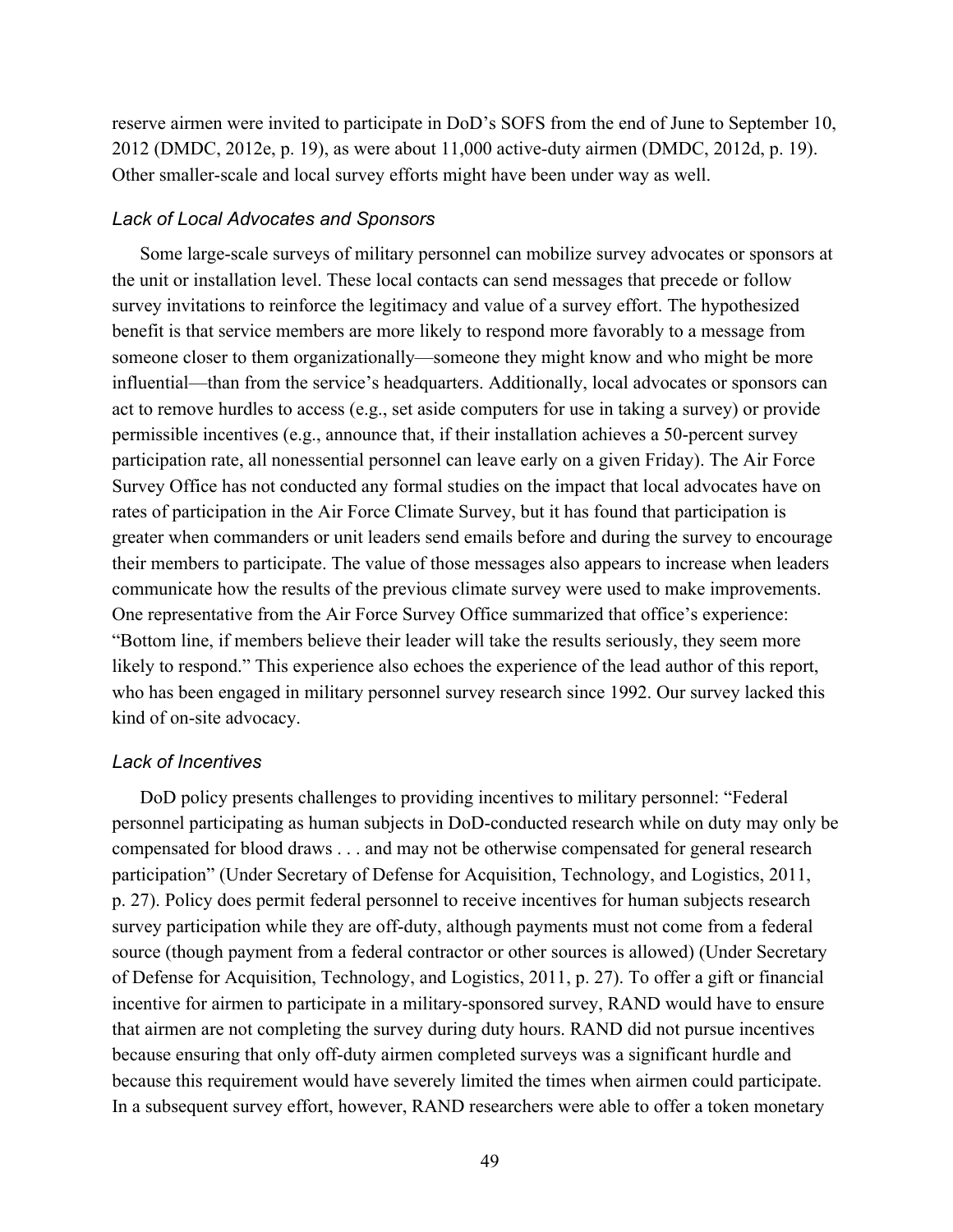gift that did not face this restriction because receipt was not conditional on survey completion and thus did not constitute compensation.

# **Conclusion**

The RAND team employed several strategies to promote participation in the 2012 RAND ICT and well-being web-based survey of airmen. These strategies were designed to address potential security concerns about the source of the email invitations and the legitimacy of the survey itself, to assure invitees that their responses would be confidential and they could skip questions they did not care to answer, and to establish reminder messages and a survey administration timeline that would provide multiple opportunities for airmen to participate. Although a variety of factors could have lowered overall response rates, including approximately half of the survey respondents having less time to respond, sufficient numbers of participants were obtained for the planned statistical analyses of the study.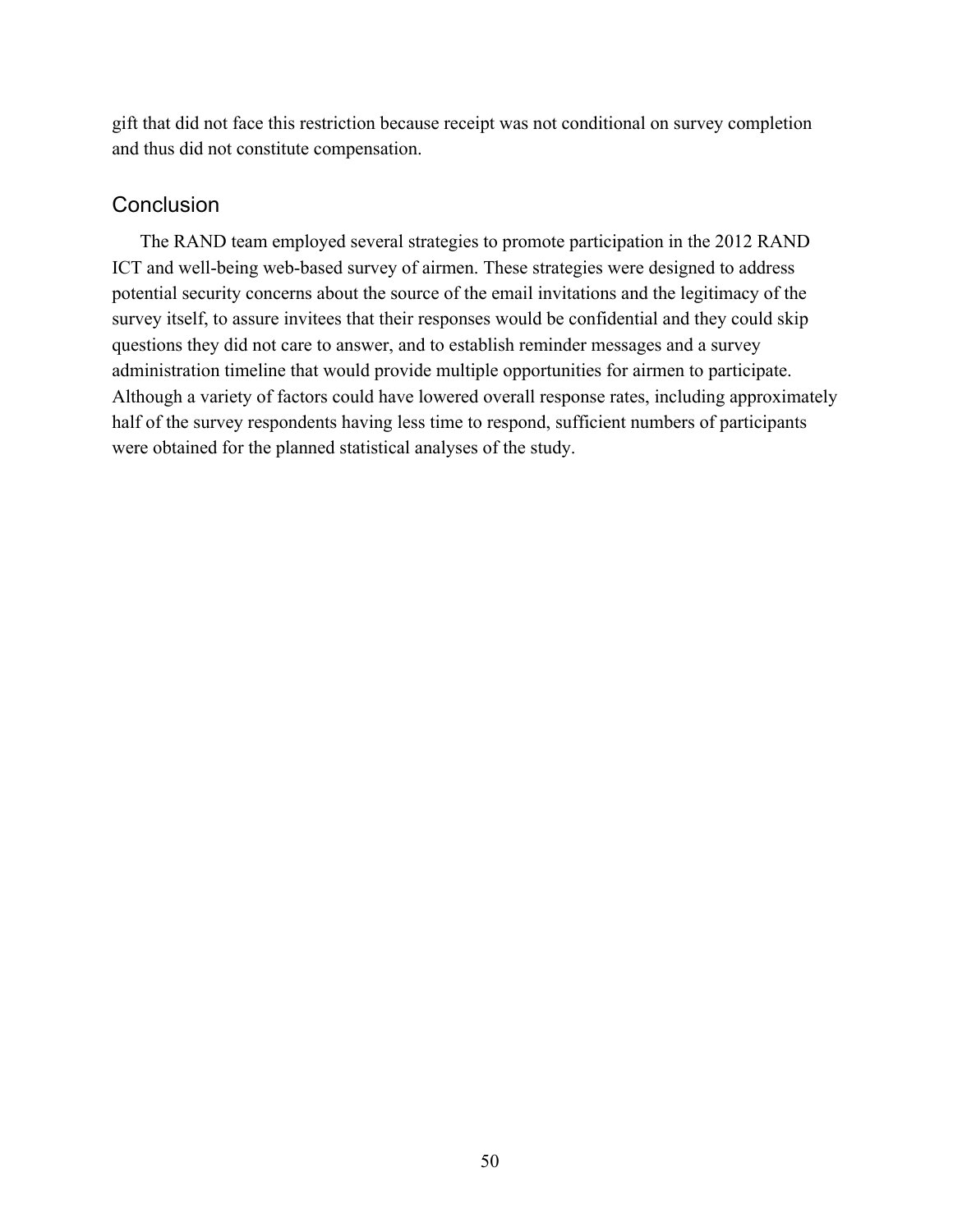# Appendix B. Survey Invitation for the 2012 RAND Survey of Airmen on Information and Communication Technologies and Well-Being

#### MEMORANDUM FOR: Rank/Name Date

SUBJECT: Technologies to Promote Social and Psychological Well-Being in the Air Force Survey AF12-059SG3

You have been randomly selected by a computer to participate in a survey to help educate Air Force leadership about the role of the Internet, mobile phones, social media and other technologies in Airmen's lives.

The Air Force Surgeon General, Lt Gen Charles B. Green, has commissioned the RAND Corporation, a non-profit non-partisan research company, to conduct a pioneering survey on this topic, with the aim of helping to shape Air Force policy and the way the Air Force uses technology to support the social and mental well-being of Airmen and their families.

Should you choose to participate in this voluntary survey—and we hope you will—we will ask you some questions about what technologies you use, what you use them for, and what you think about them. We will also ask you a few questions about your own social interactions and mental health. Additionally, we will ask you about using technologies to access information and support services to enhance the social and mental fitness of yourself and others.

All of your answers will be completely confidential. No one in the Air Force will know whether you have participated in the study. No Air Force leaders or health professionals will have access to your individual responses, and none will receive reports about the responses from their units.

Your participation is very important and will help ensure that Air Force leadership correctly understands positive and negative aspects of these technologies and takes effective approaches to relevant policy and support service outreach. You may, however, opt out of the study without any negative consequences to your assignments, promotions or benefits. Also you may answer only the questions you feel comfortable answering, or stop taking the survey at any time.

The Air Force survey control number for this officially sanctioned study is: [number]. You may verify that this survey is on the list of approved surveys by visiting this Air Force web page:

[web link]

Click the link below to view a survey support memo from Air Force Deputy Surgeon General, Major General Thomas W. Travis. This link is only accessible when connected to a .mil network.

[web link]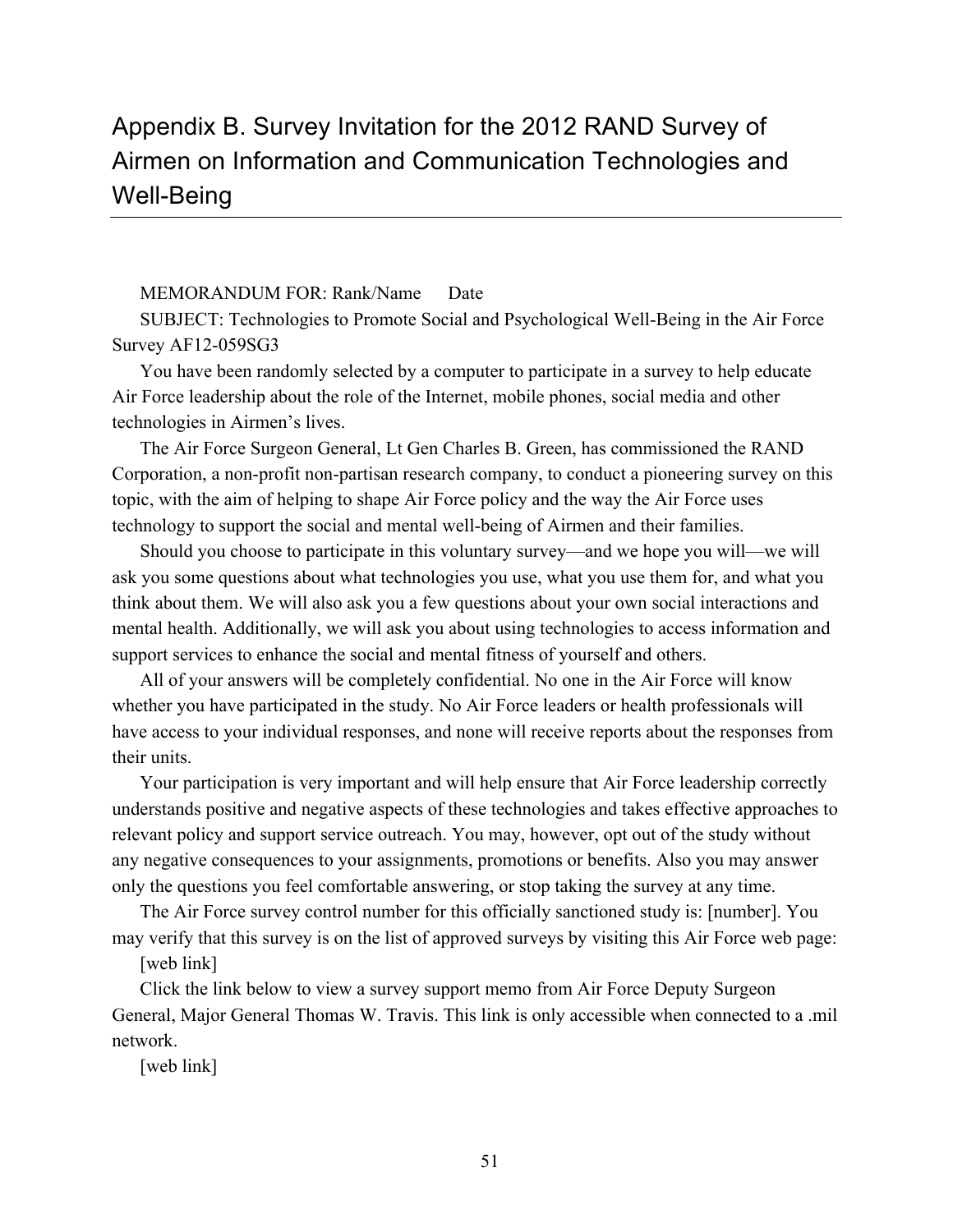The survey is available on the Internet and can be accessed via computer or smartphone you do not have to be on a .mil network to access it. The survey takes approximately 15– 20 minutes to complete, depending on your responses. To access the survey, use the following link: [link to survey web address]

To opt out of the survey click here: [link to opt out notification].

To opt out of future reminders, click here: [link to reminder opt out]

(NOTE: If clicking any of the links in this email does not automatically take you to the correct web page, please copy the address and paste it into your Internet browser.)

If you are unable to access the survey, please contact the survey helpdesk at [email address and phone number].

The survey will be available until August 25th for active component Airmen and October 30th for the reserve component.

PLEASE TAKE THE TECHNOLOGIES TO PROMOTE SOCIAL AND PSYCHOLOGICAL WELL-BEING IN THE AIR FORCE SURVEY TODAY!

V/R, Laura L. Miller, PhD Senior Social Scientist RAND Corporation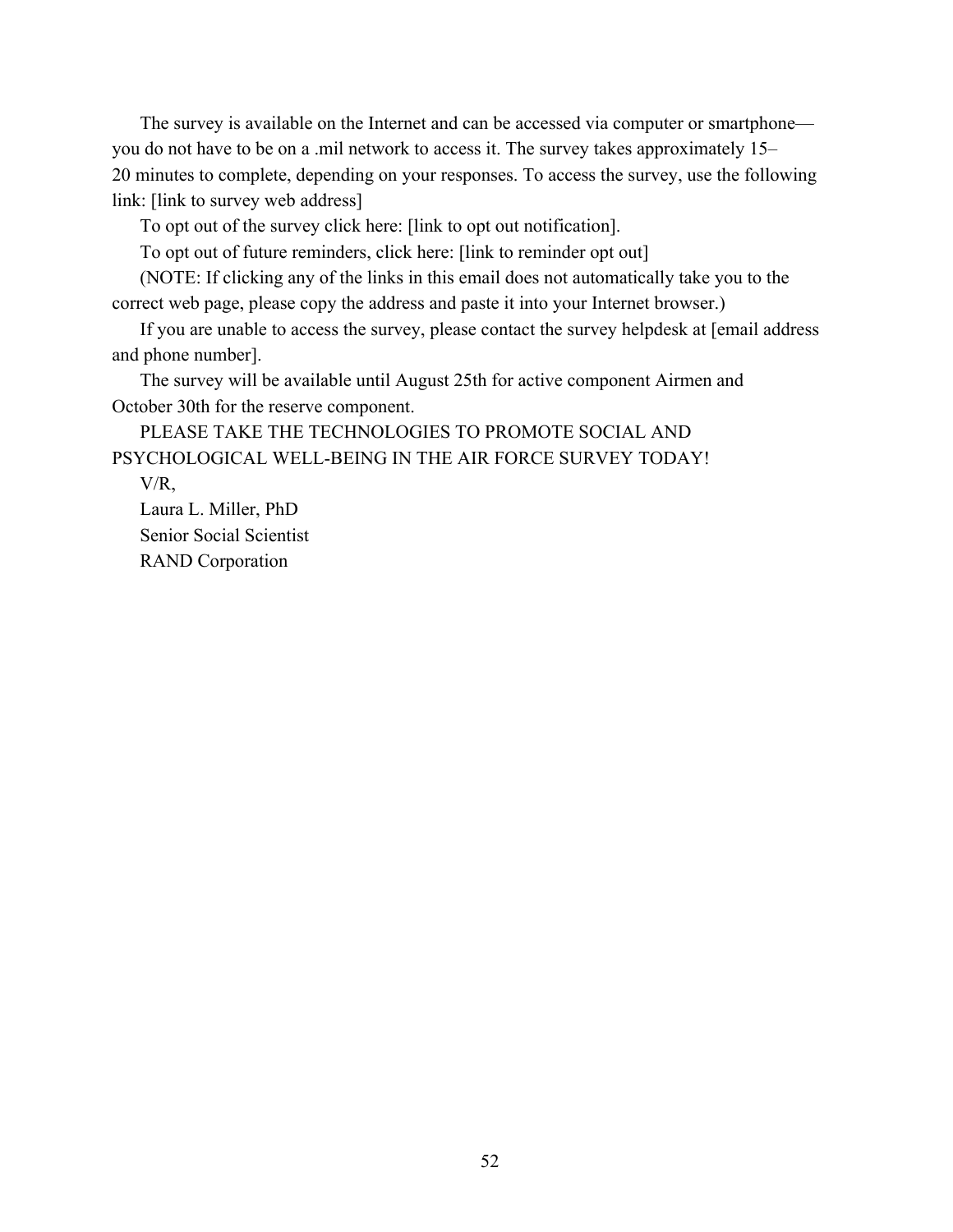# Bibliography

AAPOR—*See* American Association for Public Opinion Research.

AFPC—*See* Air Force Personnel Center.

- Air Force Personnel Center, "AF Community Assessment Ends Soon," March 24, 2011.
- ———, "Welcome to the Air Force Personnel Public Web Services," July 20, 2012.
- American Association for Public Opinion Research, *Standard Definitions: Final Dispositions of Case Codes and Outcome Rates for Surveys*, 7th ed., 2011.
- Andridge, Rebecca R., and Roderick J. A. Little, "Proxy Pattern-Mixture Analysis for Survey Nonresponse," *Journal of Official Statistics*, Vol. 27, No. 2, 2011, pp. 153–180.
- Anseel, Frederik, Filip Lievens, Eveline Schollaert, and Beata Choragwicka, "Response Rates in Organizational Science, 1995–2008: A Meta-Analytic Review and Guidelines for Survey Researchers," *Journal of Business and Psychology*, Vol. 25, No. 3, September 2010, pp. 335–349.
- Barr, Christopher D., Christiane Spitzmüller, and Karla K. Stuebing, "Too Stressed Out to Participate? Examining the Relation Between Stressors and Survey Response Behavior," *Journal of Occupational Health Psychology*, Vol. 13, No. 3, July 2008, pp. 232–243.
- Breslau, Joshua, Eyal Aharoni, Eric R. Pedersen, and Laura L. Miller, *A Review of Research on Problematic Internet Use and Well-Being: With Recommendations for the U.S. Air Force*, Santa Monica, Calif.: RAND Corporation, RR-849-AF, 2015. As of March 23, 2015: [http://www.rand.org/pubs/research\\_reports/RR849.html](http://www.rand.org/pubs/research_reports/RR849.html)
- Burks, Anh Thu, Lauren Walton, and Kelly Bristol, "Comparing Mode Choices of Demographic Subgroups Using an ABS Sampling Frame," *Survey Practice*, Vol. 7, No. 3, 2014, pp. 1–6.
- Campanelli, Pamela, and Colm O'Muircheartaigh, "Interviewers, Interviewer Continuity, and Panel Survey Nonresponse," *Quality and Quantity*, Vol. 33, No. 1, February 1999, pp. 59– 76.
- Coughlin, Steven S., Pablo Aliaga, Shannon Barth, Stephanie Eber, Jessica Maillard, Clare M. Mahan, Han K. Kang, Aaron Schneiderman, Samar DeBakey, Patricia Vanderwolf, and Meredith Williams, "The Effectiveness of a Monetary Incentive on Response Rates in a Survey of Recent U.S. Veterans," *Survey Practice*, Vol. 4, No. 1, 2011, pp. 1–8.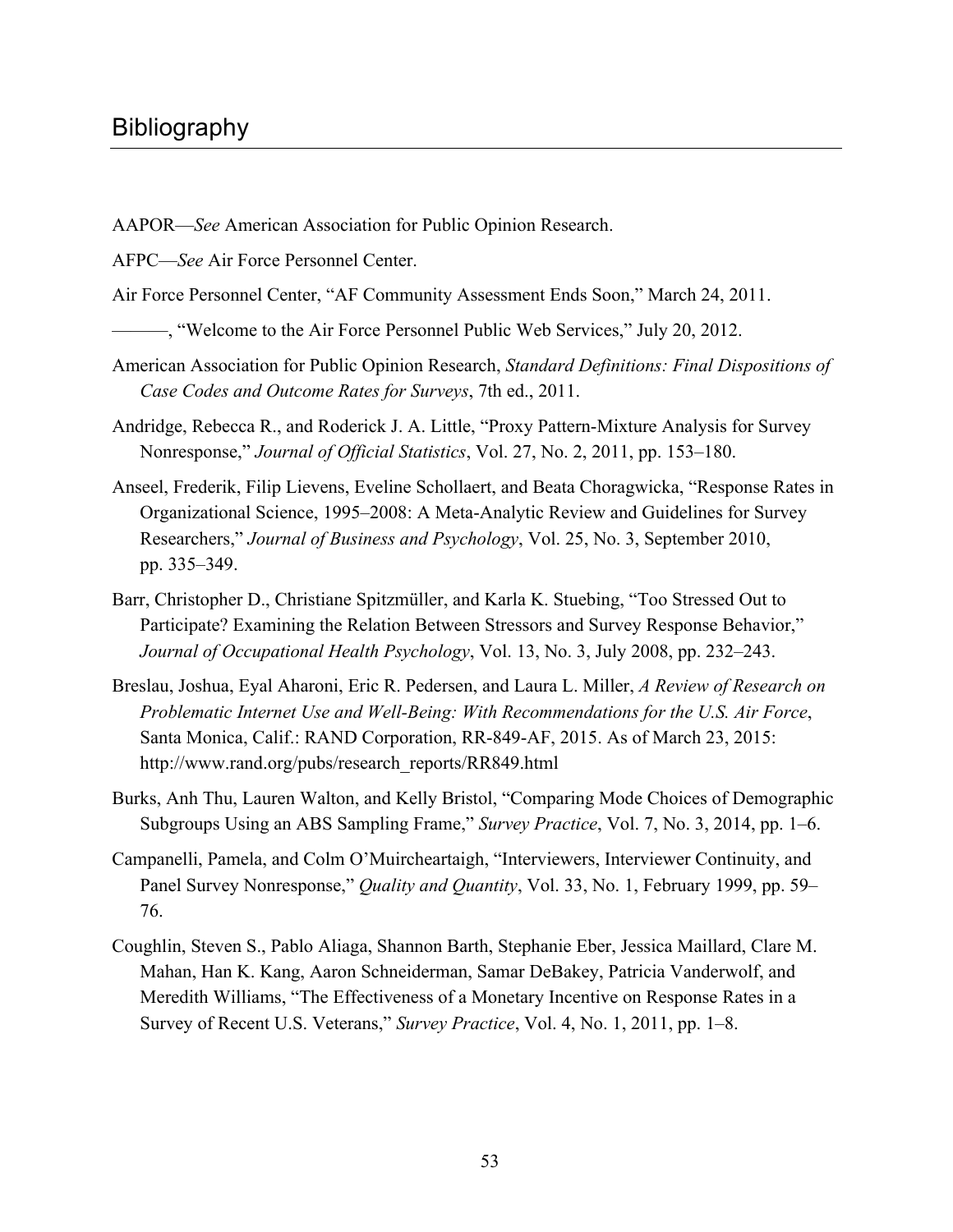- Couper, Mick P., Arie Kapteyn, Matthias Schonlau, and Joachim Winter, "Noncoverage and Nonresponse in an Internet Survey," *Social Science Research*, Vol. 36, No. 1, March 2007, pp. 131–148.
- Couper, Mick P., Roger Tourangeau, Frederick G. Conrad, and Chan Zhang, "The Design of Grids in Web Surveys," *Social Science Computer Review*, Vol. 31, No. 3, June 2012, pp. 322–345.
- Dahlstrom, Eden, *ECAR Study of Undergraduate Students and Information Technology, 2012*, Louisville, Colo.: EDUCAUSE Center for Applied Research, September 2012.
- Dahlstrom, Eden, J. D. Walker, and Charles Dziuban, *ECAR Study of Undergraduate Students and Information Technology, 2013*, Louisville, Colo.: EDUCAUSE Center for Analysis and Research, September 2013.
- Davern, Michael, Donna McAlpine, Timothy J. Beebe, Jeanette Ziegenfuss, Todd Rockwood, and Kathleen Thiede Call, "Are Lower Response Rates Hazardous to Your Health Survey? An Analysis of Three State Telephone Health Surveys," *Health Services Research*, Vol. 45, No. 5, Pt. 1, October 2010, pp. 1324–1344.
- Defense Manpower Data Center, *June 2012 Status of Forces Survey of Active Duty Members: Tabulations of Responses*, Alexandria, Va., Report 2012-058, 2012a.
- ———, *June 2012 Status of Forces Survey of Reserve Component Members: Tabulations of Responses*, Alexandria, Va., Report 2012-040, 2012b.
- ———, *2012 Workplace and Gender Relations Survey of Reserve Component Members: Statistical Methodology Report*, Alexandria, Va., Report 2012-052, September 2012c.
- ———, *June 2012 Status of Forces Survey of Active Duty Members: Statistical Methodology Report*, Alexandria, Va., Report 2012-057, September 2012d.
- ———, *June 2012 Status of Forces Survey of Reserve Component Members: Statistical Methodology Report*, Alexandria, Va., Report 2012-042, October 2012e.
- ———, *2012 Workplace and Gender Relations Survey of Active Duty Members: Statistical Methodology Report*, Alexandria, Va., Report 2012-067, December 2012f.
	- ———, *2012 Workplace and Gender Relations Survey of Active Duty Members: Tabulations of Responses*, Alexandria, Va., Report 2012-065, April 2013.
- ———, *2012 Workplace and Gender Relations Survey of Active Duty Members: Nonresponse Bias Analysis Report*, Alexandria, Va., Report 2013-059, January 2014.
- Dillman, Don A., Jolene D. Smyth, and Leah Melani Christian, *Internet, Mail, and Mixed-Mode Surveys: The Tailored Design Method*, 3rd ed., Hoboken, N.J.: Wiley and Sons, 2009.
- DoD—*See* U.S. Department of Defense.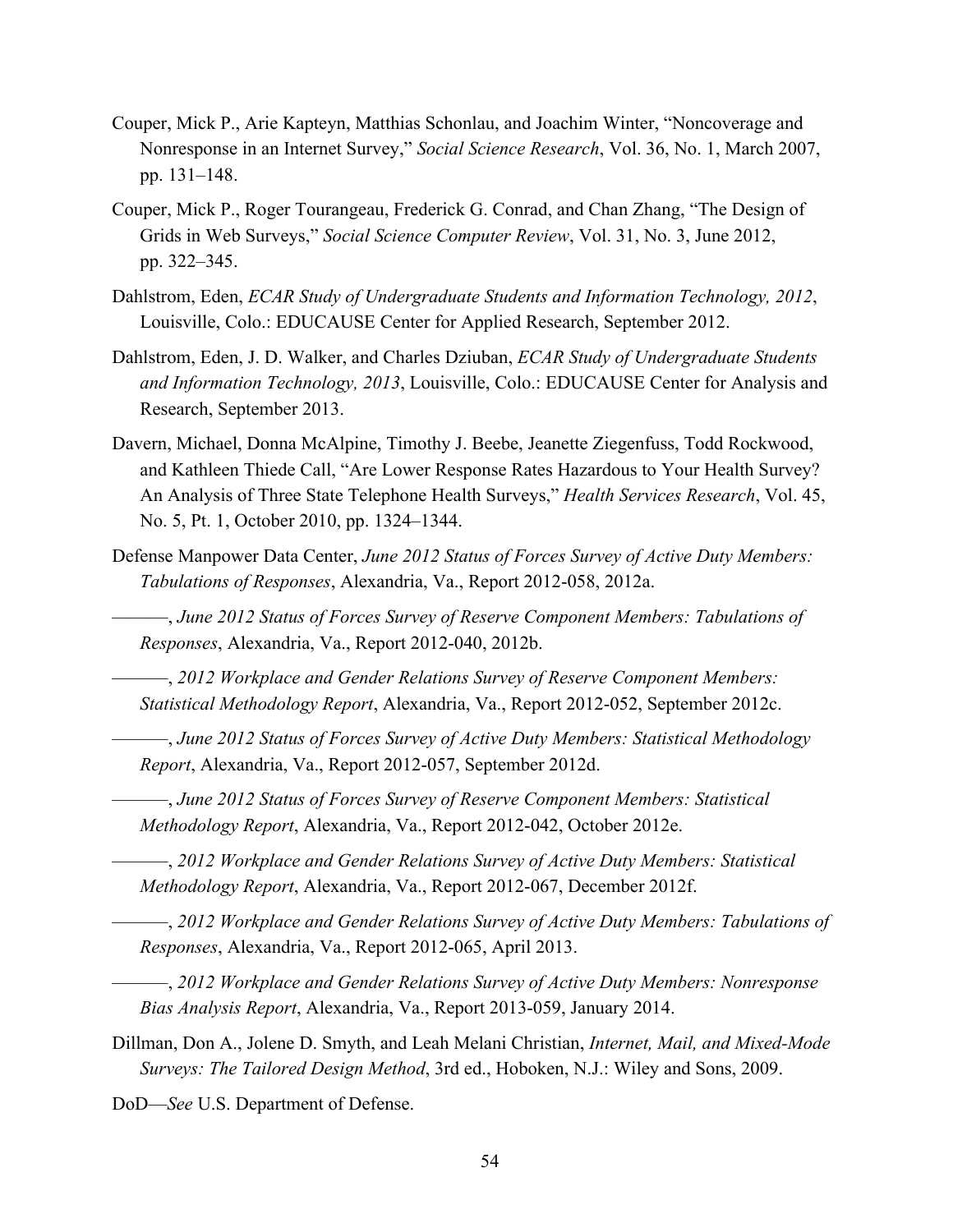- Edwards, Philip James, Ian Roberts, Mike J. Clarke, Carolyn DiGuiseppi, Reinhard Wentz, Irene Kwan, Rachel Cooper, Lambert M. Felix, and Sarah Pratap, "Methods to Increase Response to Postal and Electronic Questionnaires," *Cochrane Database of Systematic Reviews*, No. 3, 2009.
- Fan, Weimiao, and Zheng Yan, "Factors Affecting Response Rates of the Web Survey: A Systematic Review," *Computers in Human Behavior*, Vol. 26, No. 2, March 2010, pp. 132– 139.
- Fox, Susannah, and Lee Rainie, "The Web at 25 in the U.S.," Washington, D.C.: Pew Research Center, February 27, 2014.
- Galea, Sandro, and Melissa Tracy, "Participation Rates in Epidemiologic Studies," *Annals of Epidemiology*, Vol. 17, No. 9, September 2007, pp. 643–653.
- GAO—*See* U.S. Government Accountability Office.
- Groves, Robert M., "Nonresponse Rates and Nonresponse Bias in Household Surveys," *Public Opinion Quarterly*, Vol. 70, No. 5, 2006, pp. 646–675.
- Groves, Robert M., and Mick P. Couper, *Nonresponse in Household Interview Surveys*, New York: Wiley, 1998.
- Groves, Robert M., and Emilia Peytcheva, "The Impact of Nonresponse Rates on Nonresponse Bias: A Meta-Analysis," *Public Opinion Quarterly*, Vol. 72, No. 2, 2008, pp. 167–189.
- Groves, Robert M., Stanley Presser, and Sarah Dipko, "The Role of Topic Interest in Survey Participation Decisions," *Public Opinion Quarterly*, Vol. 68, No. 1, 2004, pp. 2–31.
- Heckathorn, Douglas D., "Respondent-Driven Sampling II: Deriving Valid Population Estimates from Chain-Referral Samples of Hidden Populations," *Social Problems*, Vol. 49, No. 1, 2002, pp. 11–34.
- Holbrook, Allyson L., Jon A. Krosnick, and Alison Pfent, "The Causes and Consequences of Response Rates in Surveys by the News Media and Government Contractor Survey Research Firms," in James M. Lepkowski, Clyde Tucker, J. Michael Brick, Edith de Leeuw, Lilli Japec, Paul J. Lavrakas, Michael W. Link, and Roberta L. Sangster, eds., *Advances in Telephone Survey Methodology*, Hoboken, N.J.: John Wiley and Sons, 2008, pp. 499–678.
- Howe, Neil, and William Strauss, "The Next 20 Years: How Customer and Workforce Attitudes Will Evolve," *Harvard Business Review*, July 2007.
- Hox, Joop, and Edith de Leeuw, "The Influence of Interviewers' Attitude and Behavior on Household Survey Nonresponse: An International Comparison," in Robert M. Groves, Don A. Dillman, John L. Eltinge, and Roderick J. A. Little, eds., *Survey Nonresponse*, New York: Wiley, 2002, pp. 103–120.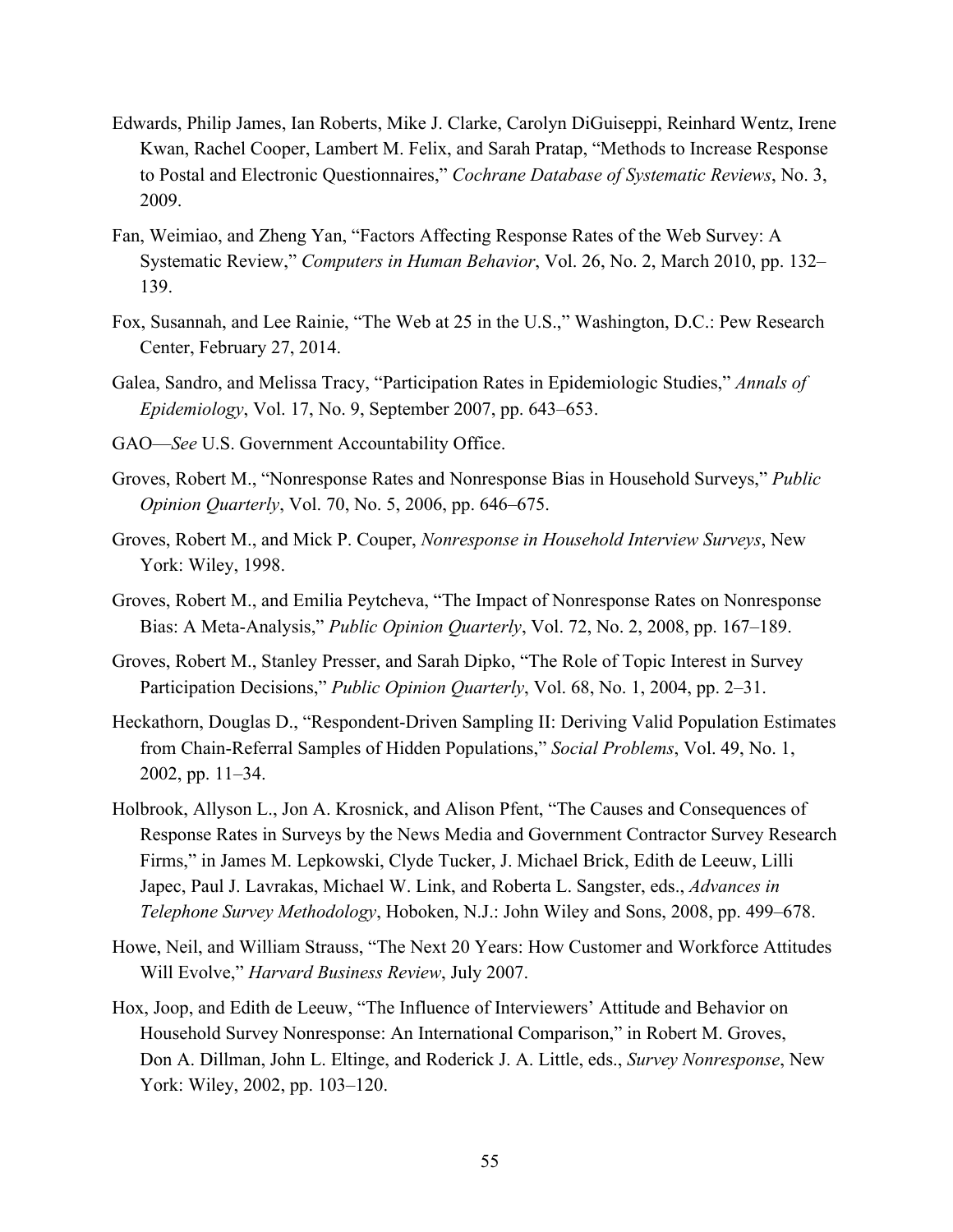- Johnson, Timothy P., and Joseph S. Wislar, "Response Rates and Nonresponse Errors in Surveys," *Journal of the American Medical Association*, Vol. 307, No. 17, May 2, 2012, pp. 1805–1806.
- Jones, Shelton, Jeniffer Iriondo-Perez, Cynthia Augustine, Robert Bray, Janice Brown, and Michael Pemberton, "Designing Longitudinal Studies of Mobile Populations Such as Military Populations," *Section on Survey Research Methods*, July 30, 2007, pp. 3046–3052.
- Keeter, Scott, Courtney Kennedy, Michael Dimock, Jonathan Best, and Peyton Craighill, "Gauging the Impact of Growing Nonresponse on Estimates from a National RDD Telephone Survey," *Public Opinion Quarterly*, Vol. 70, No. 5, 2006, pp. 759–779.
- Kelton Global, *Surveying Strategy: Research Tactics for Engaging Millennials*, 2013.
- Klesges, Robert C., J. E. Williamson, G. W. Somes, G. W. Talcott, H. A. Lando, and C. K. Haddock, "A Population Comparison of Participants and Nonparticipants in a Health Survey," *American Journal of Public Health*, Vol. 89, No. 8, August 1999, pp. 1228–1231.
- Lambert, Amber D., and Angie L. Miller, "Living with Smartphones: Does Completion Device Affect Survey Responses?" *Research in Higher Education*, Vol. 56, No. 2, March 2015, pp. 166–177.
- Link, Michael W., Joe Murphy, Michael F. Schober, Trent D. Buskirk, Jennifer Hunter Childs, and Casey Langer Tesfaye, *Mobile Technologies for Conducting, Augmenting, and Potentially Replacing Surveys: Report of the AAPOR Task Force on Emerging Technologies in Public Opinion Research*, Deerfield, Ill.: American Association for Public Opinion Research, April 25, 2014.
- Little, Roderick J. A., and Donald B. Rubin, *Statistical Analysis with Missing Data*, 2nd ed., Hoboken, N.J.: Wiley-Interscience, 2002.
- Lozar Manfreda, K., Michael Bosnjak, J. Berzelak, Iris Haas, and Vasja Vehovar, "Web Surveys Versus Other Survey Modes: A Meta-Analysis Comparing Response Rates," *International Journal of Market Research*, Vol. 50, No. 1, 2008, pp. 79–104.
- Meadows, Sarah O., Laura L. Miller, and Jeremy N. V. Miles, *The Association Between Base-Area Social and Economic Characteristics and Airmen's Outcomes*, Santa Monica, Calif.: RAND Corporation, RR-132-AF, 2014. As of February 25, 2015: [http://www.rand.org/pubs/research\\_reports/RR132.html](http://www.rand.org/pubs/research_reports/RR132.html)
- Medway, Rebecca L., and Jenna Fulton, "When More Gets You Less: A Meta-Analysis of the Effect of Concurrent Web Options on Mail Survey Response Rates," *Public Opinion Quarterly*, Vol. 76, No. 4, Winter 2012, pp. 733–746.
- Miller, Laura L., Laurie T. Martin, Douglas Yeung, Matthew Trujillo, and Martha J. Timmer, *Information and Communication Technologies to Promote Social and Psychological Well-*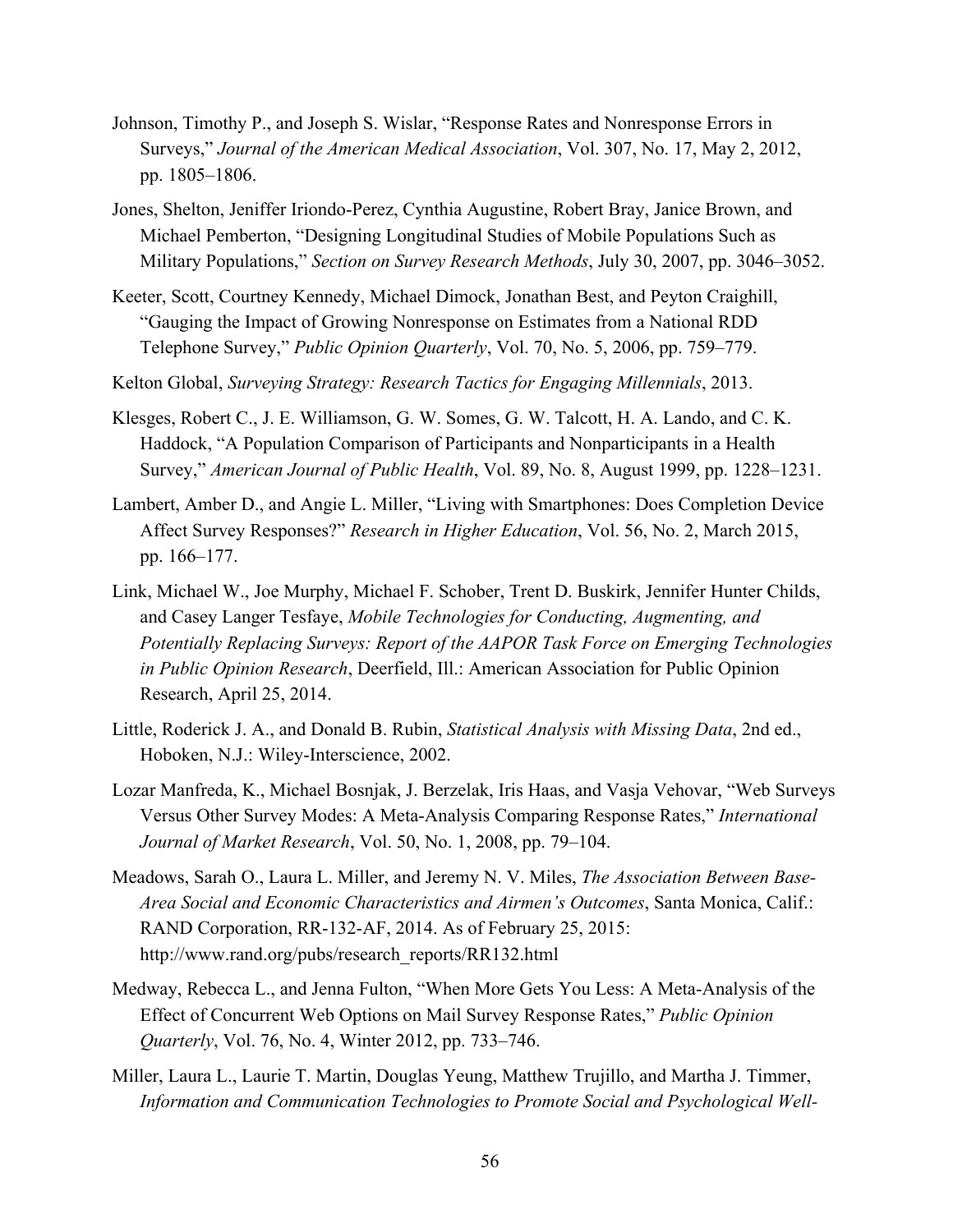*Being in the Air Force: A 2012 Survey of Airmen*, Santa Monica, Calif.: RAND Corporation, RR-695-AF, 2014. As of February 25, 2015: [http://www.rand.org/pubs/research\\_reports/RR695.html](http://www.rand.org/pubs/research_reports/RR695.html) 

- National Research Council, Division of Behavioral and Social Sciences and Education, Committee on National Statistics, Panel on the Research Agenda for the Future of Social Science Data Collection, *Nonresponse in Social Science Surveys: A Research Agenda*, edited by Roger Tourangeau and Thomas J. Plewes, Washington, D.C.: National Academies Press, 2013.
- Newell, Carol E., Paul Rosenfeld, Rorie N. Harris, and Regina L. Hindelang, "Reasons for Nonresponse on U.S. Navy Surveys: A Closer Look," *Military Psychology*, Vol. 16, No. 4, 2004, pp. 265–276.
- Newell, Carol E., Kimberly P. Whittam, Zannette A. Uriell, and Yueh-Chun Kang, *Non-Response on U.S. Navy Quick Polls*, Millington, Tenn.: Navy Personnel Research, Studies, and Technology, Bureau of Naval Personnel, NPRST-TN-10-3, March 2010.

NRC—*See* National Research Council.

- Office of the Deputy Assistant Secretary of Defense for Military Community and Family Policy, *2012 Demographics: Profile of the Military Community*, Washington, D.C., c. 2013.
- Office of the Deputy Under Secretary of Defense for Military Community and Family Policy, *2005 Demographics Report*, Washington, D.C., c. 2006.

———, *2011 Demographics: Profile of the Military Community*, Washington, D.C., updated November 2012.

- Office of Management and Budget, *Standards and Guidelines for Statistical Surveys*, Washington, D.C.: White House, September 2006. As of June 8, 2015: [https://www.whitehouse.gov/sites/default/files/omb/inforeg/statpolicy/standards\\_stat\\_surveys](https://www.whitehouse.gov/sites/default/files/omb/inforeg/statpolicy/standards_stat_surveys.pdf) .pdf
- Olmsted, Murrey, and Kimberly Whittam, "Trust and Completion of Surveys in the U.S. Navy," presentation for the Annual Conference of the American Association for Public Opinion Research, May 2004.
- OMB—*See* Office of Management and Budget.
- Pew Research Center, *Millennials in Adulthood: Detached from Institutions, Networked with Friends*, Washington, D.C., March 7, 2014.
- Peytchev, Andy, "Survey Breakoff," *Public Opinion Quarterly*, Vol. 73, No. 1, 2009, pp. 74–97.
- Quigley, Barbara, Richard A. Riemer, Dana E. Cruzen, and Stuart Rosen, *Internet Versus Paper Survey Administration: Preliminary Finding on Response Rates*, paper presented at the 42nd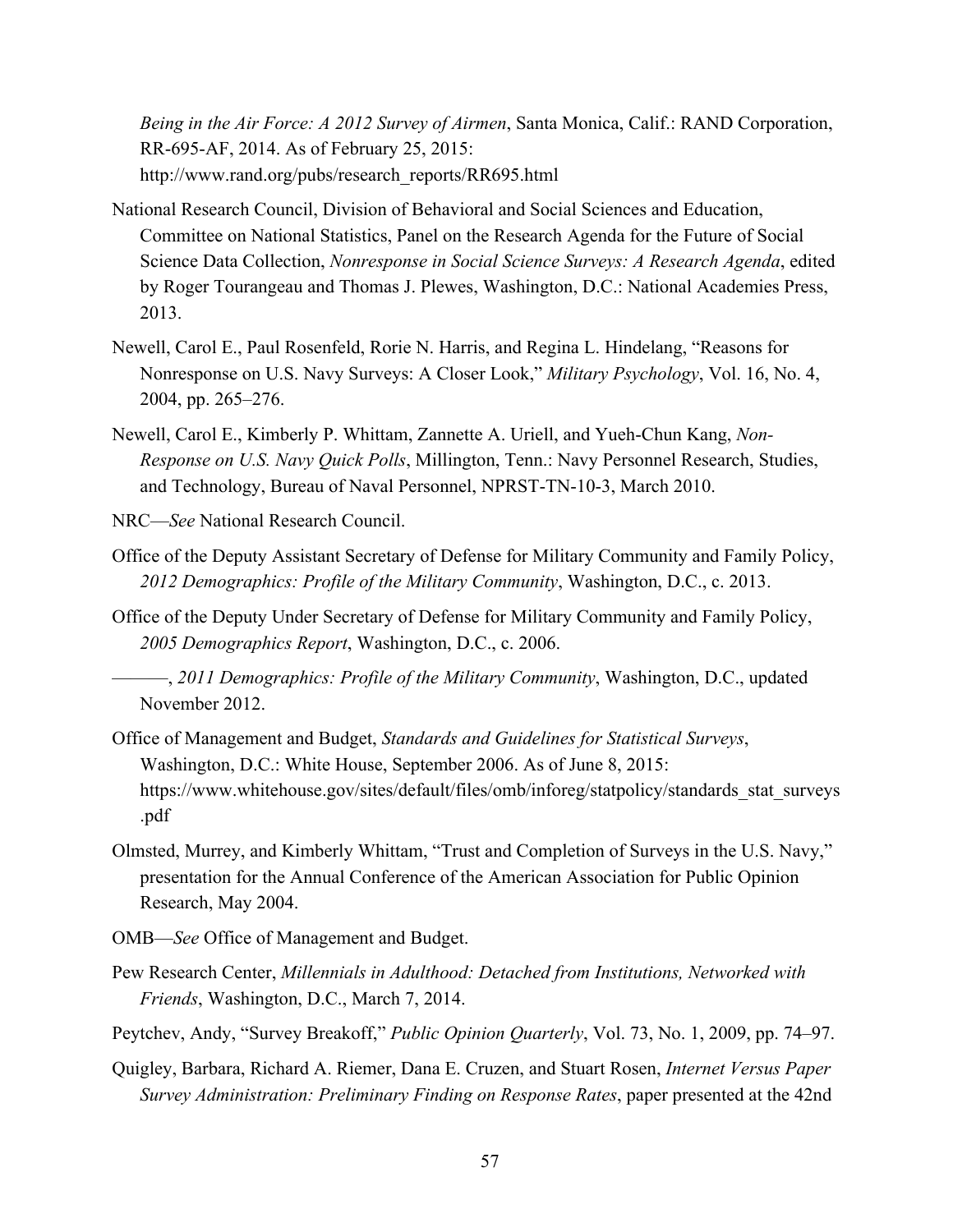annual conference of the International Military Testing Association, Edinburgh, UK, November 7–9, 2000.

- Riley, Ryan, Trevor Conrad, Josh Hatfield, Heidi Keller-Glaze, and Jon J. Fallesen, *2011 Center for Army Leadership Annual Survey of Army Leadership (CASAL): Main Findings*, Fort Leavenworth, Kan.: Center for Army Leadership, Leadership Research, Assessment and Doctrine Division, Technical Report 2012-1, May 2012.
- Scott, Wilbur J., David R. McCone, Lisa Sayegh, Joe Don Looney, and Robert J. Jackson, "Mixed Methods in a Post-Deployment Study of U.S. Army National Guard Soldiers," *Journal of Workplace Behavioral Health*, Vol. 26, No. 4, 2011, pp. 275–295.
- Sheehan, Kim Bartel, "E-Mail Survey Response Rates: A Review," *Journal of Computer-Mediated Communication*, Vol. 6, No. 2, January 2001, pp. 1–14.
- Shih, Tse-Hua, and Xitao Fan, "Comparing Response Rates from Web and Mail Surveys: A Meta-Analysis," *Field Methods*, Vol. 20, No. 3, August 2008, pp. 249–271.
- Singer, Eleanor, Martin R. Frankel, and Marc B. Glassman, "The Effect of Interviewer Characteristics and Expectations on Response," *Public Opinion Quarterly*, Vol. 47, No. 1, 1983, pp. 68–83.
- Spitzmüller, Christiane, Dana M. Glenn, Christopher D. Barr, Steven G. Rogelberg, and Patrick Daniel, "'If You Treat Me Right, I Reciprocate': Examining the Role of Exchange in Organizational Survey Response," *Journal of Organizational Behavior*, Vol. 27, No. 1, February 2006, pp. 19–35.
- Stoop, Ineke, Jaak Billiet, Achim Koch, and Rory Fitzgerald, *Improving Survey Response: Lessons Learned from the European Social Survey*, New York: Wiley, 2010.
- Tanielian, Terri, and Lisa H. Jaycox, eds., *Invisible Wounds of War: Psychological and Cognitive Injuries, Their Consequences, and Services to Assist Recovery*, Santa Monica, Calif.: RAND Corporation, MG-720-CCF, 2008. As of February 26, 2015: <http://www.rand.org/pubs/monographs/MG720.html>
- Thompson, Lori Foster, and Eric A. Surface, "Employee Surveys Administered Online: Attitudes Toward the Medium, Nonresponse, and Data Representativeness," *Organizational Research Methods*, Vol. 10, No. 2, April 2007, pp. 241–261.
- Thompson, Lori Foster, Eric A. Surface, Don L. Martin, and Michael G. Sanders, "From Paper to Pixels: Moving Personnel Surveys to the Web," *Personnel Psychology*, Vol. 56, No. 1, March 2003, pp. 197–227.
- Under Secretary of Defense for Acquisition, Technology, and Logistics, *Protection of Human Subjects and Adherence to Ethical Standards in DoD-Supported Research*, Washington, D.C., Department of Defense Instruction 3216.02, November 8, 2011.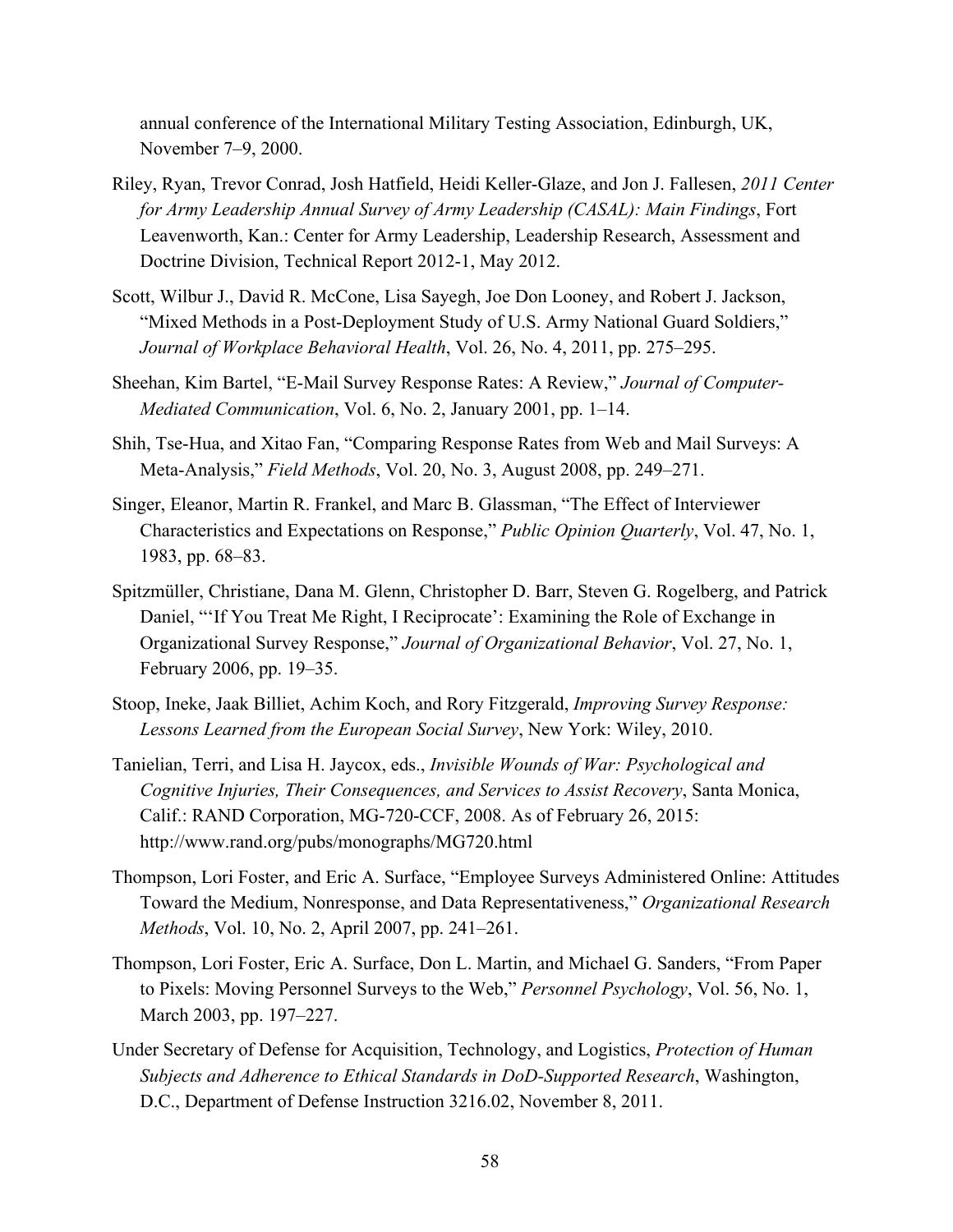Uriell, Zannette A., and Evangeline M. Clewis, *Results of the Navy Telework and Technology Survey*, Millington, Tenn.: Navy Personnel Research Studies and Technology, May 2012. As of June 8, 2015:

<http://www.dtic.mil/docs/citations/ADA560752>

- U.S. Air Force, "AF Portal Login," last modified February 3, 2015. As of February 27, 2015: <https://www.my.af.mil/faf/FAF/fafHome.jsp>
- U.S. Department of Defense, *Report of the Comprehensive Review of the Issues Associated with a Repeal of "Don't Ask, Don't Tell*," Washington, D.C., November 30, 2010.
- ———, *2011 Department of Defense Health Related Behaviors Survey of Active Duty Military Personnel*, Washington, D.C., February 2013.
- U.S. Government Accountability Office, *Human Capital: Quality of DOD Status of Forces Surveys Could Be Improved by Performing Nonresponse Analysis of the Results*, Washington, D.C., GAO-10-751R, July 12, 2010.